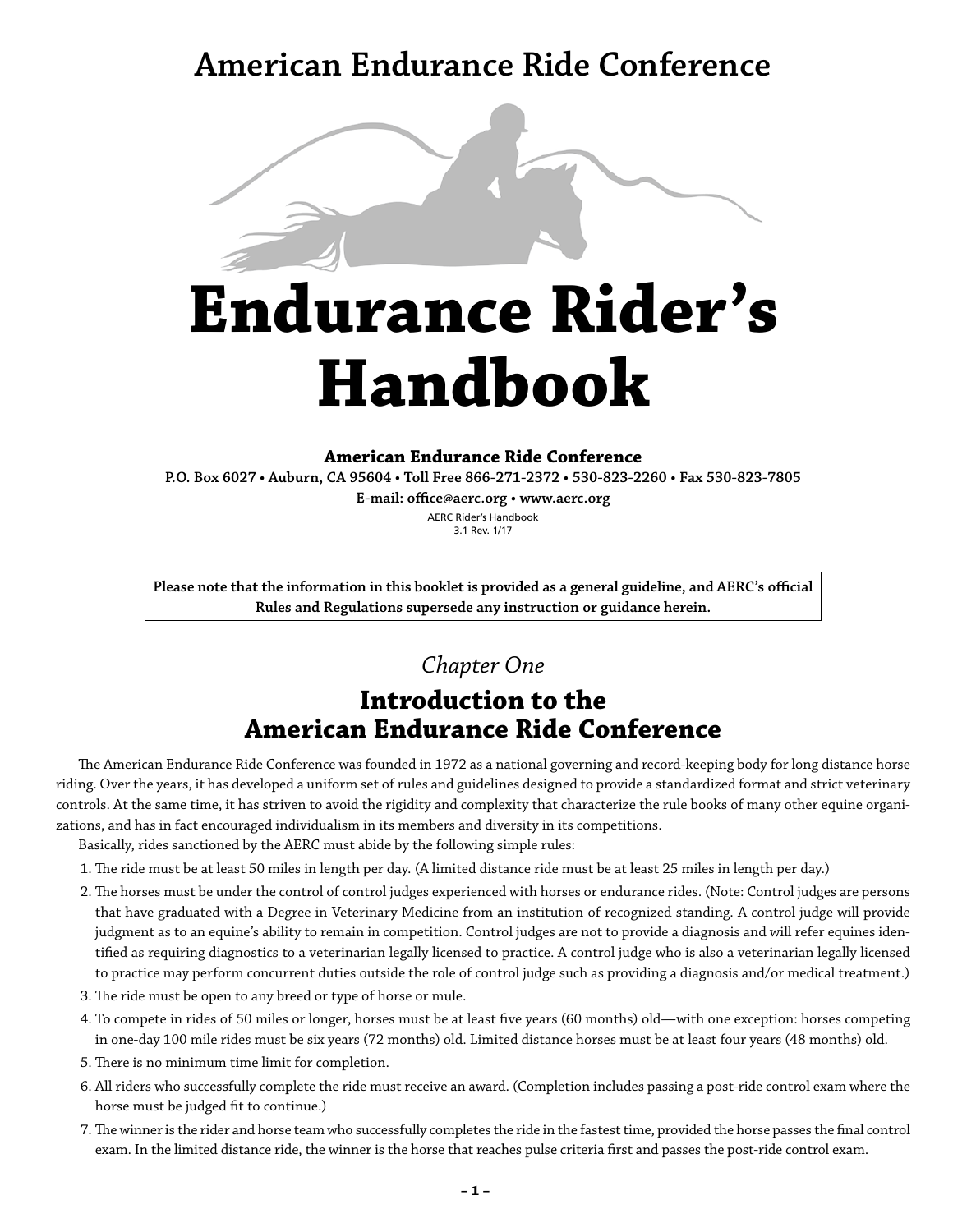- 8. An award must be available for the horse judged to be in the Best Condition. (For limited distance rides, a Best Condition award may be available.)
- 9. A junior rider is a rider under the age of 16 as of the first day of the competition season (December 1). All juniors must be accompanied by an adult throughout the ride. (Exception: when qualifications of 500 endurance miles are met on a rider 14-16 years old and a written letter of permission from parent/guardian and AERC, if the ride manager allows.)

There are weight divisions for senior riders in endurance distances: Featherweight (up to 160 lbs.), Lightweight (161 to 185 lbs.), Middleweight (186 to 210 lbs.) and Heavyweight (211 lbs. and up). These weights include tack. New in 2017 is an additional senior division for Young Riders (16-21 years old, as of December 1 of each new ride season). The junior division is for riders under 16 (see #9 above).

Riders earn points for year-end awards in their divisions. Individual rides usually provide awards for divisions as well as for overall placings, up to top ten. The Best Condition award is earned by the horse judged by the control judging team to have finished in the best condition, based on a score which is derived from a combination of considerations, including riding time, weight carried, and physical state. Only the first ten horses to finish and ties are eligible for this award.

Endurance riding is a sport that has many levels of appeal. For some it is a highly competitive and challenging athletic endeavor. For others it is a recreational activity combining a camping trip with a trail ride. For yet others it involves a search to experience our American heritage, to discover the country as our forefathers once did—from the back of a horse. Because endurance riders recognize the prime importance of finishing the event on a sound and healthy horse, the motto of the association is "To finish is to win."

### *Chapter Two* **Attending a Ride: A General Overview**

Throughout this book you will find detailed information about all aspects of endurance riding. This chapter will give a general overview of the format of a competition. It is specifically designed for someone who has never attended a ride and doesn't know what to expect when he or she gets there.

Reduced to its most basic explanation, an endurance ride is a marathon for horses. It is run over a pre-marked, pre-measured trail. Although it is a race with awards based on the fastest riding times in the different divisions, many people compete not to race, but to finish within the maximum time allowed (12 hours for a 50 miler and 24 hours for a 100 miler). There are designated rest stops along the way, with control judge examinations required at each one. In the course of a 50 mile ride there will usually be four checks (including the postride check), with roughly twice that number being common for a 100 mile ride. At the checks, the horse must show that he is able to safely continue, i.e., "fit to continue," with that judgment being made on the basis of specific metabolic and mechanical recovery factors known to be significant. Among other things, the pulse must recover to a parameter set by the control judges, typically 64 or 60 beats per minute, the horse must be metabolically stable, and the horse must be basically sound at the trot. The length of time allowed for the rest periods varies with the distance covered up to that point, weather, terrain, and other factors: most commonly it ranges from 15 minutes to one hour.

Aside from the open rides of at least 50 miles, there are limited distance rides of 25 to 35 miles designed for beginners, less experienced horses, or riders who desire to ride shorter distances for a variety of reasons.

Equines on limited distance rides must pass a mandatory post-ride evaluation within 30 minutes of finishing the course. Equines on endurance distances have 30 minutes to reach the final pulse rate criterion and an additional 30 minutes to pass other completion criteria. (Under some circumstances the 30-minute time may be extended; for example, if the finish line is a considerable distance from the vet check area.) Be sure to pay attention at the ride meeting so you are aware of each ride's completion requirements. For both endurance and LD rides, recovery factors are based on the same approximate requirements as prior control checks. In particular the horse must be judged "fit to continue." The first ten horses are eligible to stand for Best Condition, which includes a final exam one hour after finishing. This award is designed to honor the horse that is in the fittest condition based on the judgment of the control judges, the riding time, and the weight carried.

### **1. MAKING PLANS**

A successful ride begins long before the competition, not only with proper conditioning of the horse, but also with planning and preparation for the trip. You should contact the management well in advance of the ride date and get an application with information about the ride. You can also check the online calendar for entry forms. You want to be sure it is still being scheduled, to find out if there are any special requirements, and to clarify the directions. Some rides have an entry limit or a preregistration deadline, and if you just show up you might not be allowed to enter.

Some states require you to have a health certificate and proof of a negative Coggins test; some require a brand registration. If you are stopped by the authorities and don't have what you need, you will be fined and you might even have your horse and trailer impounded. Ride management also usually requires a negative Coggins test. Be sure your paperwork hasn't expired. Health certificates are only good for a few days, and a Coggins is valid from six months to a year, depending on the state (usually they are good for a year). Your veterinarian can provide the health certificate and Coggins papers; brand registrations are provided by state authorities. Your horse doesn't actually need a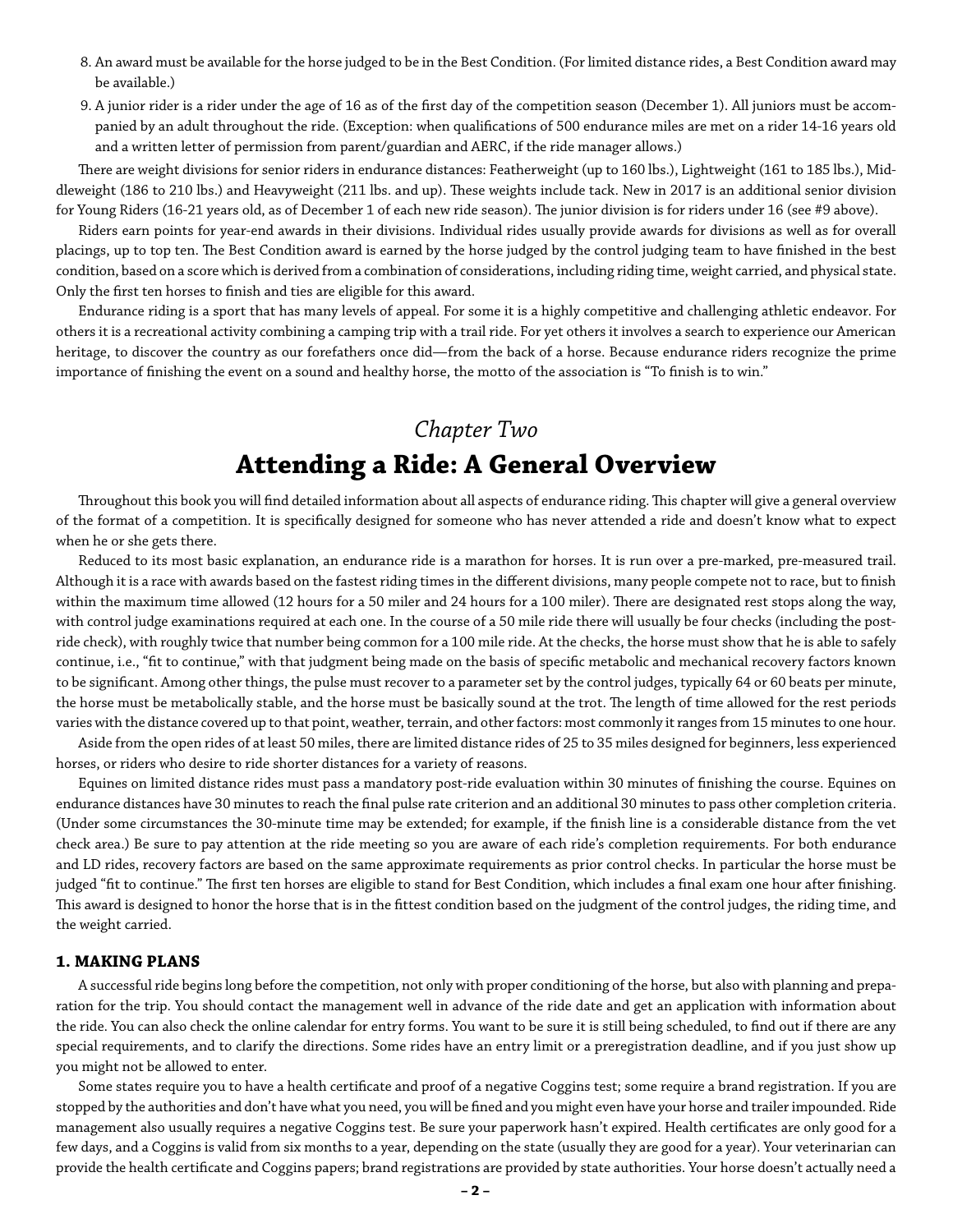brand to get a brand registration, it's just a document showing ownership of the horse. If your horse is registered, bring along a photocopy.

After you have your paperwork in order, start packing your truck and trailer. Refer to Appendix 1 to see what you will need. It's a good idea to use a checklist to make sure you don't forget something important. After a while you will probably organize all of your endurance ride gear in tack boxes and the like to make the packing and unpacking chores easier. Don't forget to take along all of the things you need for your own comfort.

Trailering to the ride is covered in Chapter Seven. Give yourself ample time to get there, allowing for unforeseen problems such as flat tires and to allow your horse plenty of time settle in, eat and drink. There is considerable evidence that long trailer rides can be as stressful on the horse as competition so ample recovery time is very important. It helps considerably to arrive at the campsite well before dark.

### **II. PRE-RIDE ACTIVITIES AT CAMP**

When you arrive, check in with ride management before parking your rig and setting up camp. It's a real pain to finish unpacking everything only to be told you've parked in a restricted location and have to move.

Be sensitive to the ecology of the area, especially if the camp is on public lands. Follow any "keep off" directions to the letter, and never tie your horse to a tree. Nothing seems to alienate a forest ranger faster than finding a tree damaged by a horse's having chewed off the bark, or by long nails or screw eyes having been pounded deep into the trunk. Actions speak louder than words when it comes to showing the authorities that endurance riders are responsible custodians of the land and its resources.

Once you get set up and have your horse comfortable, check in with ride management. There will be a table or tent where you submit your application and pay your entry fee, if you haven't already done so. You will pick up any ride materials there. On a "no frills" ride this could be nothing more than a rider card; if it is a big ride there could be a packet full of programs, free samples, maps, books, etc. Be sure to read over any printed ride rules you are given, as they could contain important changes from what you expected. Be sure you know where and when to bring your horse for the pre-ride check, and also the time and location of the rider's meeting.

At most rides you can present your horse for the pre-ride exam as soon as the control judges get there. It's a good idea to go early and get this over with, as there could be a long line later. If you do find a long wait and your horse is "antsy," show some courtesy and keep him off to the side so he won't be a problem or a hazard to the other horses. Don't forget to bring your rider card or booklet. Your horse must be presented in hand, un-tacked. If the weather requires a blanket, you will be asked to remove it during the exam. Full details on what the control judge looks for and how the exam is conducted are covered in Chapter Twelve.

Sometime during the afternoon it's a good idea to saddle up and go for a short ride (a couple of miles is sufficient). This loosens the horse up after his trip, helps settle him into the camp routine, and gives you a look at the start and finish of the trail. If you've come very far, you should do this before the control exam; the exercise will limber your horse up and reduce any filling in the legs that might have built up on the trailer ride. Another benefit of this excursion is that you will find out early if you brought all of the necessary tack and equipment. If not, you will still have time to borrow or purchase needed items. It will also force you to locate where you put everything, and have it all adjusted and ready to go well in advance of the starter's whistle.

There will be some kind of pre-ride meeting, usually held the evening before the competition. Bring a chair, light, pen, paper, and something on which to write. Listen attentively and if there is anything you don't understand, don't hesitate to ask. Sometimes at the pre-ride briefing the management will ask first-time riders to stand up and introduce themselves. This is a nice way to say welcome, and serves to assure new people that everyone will be on the alert to help them out during the ride if they should need it.

The briefing usually covers the trail (and informs you of any special conditions or hazards); the number, type, and location of the control checks (and the length of each leg of the ride in miles); control check and crew procedures; control check criteria; and any special rules or requirements. All of the vital information is supposed to be supplied in writing, but don't count on it. Some rides give you little, if any, information in writing, and depend on the pre-ride meeting to cover it all. A misunderstanding here could result in your taking a wrong loop or getting lost. Pay particular attention to the way the trail is marked and to the control check procedures. If you're still unclear about anything, contact ride management after the meeting and ask for further information.

There is usually a central campfire built in the area where the briefing takes place, and if you have everything in order for the next day, you can enjoy a few hours of socializing before you go to bed. Don't hesitate to pull up a chair, even if everyone there is a stranger. It won't take long before you're part of the group. Endurance riders love to rehash anecdotes, and they're always happy to have a fresh ear to bend! Don't stay up too late, however. It's pretty hard to enjoy an endurance ride without having had a good night's sleep.

### **III. RIDE DAY**

Allow yourself plenty of time to tack up in the morning before the ride starts. Many rides begin before dawn, so you might have to get ready in the dark. If you've never done this before it can be quite an experience. Things look altogether different by flashlight, and feeling around for that errant piece of equipment isn't likely to get your day off to a good start. If it's getting down to time to go and you have to hurry to get ready, it's all too easy to get a pad on crooked or to get a buckle in the wrong hole. Mistakes up here could cost you an accident.

You should begin warming up your horse about 20 to 30 minutes before the start. Just lead him around at a walk for a few minutes, then mount up and ride first at a walk and then at a trot. Alternate walking and trotting a few times, do a steady trot for a few minutes, and then keep walking until the start. That's enough if you plan to do a slow ride (which, if you're reading this chapter, is what you should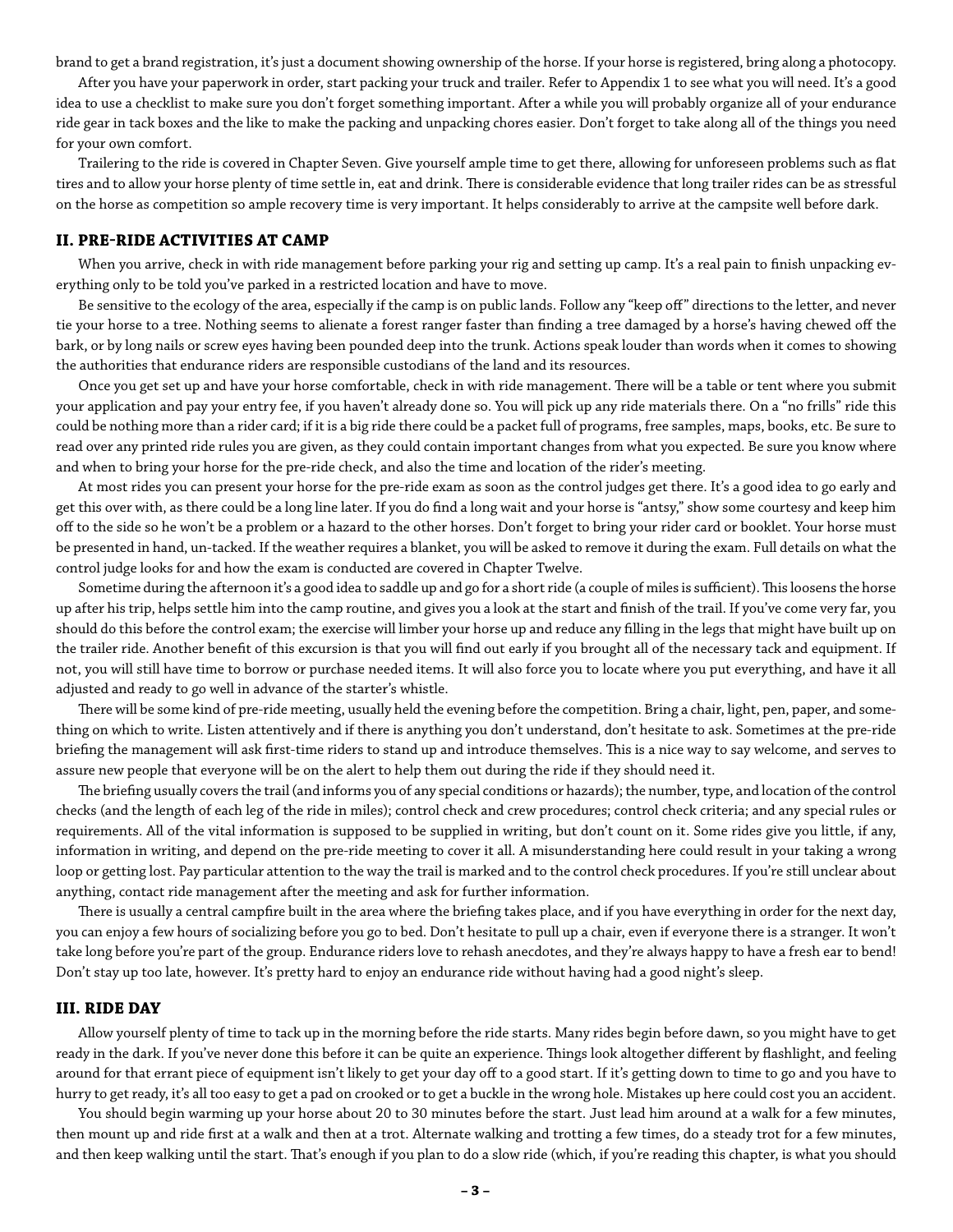be doing!). Experienced riders planning a fast ride will want to do a more thorough warm-up.

Inexperienced riders should avoid being in the front of the pack just before the start. The danger with being up front is that many horses, especially if they are green, can be unexpectedly difficult to control. If your normally quiet horse is magically transformed into a raving lunatic at the start of the ride, get out of the way and dismount. Horses as herd animals and prey will get an adrenaline rush when other horses are off and running. This leads to significant earlier and unnecessary expenditure of energy, so let the crowd get out of sight and wait until your horse gets a grip on himself. Then you can remount and proceed in a more dignified manner! Pacing the ride is covered in Chapter Ten, but at this point the main thing for you to remember is to take it slowly. If you trot the easy parts of the trail and walk the tougher ones, you will be able to finish within the maximum time allowed.

Always be on the alert for the trail markings, even when you're riding back in a long line of horses—in fact, especially when you're in a long line of horses. It's not unusual for a group of riders to go miles out of the way because the rider in front missed a ribbon and everyone else just followed along.

Many kinds of ribbons are used. Because you listened closely at the rider's meeting (you did listen, didn't you?), you will know what to expect on the trail. You might be following surveyors' ribbons hung from tree branches (when there are trees), or surveyors' ribbons stuck on the ground (when there are not). The management might use limestone arrows on the ground to point the way, or put lime stripes across the trails you don't take. Signs, permanent or temporary, might be used, such as paper plates with arrows, or U.S. Forest Service signs denoting official horse trails. Ribbons might be color coordinated for different loops of the trail (although some rides use up leftover ribbons and have all colors of the rainbow out there). Most rides try to put all the ribbons on the right side, except for when you are turning left. Many rides use three or more ribbons close together, or three ribbons tied on the same branch, to denote a turn. If you are unclear on any of the details of how the trail is marked, be sure to ask for a clarification before you begin.

It seems that getting lost happens most often in the first five miles, when people are bunched up and sometimes moving too fast (and when the rising sun sometimes gets in their eyes just at the crucial turn), or late in the ride when they are tired and not paying attention. If you do find yourself off the trail, turn around and go back to the last marker you saw and then go forward again looking carefully for the marker you missed. Don't try to make up the lost time all at once; you will just tire out your horse and make matters worse. If you should become hopelessly lost, the best plan is to stay in one place and wait for someone to rescue you (see Chapter Nine).

One of the things that characterizes endurance riding is a high degree of sportsmanship, and that includes courtesy to other riders on the trail. Basically, the "golden rule" applies—treat others as you would like them to treat you. For example, if you are overtaken as you are riding along a narrow trail, ask if they want to pass. If they do, pull over to the side and allow them to pass safely. If you overtake another rider and plan to pass, always call ahead and let him or her know. A simple "passing on your left" works fine. If your horse has a tendency to kick if another horse runs up on him, put a red ribbon in his tail; if he bites, put a red ribbon in his mane. Then, try to cure him of that obnoxious (and dangerous) habit!

If you are riding with other riders and you come to a creek, try to let everyone have access to the water. Don't drop your sponge right next to another horse's muzzle. Most importantly, wait until all the horses are finished drinking before riding off. Many horses will not drink if their buddies are leaving them.

If you're leading your group and you see a hazard, call a warning to the riders behind you. For example, "hole on the right" or "slick rock." Of course, if you come upon a downed rider or a rider having some kind of problem, try to help out or ask if you can notify anyone at the next control check.

As the ride progresses, try to estimate how far you've gone, and keep an eye on your time so you will have some idea of when you should be coming in to a control check. When you see the check up ahead, slow to a walk as you approach the checkpoint so as to help your horse come down more rapidly to the pulse criteria.

Most control checks are run as "gates" into a hold. This means that your hold time begins as soon as your horse is "down" to the pulse requirement; in other words, as soon as he passes the "gate" (see Chapter Eleven, Crewing, for details). Your mission is therefore to spend as little time as possible getting through the "gate," and hence the suggestion that you should come into the check at a walk.

#### **IV. AFTER THE RIDE**

After you finish, remember that your horse must pass a post-ride control check before you qualify to complete the ride. Cool him out carefully, keeping him moving enough to prevent stiffness or cramping from setting in. If you have gone slowly, your horse will probably already be cool and dry when you arrive at the finish. If the ride allows you to get the completion control check done as soon as the pulse is down to criteria, you should do so. Don't use any liniments or medications until after this check. If your horse isn't recovering as fast as you think he should, or if he looks as if he won't recover by the deadline, don't hesitate to ask someone for advice and help.

After the final control check, you can apply liniments or a body brace if you want (unless you are eligible for the Best Condition award, in which case you will have to wait until the B.C. evaluation is done). Blanket the horse if appropriate for the weather conditions, and in general try to make him comfortable. Provide him with plenty of hay, water, and free choice salt. Wait until after he has rested another hour or so before giving him his grain feeding (See Chapter Eleven, Crewing).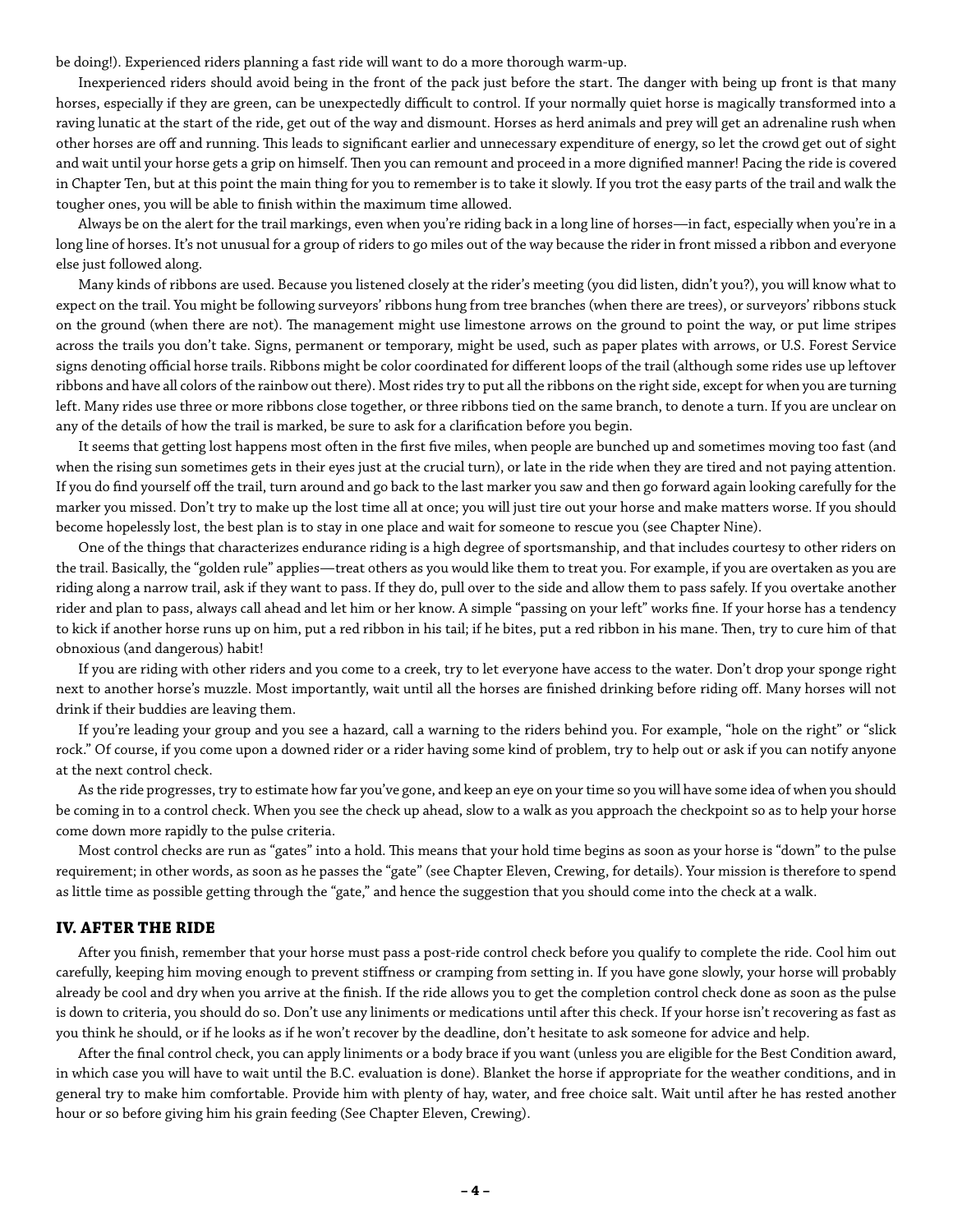### **V. AWARDS PRESENTATION**

Some rides provide a meal after the competition and most rides have an awards meeting where awards are presented. When you check in ask what time the awards meeting will be as well as the rider's meeting.

The number, quality and diversity of the awards will vary greatly from ride to ride, depending on the budget and size of the event, and to some extent on the whim of ride management. Everyone who successfully completes the ride will receive an award of some kind. Anything from a certificate to a silver belt buckle might be given, and items like flashlights, T-shirts, brushes, key chains, etc., are common. An award will be available for the horse judged to be in the best condition, and this is a highly coveted honor. Most rides provide awards for the first place winner overall, and some give top ten overall awards. Others provide awards based on the AERC weight divisions, and there will usually be junior awards. Sometimes, rides give recognition to various breeds, to the rider who came the greatest distance to attend, etc.

Even though you've taken good care of your horse throughout the day, you should not neglect to see to his needs periodically through the evening. Keep water, hay and salt at his disposal at all times, and if he is confined to a picket line, take the trouble to walk him for ten minutes or so at least a few times before you go to bed.

### **VI. PACK IT IN; PACK IT OUT**

At a moment in our history when there is great competition for recreational trail use, it is very important that endurance riders act responsibly when using public land. Before you leave camp, be sure to clean up after yourself and your horse. Collect all your garbage and, if there is no disposal site, back home with you it goes. If posted and allowed, scatter piles of hay and manure. In short, leave the area at least as nice as you found it. If the park ranger should drop in while the ride is going on, be courteous and express your appreciation for being able to use the park. Rangers have many user groups to accommodate, and their authority must be respected. They are usually happy to work with you if you give them a chance, and very often they take real delight in seeing the area in their jurisdiction being appreciated and enjoyed.

### **VII. THE TRIP HOME**

If you have a long trip home ahead of you after the ride, it's best to camp over. The next morning both you and your horse will be rested and in a better frame of mind to face the drive. In the unlikely event that your horse has had any trouble during the ride, especially if he needed veterinary attention, it is foolhardy to leave camp the same day. Transporting an ill or exhausted horse often results in an intensification of the condition, and laminitis (founder) or colic is not an uncommon sequel to serious cases.

Be considerate of your horse on the trip home, making sure that he is neither too hot nor too cold. Give him periodic breaks (at least every four or five hours), and offer him water frequently (see Chapters Seven and Eleven). When you get home, unpack the rig and put everything away so you can find it again. Clean up the tack and clean out the trailer too. Putting off this chore will just make it more difficult and unpleasant when you finally get around to it. Turn your horse out for a few days of pasture rest before resuming conditioning. Then, start planning for the next ride!

### **VIII. PREVENTING TREATMENT BEFORE, DURING, AND AFTER THE RIDE**

Endurance riding also has inherent risks for the horse and rider. Readers are encouraged to read Appendix Three on Preventing Treatment, to carry a copy of the recommendations with them to rides, and to practice the recommendations.

### *Chapter Three* **Selecting an Endurance Horse**

Ask a dozen successful endurance riders what they look for in an endurance candidate and you will probably get a dozen different answers. Ask them how they found their star performers, and if they are truthful they will probably admit that it was just plain dumb luck. The scientific mind might well ask why this is so, given the fact that so much is known about the relation of form to function. Couldn't a knowledgeable person just measure all the horse's physical components for ideal proportions and angles, add it up and make the right choice?

Unfortunately, the problem is much more complicated than that, for regardless of how well the horse is put together, no matter how well he moves, and no matter how nicely the personality seems suited to endurance work, there is no way (short of testing at a university that specializes in such things, such as Kansas State) to anticipate how efficiently the metabolic system will respond to the rigors of the 100 mile endurance test. We can't know in advance how well his heart will be able to pump; we can't measure the way the lungs will respond; we can't foretell the way the body chemistry will function.

### **I. LOOK AT YOUR OPTIONS**

Most people who decide to get involved in the sport of endurance are already horse people and have a horse. The best advice anyone can give you is: as long as your current horse has no physical disabilities, try getting him in condition enough for a slow 25 mile ride and use your own horse at your first endurance ride. You may find you love this sport and your horse is very suitable and loves it too and you don't have to be looking for a new horse. You may find you love the sport but the horse just isn't the athlete you want to be riding and then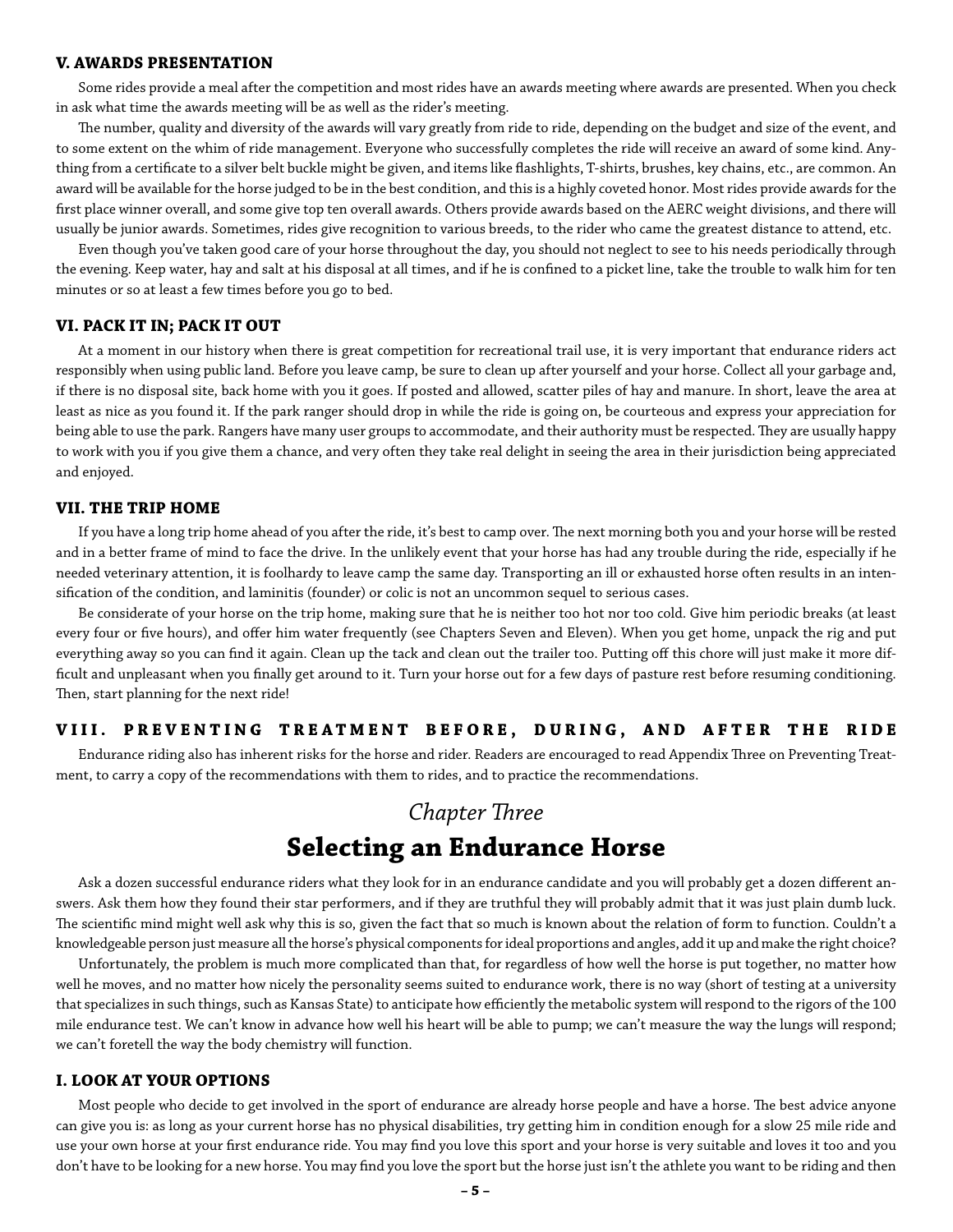you can start looking. It is much better on your first ride to be comfortable on a horse you are familiar with.

#### **II. BREEDS**

When it comes to breeds, it's obvious that as a group Arabians are the most popular horses for endurance. On the other hand, individuals from any breed can excel in endurance, and not all Arabians are suitable candidates. Arabians are usually easier than other breeds to keep fit once they are in shape. In fact, one is looking for a type of horse, not a breed, i.e., a sound, efficient mover with staying power. What does seem to be true is a higher percentage of Arabians are the right type than most other breeds.

### **III. AGE**

The most preferred age of a prospect is 3 to 8 years. If you like to start with a horse who has never been ridden and are willing to spend the two years for basic equitation training then 3 to 4 is a good age, otherwise look for the 5- to 8-year-old. A younger horse may take many years before you will have any idea whether or not he is suitable for the sport, and an older horse is fine if you are well aware of his history. (Endurance horses often perform competitively well into their late teens.) This history should include regular exercise, preferably trail riding. It will normally take two to three years to have the horse in top fitness if they have not been exercised a lot before your purchase. While you are conditioning you may enter many endurance rides on horses that are this age when you purchase them, provided you have the self-restraint to ride these early rides as conditioning rides and not races. Many a good prospect has been ruined by racing too soon. Remember, if your horse obviously has shown you that he is not a good endurance horse prospect, there are many others out there that will fill the bill.

### **IV. SIZE**

There is no ideal size for an endurance horse. Ponies can do very well, as can horses of 16 hands or so. Many good endurance horses are between 14 and 15 hands. The size of the horse should be appropriate for the size of the rider, however. No one could expect a pony to be competitive carrying a 200 pound man. Small, lightweight riders obviously have an advantage in that they have a greater range of sizes from which to choose. (As a rule, the horse can carry up to 30% of his body weight, depending on his bone size, i.e., a 900 pound horse should be able to carry approximately 250 pounds on his back.)

### **V. ENVIRONMENT**

The environment in which a horse is raised can have a significant impact on his future performance. An endurance horse should have grown up in a situation that allows him to express his equine nature. In other words, it is good for the horse to have grown up with plenty of room to play with others of his kind. He should have had plenty of good grass and hay from which to choose, but not have been overfed. He should have been allowed to defend himself against the elements and otherwise to have developed in a way that has prepared him to cope with hardship and discomfort. This is not the same thing as having grown up neglected in somebody's back lot or in an overgrazed field, with no attention to regular deworming and hoof care. Not only is growing up naturally with plenty of room to run around good for the horse's mental well-being, it also aids the development of strong ligaments, tendons, and bones without overstressing the horse.

### **VI. MEDICAL HISTORY**

When selecting an endurance prospect, it is very helpful to know his medical history. Has he been wormed regularly? Has he ever had any serious injuries? Has he ever had any mysterious bouts with colic? Has he ever had any respiratory infections? Such problems might be caused by, or be the result of, internal abnormalities that could affect future performance.

#### **VII. CONFORMATION**

A horse with a great metabolic system will be able to excel in endurance, at least for a while, even if his conformation is faulty. On the other hand, perfect conformation will never be able to make up for a poor metabolic system. Nevertheless, if the horse is going to remain sound for very long he will have to be well put together, and the higher your competitive goals, the more important correct conformation becomes. Although space does not permit a thorough discussion of all aspects of conformation, there are some points that need to be made.

If good conformation could be summed up in one word, that word would probably be balance. The horse should give the impression that all of his parts fit together smoothly and in proportion to each other. A moderately long neck with a nice shape might help the horse to carry himself in a more balanced way, at least to some extent, but by and large the head and neck are important more from an esthetic point of view than from a functional one. A deep heart girth is traditionally thought to indicate large heart and lung capacity. Hindquarters should be large in proportion to the rest of the body, and should give the impression of strength even in the unconditioned individual. The back should be shaped in such a way as to enable it to hold a saddle comfortably. An extremely long back tends to be weak and prone to soreness. The bony structure should be sturdy, perhaps even somewhat coarse. The muscles should not be thick or bulging. We are looking for a marathon runner, not a weightlifter, and the body build should reflect that. On the other hand, some of the best 100 mile horses have typically been more heavily muscled than many Arabians. Like ultra-marathoners in humans as compared to other distance runners, 100 mile horses may need more substance to get them through the last half of a ride.

The feet of the endurance horse are very important. The walls should be dense and thick, with a smooth, waxy surface rather than a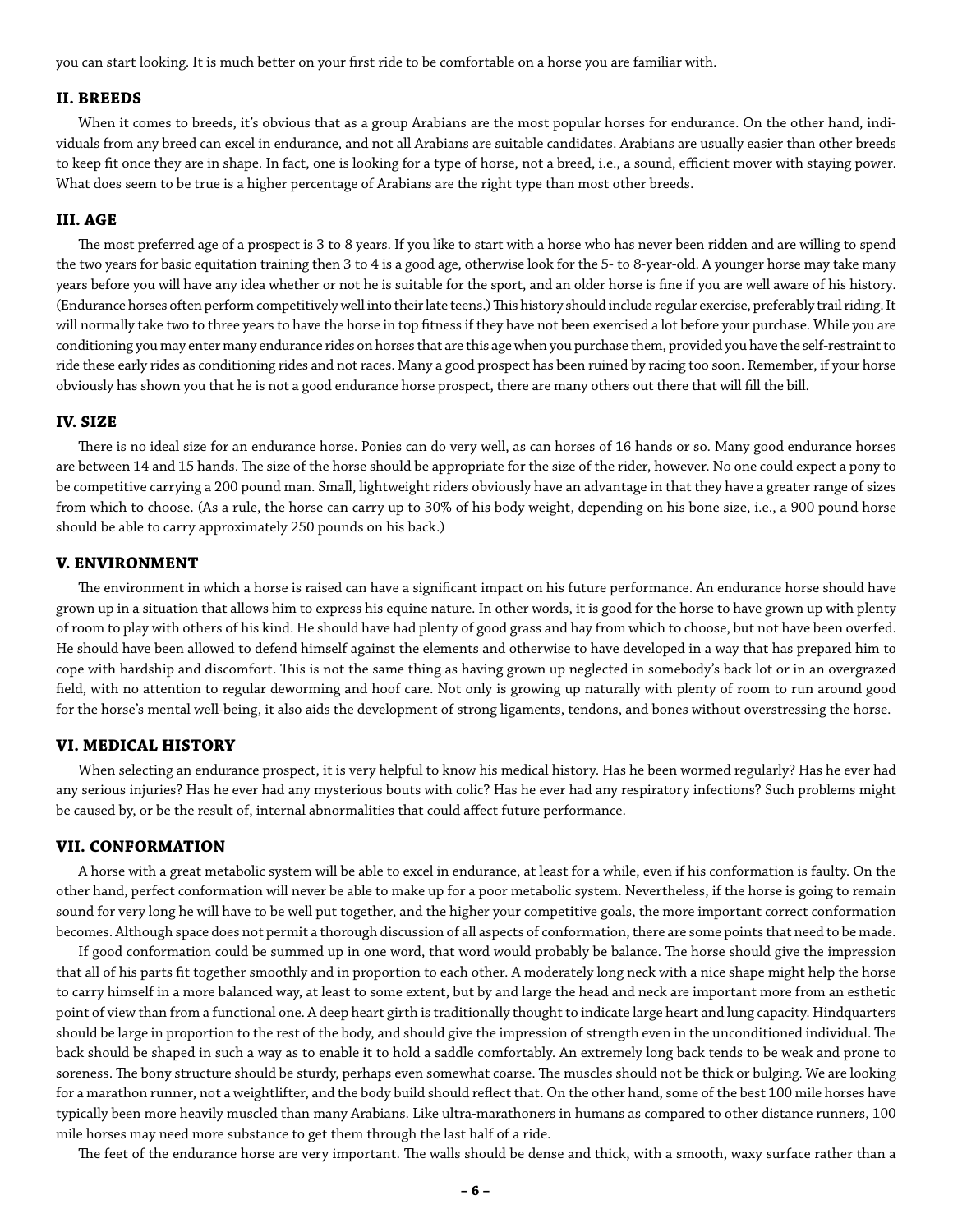ridged, split or chalky one. Even in a foot that has been neglected, there should be no significant splitting and cracking. Viewed from the front, with the foot still on the ground, look for a foot that is shaped like a cow bell (gradually getting wider from the coronary band to the ground). In addition, there should be no dishes, flares, etc. The heels should be wide apart, and the frog should be prominent and rubbery. Viewed from the bottom, the hoof should be slightly longer than it is wide. A sunken frog and contracted heels might be indicative of a serious problem, such as navicular disease, or might only mean that the farrier has been doing some bad shoeing for a prolonged period of time. How the horse moves, the size and shape of the hoof, and the angle of the pastern might provide further clues about the seriousness of the condition.

A symmetrically shaped foot is necessary for the leg column to operate correctly. Such a foot reflects that the horse is landing evenly, as he should, over the center of that structure. This in turn means that with every stride the impact is being taken up through the middle of the leg column rather than off to one side or the other. Over a period of time, uneven impact is extremely destructive to joints, ligaments and tendons. A symmetrical foot means one that is bisected by the frog, with each half being a mirror image of the other.

Finally, size is an important consideration when judging the endurance foot. A disproportionately small foot is a disadvantage because the weight-carrying area will not be as adequate for handling the concussion.

Scanning the conformation of the forehand, you should look for a big shoulder, a long forearm and a short cannon. The knee and ankle should be large and bony, without mushiness or filling. The knees should face clearly forward, not be put on the leg column with an outward or inward twist. Viewed from the front of the horse a vertical line dropped from the top of the center of the forearm should pass through the center of the knee, ankle and pastern, and end up at the center of the toe. Knees that turn either in or out are likely to cause some degree of uneven breakover and faulty flight path of the legs. Ankles present the same problem if they are crooked. Base narrow or base wide legs are structurally faulty. Offset knees are fairly common in Arabians, but they usually do not pose too great a problem, especially if the condition is not extreme. Calf knees are also common in Arabians, and this, unfortunately, is more likely to cause trouble somewhere down the road. Similarly, a horse that is "tied in" below the knee is more subject to unsoundness.

Good pasterns are important and the ideal ones are medium in length and have the same angle as the hoof (this is known as an unbroken hoof/pastern axis). Pasterns that are extremely sloping place an undue amount of pressure on the supporting superficial flexor tendon and suspensory apparatus. On the other side of the coin, a steep, upright pastern usually produces a jarring effect on the legs and feet (especially if the other joint angles don't help compensate).

The master principle to keep in mind when considering conformation is that the front legs act as support columns and must absorb, with as little trauma as possible, the impact of landing. Like any support columns, they are only as strong as their weakest part. Imperfections that would never be a problem to the soundness of a show horse might be disastrous to the endurance horse—you have to be picky if you want a good one.

Moving to the hindquarters, you should keep in mind that the primary function here is to propel rather than to support. Good size relative to the rest of the body is very important. Viewed from the side, hocks should be wide and set on the leg fairly low. Sickle hocks predispose the horse to injury because of the excessive strain they place on the back of the legs. Cow hocks, unless they are so extreme that they cause the horse to hit his ankles, are not really a problem.

Assuming that the horse has passed the standing inspection, the next step is to see how he moves. The trot is the most important gait to consider. If there are any breakover problems, this is where they will show up. The way the horse stands and the shape of the foot should have already given you some good clues as to the flight path that the leg will follow, but watching the actual movement will provide the proof.

What you hope to see is that the foot breaks over at the center of the toe as it leaves the ground. The leg should then follow through with a straight flight path, with the hoof hitting the ground evenly over its center. Horses with irregularities in their way of going, such as winging in or out, crossing over, etc., have a lot of wasted movement. Furthermore, they are likely to impact the ground to the side of the hoof, causing strain to the leg. If deviations in the flight pattern are extreme, they might even result in one limb striking the other. Watching the flight of the hind limbs, the main concern is that the horse travels widely enough so that he does not interfere with his other hind leg and does not overreach and grab either of his front legs. While it is true that a number of successful endurance horses interfere, you must realize that this problem will be a difficult one with which to contend.

Looking at the horse from the side as he moves, you want to see a long, low, forward sweeping stride: high knee and hock action are a waste of energy. The horse should look free and loose in his shoulders and hips, like a gunslinger, and he should have a good overstride at the walk. Short, tight strides will get you nowhere, and will work you and the horse both to death. An average stride is acceptable if the breakover is correct, but a really big, powerful, floating trot that covers a lot of ground with effortlessness is a thrill to ride.

### **VIII. PERSONALITY**

If the horse trots out in hand to your satisfaction, the next move is to take him for a spin, and this is where matters of personal preference take over. Due to the tremendous amount of time you will be spending with your endurance horse, it is imperative that you like his personality as well as his mechanical and metabolic make-up. If you don't enjoy riding him, whether he is gifted or not, the partnership is never going to gel.

Some people like a relaxed, laid-back sort of fellow, while others prefer one that is more "ready." Most endurance riders don't consider a lazy horse much fun to ride, but on the other hand, a very tense horse that is on the borderline of being out of control, even in a nonthreat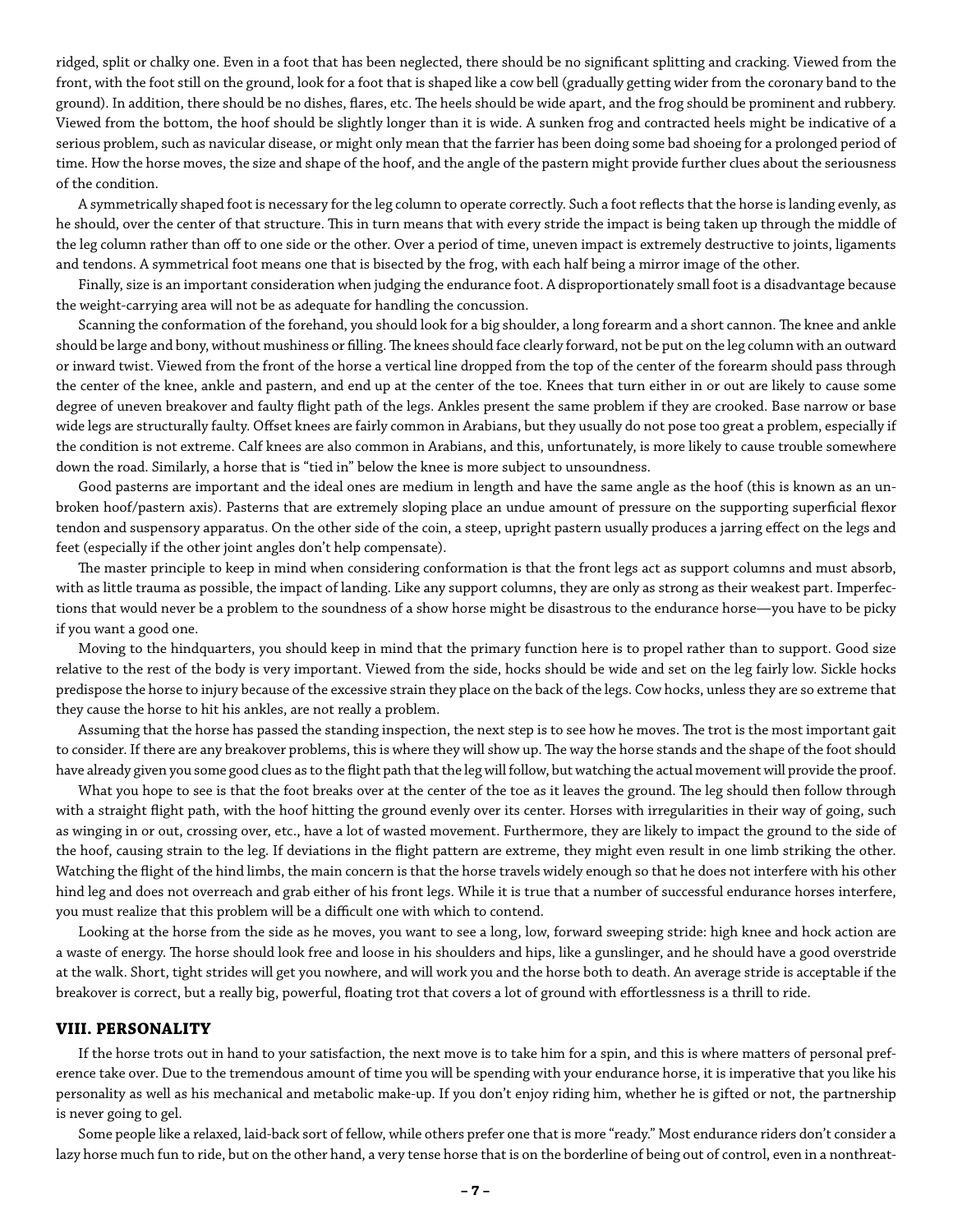ening situation, is likely to come unglued in a real race. Many beginners think that an uncontrollable horse is one that just "loves to run." Nothing could be farther from the truth. The best horses are generally self-possessed and businesslike about their work. They can concentrate on the job at hand and, when they are well trained, will usually leave the rider with little to do but steer and otherwise stay out of the way.

#### **IX. PRE-PURCHASE EXAM**

After riding the horse, if you are in love and know you can't live without him, the next move is to get the veterinarian to check him over. Be sure he understands how you intend to use the horse. Ideally, the vet should be familiar with endurance riding and the demands that it involves. Usually one with a lot of practical field experience will be able to give you better advice than a team of experts from a research facility.

Happy hunting and good luck!

### *Chapter Four* **Feeding the Distance Horse**

Although feed manufacturers would like to convince you that top performance is only obtainable through buying another bucket, many a champion endurance horse has competed successfully for years on nothing more than good pasture, water, salt and a little grain. There are very few absolutes in nutrition and infinite ways to adjust a program to meet individual preferences and needs. Use this section and its suggestions as a guideline, not a rule book.

### **I. FEEDING FOR TRAINING**

Which fuel the body uses for work varies, based upon the intensity and duration of exercise demands. The short, intense bursts of (anaerobic) speed seen in quarterhorse racing, for example, utilizes almost exclusively carbohydrates (sugars) stored within the muscles and liver. Endurance (aerobic) exercise relies almost entirely upon fats, with a small amount of carbohydrates used as a "pilot light" to help burn fats efficiently. The body maintains a relatively limited supply of carbohydrates (in the form of glycogen) within the liver and, to a lesser extent, within the muscles themselves. If utilized exclusively, energy supplies would quickly run out before the end of an endurance ride, resulting in fatigue and metabolic trouble. Fats, on the other hand, can be stored almost without limit within the body, and supply more than sufficient energy for endurance exercise. Therefore, fats and their metabolic products are the primary fuel source for the endurance horse, with small amounts of carbohydrates to help maintain the "pilot light."

Fats are derived as a digestive product from the fiber in forages such as hay, beet pulp and pasture. Beneficial microbes in the horse's cecum and colon ferment fiber to produce volatile fatty acids which, in turn, are absorbed and utilized as a fuel source within the muscle cells, or stored away in the form of adipose tissue (body fat). Additional dietary fats can be added directly in the ration in the form of vegetable oil or animal fats. As fats contain 2.2 times the calories of an equivalent amount of either carbohydrates or protein, adding moderate amounts of fat to the diet is an excellent way to help maintain a good body weight in hard-working endurance horses. Although human marathon athletes perform best with minimal body fat, endurance horses seem to do better with a reasonable amount of body fat cover. Field research on 100 mile endurance horses has strongly suggested that horses in reasonable body condition have a better chance of completing, with fewer metabolic problems, than do excessively "lean, mean racing machines." Therefore, the ration should provide sufficient calories so that ribs can be easily felt, but not clearly seen, and hip bones are not visible. If you feel you need to apologize or "explain" your horse's appearance in non-endurance company, he's probably too thin! High-fat rations have also been suggested to provide other metabolic benefits, such as decreased heat load (useful during a hot summer ride season) and more efficient utilization of the short-supply glycogen. However, to fully gain such benefits, the average 1000 pound horse needs to consistently consume approximately four cups of vegetable oil per day for an extended period of time, an amount not all horses will willingly consume.

Grains are digested differently from forages, in that enzymes in the small intestine break down their starch (carbohydrate) content, which are then absorbed into the bloodstream as glucose. Research indicates that the digestive system of most horses cannot optimally handle more than about four to five pounds of grain at one time. As the digestive enzymes are overwhelmed by the largesse, excess undigested grain is passed along to the cecum, where it is fermented as though forage. Resulting changes in the microbial populations can have profound deleterious effects. At best, too much grain decreases the efficiency by which nutrients are derived from the feed. At worst, the shifts in the microbial population can release toxic substances, which in turn can cause colic and laminitis. For these reasons, horses should not receive more than 50% of their total ration in the form of grain and preferably no more than approximately four pounds at any one time.

The average 1000 pound horse needs approximately 15 megacalories (Mcals = 1000 calories) of energy per day for maintenance, not including the added energy demands needed for exercise. There are several complicated formulas that estimate the additional caloric requirements of exercise, but a reasonable approximation can be obtained by using the figure 0.07 Mcal per mile per 100 pounds of weight (both horse, rider and tack weight combined) traveling between 4 and 8 mph; and 0.10 Mcal per mile per 100 pounds at approximately 12 mph. At higher speeds, energy costs increase dramatically. As an example, an average horse and rider conditioning at relatively slow speeds for 35 miles a week can expect to require an extra 4.2 Mcals of energy per day (the cost of riding 35 miles divided by seven days). When added to the daily maintenance requirement of 15 Mcals, this horse would need a total of 19.2 Mcals per day to supply his energy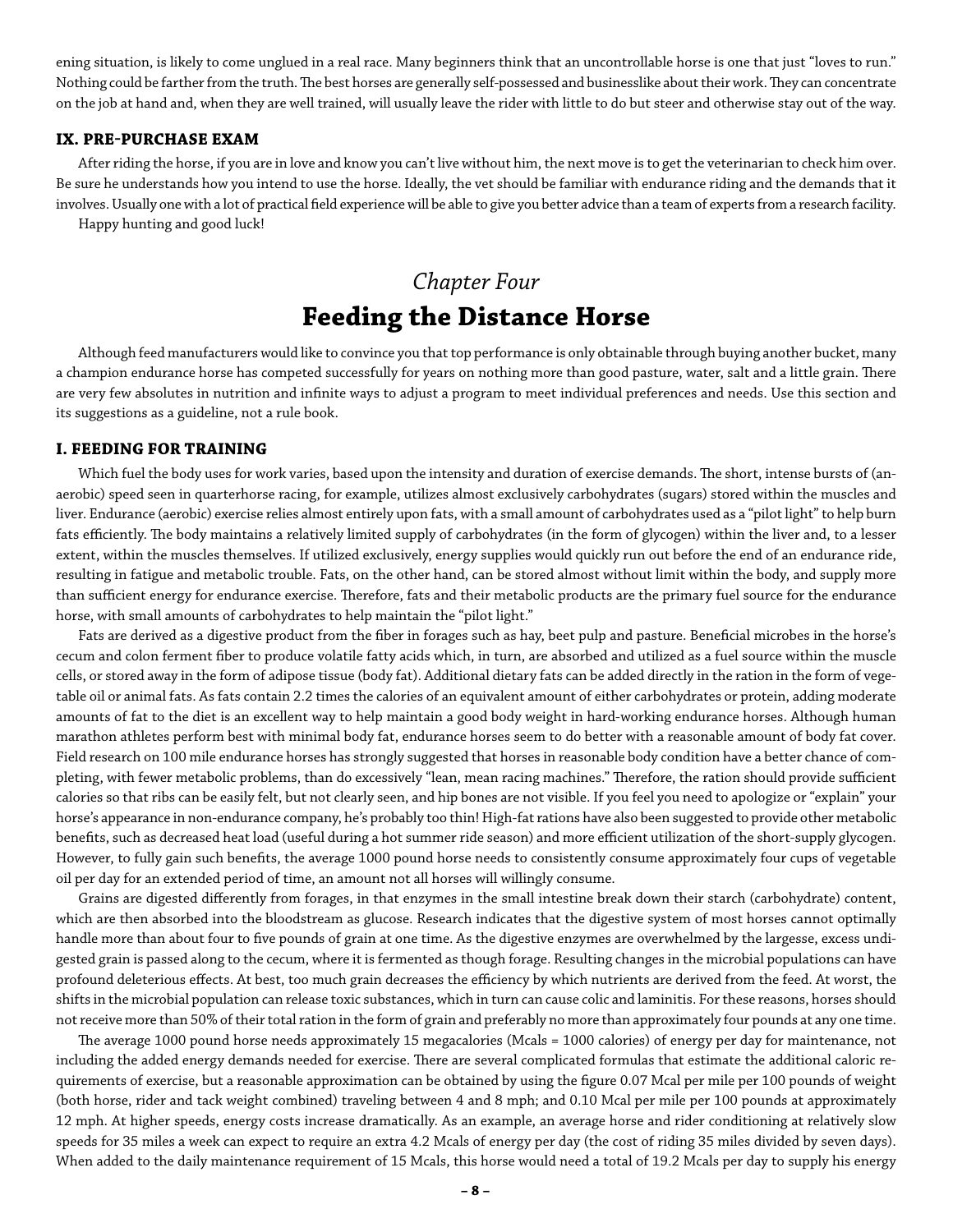demands. When you calculate that a 100 mile ride may use upwards of 80 Mcals for exercise alone, it becomes much more apparent why so much attention is paid towards supplying sufficient calories to these hard-working athletes.

Most horses are only capable of consuming between 2% and 3% of their body weight per day, thus a 1000 pound horse generally cannot consume more than between 20 to 30 pounds of feed on a dry matter basis (the amount of feed after disallowing for water content). Most hays and grain are 90% dry matter, therefore you can expect a maximum intake of between 22 and 33 pounds of feed per day. Horses consuming green pasture, with its 75% to 80% water content, must consume much more on a pound-for-pound basis to obtain the same nutrition. Formulate your ration so that, ideally, at least 1.5% of the horse's body weight is provided in the form of forage to maintain adequate bulk in the diet. Always provide a bare minimum of 1% of the horse's body weight in the form of forage. Example, a 1000 pound horse x 1.5% = 15 pounds; allowing for 90% dry matter, provide 16 to 17 pounds of forage daily. At least half of the forage ration should be in the form of long-stem hay, or pasture. If desired, the other 50% can be in the form of beet pulp, hay pellets or hay cubes. Using the above example, at least eight pounds should be long-stem hay, and eight pounds could be fed as pellets, cubes or beet pulp.

Most grass or cereal grain hays contain between .7 and .8 Mcal per pound, and alfalfa contains approximately .9 Mcals per pound. Using the above estimate of 19.2 Mcal daily requirement, a horse would have to consume more than 27 pounds of grass hay to maintain weight. Many horses would be unwilling or unable to consume this amount, so more energy-dense concentrates must replace a portion of the ration to provide sufficient calories. Most grains contain between 1.3 and 1.5 Mcal per pound, while fats contain approximately 4 Mcals per pound. Replacing six pounds of hay with five pounds of a good quality grain mix and a cup of vegetable oil, split into two equal meals, will raise the total calorie content of the ration to approximately 23 Mcals, sufficient for most horses on a moderate conditioning program.

Err on the side of caution when feeding grain on non-work days, especially if your horse is confined to a stall or small pen. A good rule of thumb is to reduce the grain ration by half on days when the horse is not exercised in some manner. To avoid digestive upset, grain should constitute no more than 50% of the total ration. Example, if your horse's total maximum daily intake is 20 pounds, do not feed more than ten pounds of grain per day—look into other ways of increasing calories by the addition of fats or beet pulp. If you are feeding a substantial amount of grain or fat (more than four pounds daily), splitting the concentrates into two or more meals minimizes likelihood of digestive upset and maximizes efficiency.

The dietary addition of fat can be provided in several ways. Although some horses prefer the taste of corn oil, any good-quality vegetable oil is satisfactory. There is no significant difference in nutrition or caloric content between different types. Depending on the conditions, vegetable oil may begin to oxidize and go rancid within a week of being exposed to light, heat and oxygen, significantly reducing its nutritional value and increasing free radicals and peroxides. Many horses that refuse fats in their diet are simply objecting to rancidity in elderly vegetable oil. To keep fats as fresh as possible, keep oil in a cool, dark place (the refrigerator is ideal) and in containers which only hold a seven to ten day supply. If larger quantities are purchased for the lower cost, pour a week's supply into smaller containers and keep the main supply container separate and tightly closed.

Contrary to common belief, horses are very capable of efficiently digesting and absorbing fats from animal sources. Due to its saturated molecular structure, animal fats also do not go rancid quite as quickly as vegetable fats. The most common source of animal fat available for equine diets is the prilled "dry" fat available from feed suppliers catering to cattle and swine producers. Many horses that object to the texture of liquid fats in their ration will accept the addition of dry fats. As with the addition of any new feed, start adding fats slowly and increase over time. If feeding more than two cups of fat per day, try to split the added fat into two or more meals to maximize digestive efficiency.

Another forage to consider is beet pulp, the forage by-product remaining after the sugar is fully extracted from sugar beets. The fiber it contains is highly digestible and palatable to horses, and because it is digested in the hindgut similar to grass or hay, can safely be fed to horses in amounts up to half of the forage ration (about ten pounds dry weight for most horses). Its inclusion is an excellent way to increase the calorie content of the ration without the risks of excessive grain. Although dry (unsoaked) beet pulp has been safely fed to many horses without incident, some horses (especially greedy eaters) may choke on any small, pelleted feed, including dry beet pulp. As additional fluid intake is always a benefit to endurance horses, soaking for a half hour or so before feeding is a good idea. Adding water is not necessary with beet pulp-based commercial mixes, but mashes of any type should ideally be provided wet and soupy during competition to maximize fluid intake and help avoid dehydration.

Although alfalfa hay is plentiful and cheap in many parts of the country, it is generally not the best primary forage for endurance horses. The high protein content (significant in even poor quality alfalfa) produces metabolic waste heat that must be dissipated through sweat loss during hot weather, potentially contributing to dehydration during rides when water consumption may not be optimal. This metabolic heat may help during cold weather to "stoke the furnace," but is a hindrance during hot weather and sustained exercise. In addition, the high calcium content, when fed in large amounts, has been suggested to inhibit the body's ability to mobilize calcium stores in bone tissue during exercise, thereby contributing to the incidence of tying-up and synchronous diaphragmatic flutter ("thumps"). While small amounts of alfalfa do no harm, and may help prevent calcium depletion during rides, it should ideally be viewed as a supplement to good quality grass hay, and not a replacement. Try to minimize alfalfa in the diet to less than 50% of the ration and, ideally, less than 25%.

Protein is probably the most overused and overrated nutrient in the adult horse's diet. Mature horses, even at hard work, only require approximately 10% crude protein in the ration. Additional protein provides no additional benefits to performance and in fact, has been implicated in increased incidence of metabolic failure in other equestrian disciplines. Sufficient protein is easily provided by a diet of reasonable quality grass hay or pasture and a good-quality balanced grain mix from a reputable company. More is not better!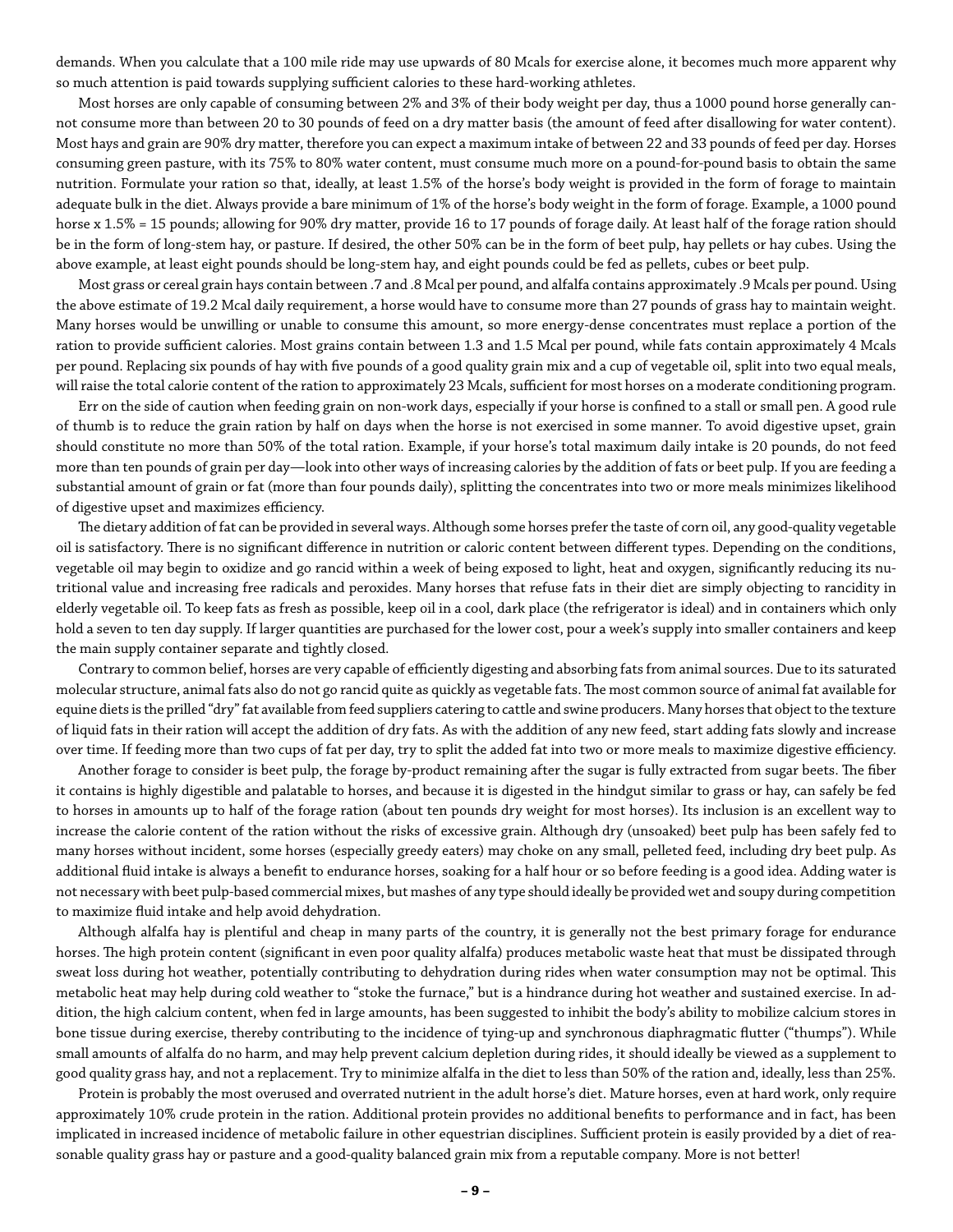Always provide free-choice salt and fresh, clean water. While electrolytes formulated for endurance horses may be beneficial during rides, they are not necessary at home, nor is fancy "designer" salt or mineral mix. Plain, iodized salt is sufficient. Block salt is convenient, but if possible, loose salt in a box or in the bottom of the feed manger allows for adequate consumption without long periods of licking or biting a block. A recipe for homemade electrolytes consists of equal parts iodized table salt and Lite salt (a mix of half potassium chloride and half sodium chloride). Mix three parts of this mixture to one part calcium carbonate (ground limestone). While this recipe is sufficient for home use or during transport, ongoing research at several universities is providing ever-increasing knowledge about the exact role of electrolytes in endurance competition. As your miles and experience build, consider using specific endurance formulas during competition, especially if you or the control judge or treatment vet suspect electrolyte depletion may be affecting performance and health. As with everything in endurance, try different methods until you determine the best program for you.

Avoid the urge to provide your horse with a variety of vitamin and mineral supplements to improve performance, add a shiny coat, boost the immune system or just because "he might need it." Nutritional problems among horses are almost always caused by excess rather than deficits in the diet. Rely on obtaining the best quality hay possible, supplement with a high-quality balanced grain mix from a reputable mill, and provide salt and fresh water. In general, unless specifically prescribed by a veterinarian, the only exceptions to the no-supplement rule of thumb are:

- 1. Inquire as to whether your area is low in selenium. An inexpensive serum blood test may be helpful to establish selenium status. As selenium can easily be fed in sufficient amounts to produce toxicity as well, determine whether a deficiency exists before adding a supplement.
- 2. Research has suggested that the addition of 20 to 25 mg of biotin on a daily basis may improve the quality of hoof tissue. As biotin is a water-soluble B-vitamin, excesses are excreted quickly through the kidneys, and are not stored in the body. Therefore, feeding more than 20 to 25 mg daily will only add to the costs, not benefits. Clinical trials indicate that biotin improves the quality of hoof tissue, but not the rate at which it grows—therefore, daily and consistent supplementation and patience is necessary before noticeable improvement will be seen.
- 3. The daily addition of 1000 IU of vitamin E may be helpful in reducing oxidative damage to body tissues produced by free radicals. This is especially relevant if a significant amount of fats are fed on a regular basis.
- 4. Healthy horses are capable of synthesizing sufficient vitamin C within the liver. However, recent research is indicating that additional vitamin C may be helpful specifically during periods of stress, such as prolonged transport. Ten grams twice a day is a sufficient amount. Daily supplementing with additional vitamin C as part of the normal routine during non-stress periods does not provide additional benefits to the immune system, and may suppress the body's ability to synthesize its own supplies.

### **II. FEEDING DURING COMPETITION**

### *The two most important things you'll give your horse on ride day are directions and water.*

The rule of "never try out anything new at a ride" also applies to nutrition. Try not to provide more than a few pounds of any feed which is not routinely fed at home, as abrupt changes in feed, along with the stress and dehydration which often accompanies any competition, may contribute to incidence of colic.

Begin nutritional preparation for a ride several days before leaving home. Encourage maximum intake of forages, especially beet pulp, as clinical trials have demonstrated that a combination of hay and beet pulp provides a significant reservoir of fluid and electrolytes in the hindgut to draw upon during exercise. As the movement of forages through the digestive tract takes several days, forages should be provided in abundance several days prior to the ride. Continue to provide forage free-choice during transport, as soon as you arrive at base camp and throughout the night. Long-stem hay is preferable over cubes or pellets as the added bulk will help maintain gut motility.

It is best not to feed large amounts of grain within four hours of the start of the ride, as the glucose peak produced during digestion of simple carbohydrates adversely affects the utilization of body fats needed during a long day of exercise. Providing a few pounds of grain for a day or two prior to the ride is more than sufficient to "top up" glycogen stores within the liver and muscles. However, adding a handful or two of grain for flavor to an overnight beet pulp mash will do no harm. The point is to avoid large grain meals immediately before exercise.

Pay the utmost attention to maintaining hydration and gut motility before worrying about boosting energy. Assuming your horse is fit for the job at hand, a well-hydrated horse with ongoing gut motility will outperform a dehydrated and colicky horse every time, regardless of the amount of "rocket fuel" on board. Plan your day so that your horse can snack his way throughout the ride, rather than exercise nonstop and then eat only while at control checks. Take the opportunity whenever possible to stop for a few minutes of grazing along the trail or carry a few pounds of hay with you between checks. Doing so will help avoid dehydration, maintain good gut motility and thereby maintain energy and performance. At control checks, provide plenty of free-choice forage and ideally, a sloppy mash of well-soaked beet pulp. Grain, wheat bran, carrots, etc., can be added to the mash to increase palatability and supply additional energy. Do not rely upon wheat bran to act as a laxative and avoid colic—bran provides bulk in some species (such as humans), but does not have the same benefits in herbivores.

Do not add fats immediately before or during the ride. Although it would seem like a good source of energy, a high fat ration tends to decrease forage intake needed to maintain motility and hydration. The relatively small amount of fat in commercial grain mixes (even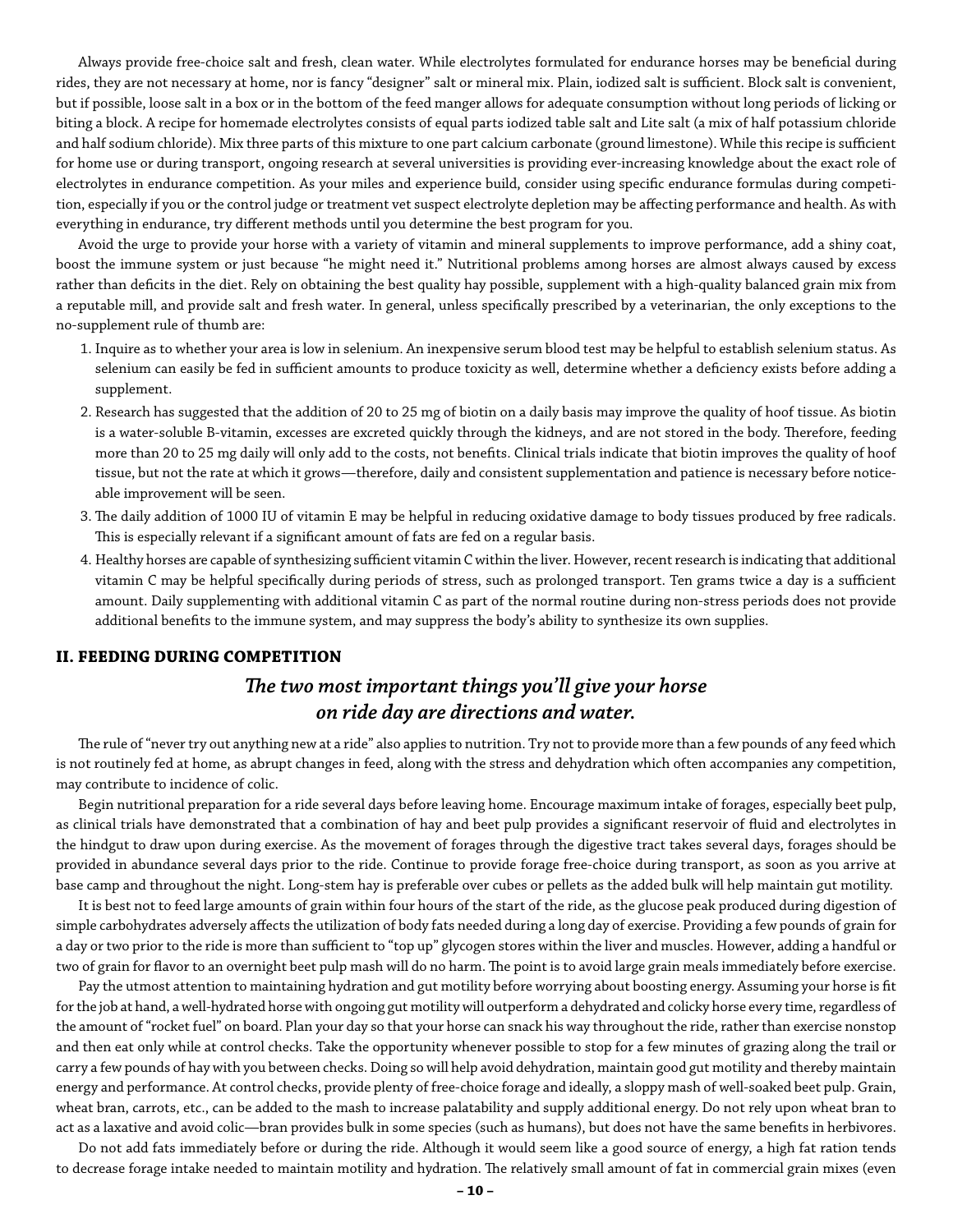"high fat" formulations) is not a concern.

Especially in hot, humid weather, significant amounts of electrolytes are lost in the sweat. Sodium, chloride and potassium are the primary ions lost, along with smaller amounts of calcium, magnesium and other trace minerals. Increasing scientific data indicates that supplementing during exercise, and thereby minimizing depletion, is beneficial in possibly averting metabolic problems such as thumps, tying-up, poor gut sounds and other symptoms associated with "exhausted horse syndrome." The body does not store excess electrolytes against future need, therefore "pre-loading" several days before a ride will not replace supplementation during the ride itself. However, orally syringing a day or two before the ride (especially before and during transport) may help trigger a "thirst response" to encourage drinking. Likewise, supplementing throughout the day may encourage drinking as well as replace electrolytes lost through sweating. As with every other feed supplied throughout an endurance ride, small and frequent amounts are usually preferable to large and infrequent. Electrolytes are often added to feed or water, but some horses may refuse too salty a flavor, and therefore also refuse much-needed food and water. Although horses do develop an appetite for needed salt to replace depleted stores, this is not an instantaneous response. Don't rely on this mechanism during a ride! Oral syringing is a good alternative that has worked well for many horses and riders. Take advantage of the increasing body of scientific data and consider the use of research-based electrolytes formulated specifically for endurance horses.

### **III. FEEDING AFTER THE COMPETITION**

Once you've successfully crossed the finish line and received your final control check, don't assume the energy demands of the day are over for your horse. Depending on the length and intensity of your ride, it can take days or even weeks to fully replace the fluids, calories and nutrients used during competition. Allow your horse plenty of opportunity to drink his fill to replace lost fluids, including during the trailer ride home. Provide plenty of forage free-choice. The "stress hormones" produced during exercise may continue to deplete the body of electrolytes for several days following the ride and continued supplementing with electrolytes may help ensure a quick recovery. Research has suggested that glycogen repletion is increased during the 24 hours following strenuous exercise and may help avoid sore or stiff muscles. Small amounts of grain every few hours—not exceeding his normal accustomed amounts—are helpful, as long as your horse is not unduly dehydrated or experiencing metabolic trouble. If you are in doubt about gut motility, check with the control judge or treatment vet before feeding anything other than forage and water.

Even though a 100 mile endurance ride can use upwards of 80 Mcals to provide needed energy, don't try to replace the expended calories overnight. Giving your horse access to all the forage he can eat, moderate amounts of grain and judicious amounts of fat over the next week or two will gradually replace the lost calories without risking digestive upset.

Formulating the best nutritional strategy for you and your horse is as individual as any other aspect of a successful conditioning program. Absolutes such as "always" and "never" are rarely applicable—for every horse that does well on one program, an entirely different strategy will work just as well for another. Use these few baseline suggestions along with your own common sense and knowledge of your horse to create the feeding and management program that works best for you.

### *Chapter Five* **Tack**

Using the right-fitting tack can make the difference between finishing a ride with a happy, healthy horse and finishing with a horse suffering from a sore back, girth galls, or worse. It can also make the difference between an enjoyable ride for you and your horse and an unenjoyable ride. Endurance riders have learned much about what works and doesn't work, and this chapter will try to pass along some of that experience. The novice rider should seek the advice of experienced riders. Of course if you talk to ten different endurance riders about saddles, you will probably get at least a dozen opinions.

At a typical endurance ride you will see nearly every kind of saddle known to man or beast. Many beginners ride a traditional Western saddle. It is heavy, and any extra weight is a penalty for a horse going 25 to 50 miles or more. Worse, most Western saddles put the rider's weight too far to the rear, leading to early fatigue and soreness. They are designed to keep the rider in place while working cattle, not to provide balance and comfort for miles and miles. Roping saddles are even worse in this respect. A flaw of some Western saddles is the position of the rigging which is too far forward, contributing to girth soreness or galls. The stiff fenders and stirrup leathers of the Western saddle might wear like iron, but can rub a rider's legs raw. The saddle horn, necessary for roping, just gets in the way on endurance rides and is a hazard in a fall.

English saddles are lighter and put the rider's weight more forward than Western saddles. They offer closer contact with the horse than Western saddles and riders sometimes feel less secure in them. Some English types are more suited to endurance than others, i.e., the dressage saddles (deeper seats with the rider's leg under, rather than forward). The downside of English saddles is a lack of proper distribution of the rider's weight; that is, many of them do not spread the rider's weight over a large enough area of the horse's back. For the featherweight and lightweight riders, this is not a problem but heavyweight riders may need a saddle with more surface area contacting the horse.

Australian stock saddles have a strong following. Most of these are high quality, give the rider a firm seat, and seem to work well for endurance riding. But some riders find that the thigh fenders bruise their legs. McClellan saddles have a lot to offer the endurance rider, but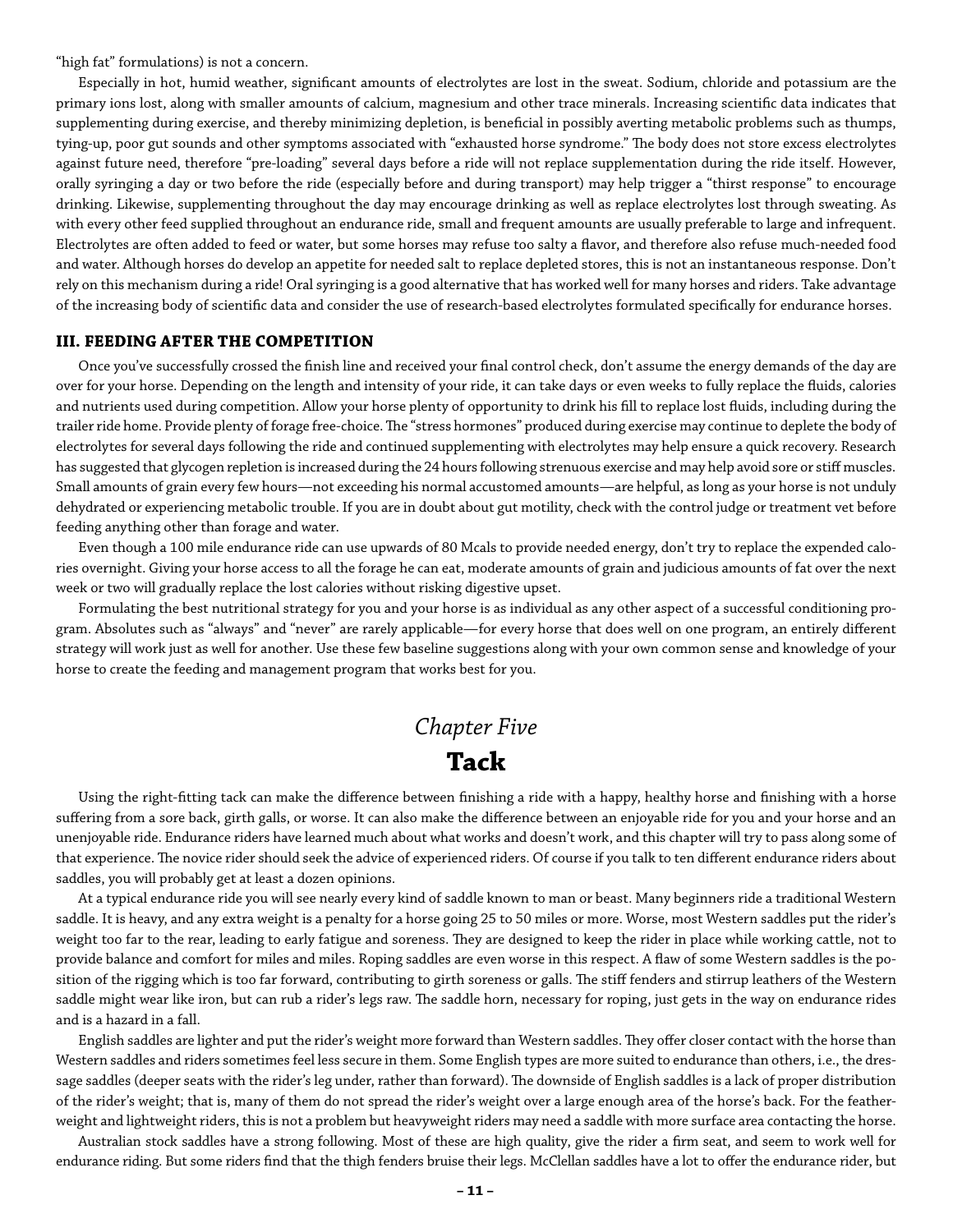comfort is not one of them. This saddle was used by the cavalry, and was designed to be good for the horse with no compromises toward rider comfort. In fact, it's been said of this saddle's designer that he loved horses and hated men.

There are a number of saddles on the market today specifically designed for endurance riding. They fall into three categories: those based on Western designs, those based on English designs, and those based on McClellan designs. In the last few years treeless saddles have become popular with many riders, though some riders feel insecure in them and some horses get sore backs. With the growth of endurance in the past ten years there are many innovations on the market. See the ads in *Endurance News* and ask other riders for their opinions.

So which saddle is best for you? There's no easy answer for that. First of all, the saddle must fit your horse, and every horse is an individual. One should first try a saddle on a horse when the horse is standing and eliminate any saddle that does not fit properly. Then one should try the saddle out on a good lengthy trail ride that includes varying terrain including uphill and downhill. Only a saddle that fits well both statically and dynamically should be seriously considered. The novice rider should seek advice from an experienced rider or somebody who is an expert in saddle fitting. One should never cut corners in saddle fitting. On the other hand a good fitting saddle need not be expensive. The used saddle that is right for your horse may be a great option.

Weight might or might not be an important consideration for you, but no endurance saddles should weigh over 30 pounds—unless you're trying to make a minimum weight for a ride with those requirements.

There are many improvements today on the traditional Western stirrups or English "irons." There are several lightweight designs with extra-wide platforms for your foot; a narrow stirrup is likely to cut off the circulation to your toes resulting in painful cramps and numbness. Some designs use springs, rubber blocks, or flexible materials to add shock absorption to the stirrup. Others include safety features such as open sides or breakaway fastenings to prevent the rider being dragged in a fall. Almost any of these special designs will be lighter, safer, and more comfortable than traditional stirrups.

Pads are another important consideration for your horse's back. The traditional Western blanket does not work very well. It has little resiliency and covers too large an area. As to material, natural wool pads with a foam lining often work best. If you can't afford wool, Kodel can be good. Several manufacturers make pad liners that vary in thickness and/or density over different parts of the horse's back, and these might help the saddle to sit level and therefore aid the rider in maintaining a balanced seat. Some saddles have a custom made pad built in to achieve the same result.

Don't make the mistake of thinking "more is better" and use two or even three pads; thick pads won't cure problems caused by an ill-fitting saddle. Too many pads or pads which are too thick allow the saddle to roll. A stack of pads can also cause the back to retain a lot of heat.

Whatever type pad you use, the shape of the pad should match that of the saddle. Especially in hot weather, you don't want to cover any more of the horse's back than necessary.

Breast collars, cruppers, bridles, halters, and halter-bridle combos come in nylon, leather, and bioplastics. Ordinary nylon gets stiff from absorbing salt and dirt, and is hard to keep clean. Bioplastic is nylon with a smooth plastic coating; it washes clean easily, doesn't become stiff, and usually does not rub the horse. It is available in many widths and colors, and more and more suppliers are making horse tack out of it. Traditional leather can cause chafing and will need regular care to stay soft and pliable. However, leather will break in case you have a fall, and this is a good safety feature. Serious accidents can result from the rider being caught in the tack.

A good breast collar can help hold the saddle in place, preventing its sliding back. However, any breast collar which goes straight across the chest of the horse can make the shoulder muscles sore (especially on a 100 mile ride). These do not do much to prevent the saddle from shifting sideways. You should use a design in which the breast collar is shaped like the letter "Y," with the stem of the "Y" between the front legs, and with the branches going up the front of both shoulders to the saddle properly fitted. This works much better without discomforting the horse.

Most horses don't need cruppers, but if your horse has low withers a good crupper can keep you from finding yourself riding his ears on a steep downhill! If you decide to use one, be sure to accustom your horse to it at home. In fact it's not a good idea to try out any new equipment at a ride.

There are as many different bit and bridle designs as there are riders. Combination halter and bridles are very convenient at control checks. There are riders who prefer a hackamore to a bit for endurance riding as it allows the horse to drink and graze easily on the trail. And there are some brave souls who ride with nothing more than a halter. Nevertheless, bits, however mild, aid a rider in "collecting" a horse and can help put a tired, strung-out horse back together.

Girths run the gamut from leather to string to neoprene—from Western to English to dressage. They can *all* rub galls and cause great discomfort if not fitted properly. Whatever you use, don't fasten so tight as to cut off horse's wind. Coat with lubrication if necessary.

Of course, whatever tack you use, be sure it fits the horse and that you keep it clean and in good repair. A little thought, planning, and care in choosing and fitting your tack will make a big difference in performance on the trail.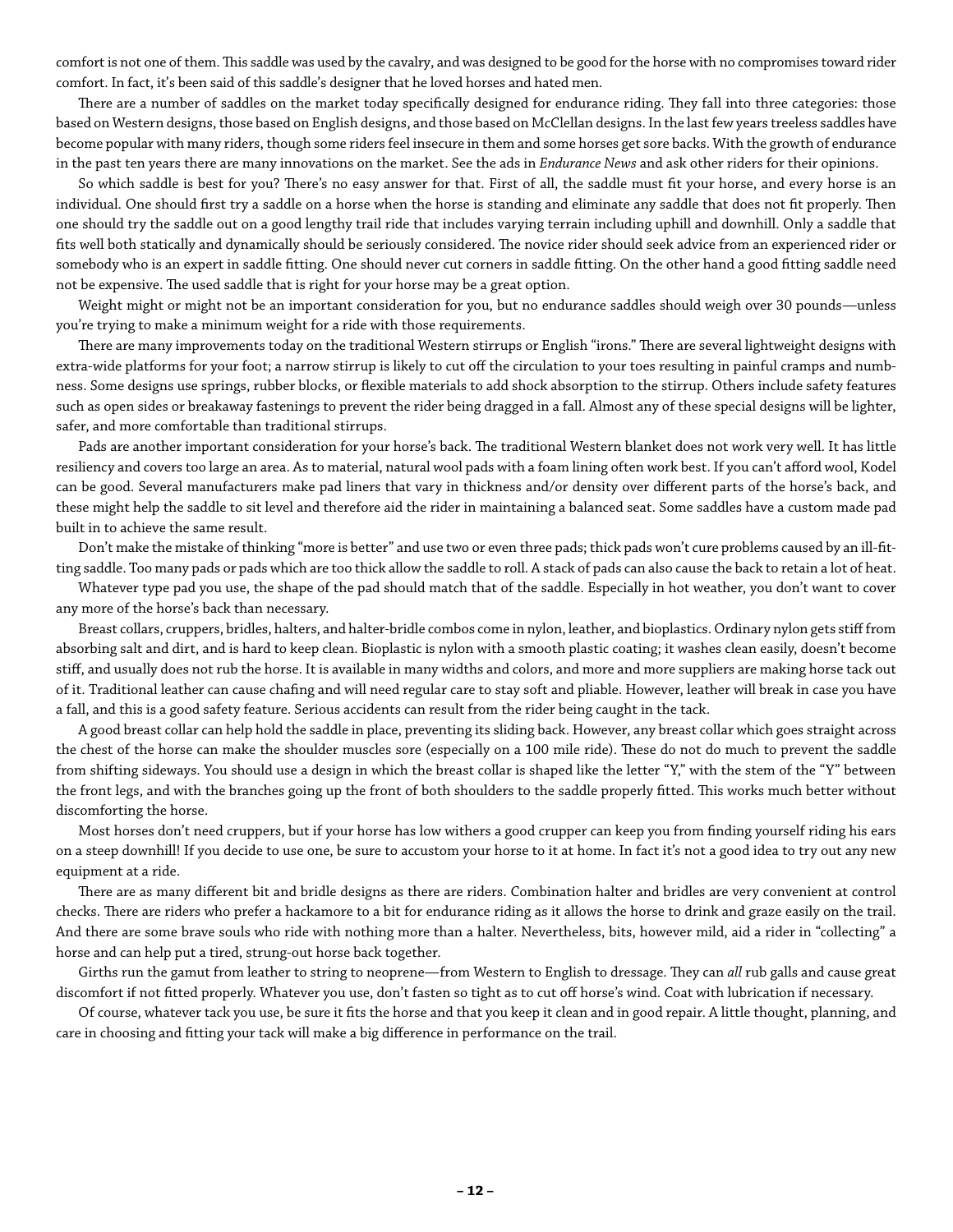### *Chapter Six*  **Conditioning**

### **I. PRELIMINARY CONSIDERATIONS**

In conditioning, the ultimate goal is to develop to maximum potential whatever natural athletic ability any given individual possesses. The object of this chapter is to acquaint the reader with the basic principles of conditioning and to suggest some methods and time frames appropriate for preparing a horse for competition in an endurance test. Each horse is an individual and each horse's ideal conditioning program should be tailored to the horse and to its environment. For example, horses running each day on 50 acres of hilly pasture will need far less conditioning under saddle than a horse kept in a 15' by 20' corral most of the time. The novice endurance rider would do well to find an experienced rider with a record of developing horses that have competed successfully over many years as a mentor.

Science, methodology and time charts are not the whole story, however. Conditioning horses is as much an art form as a science. Trainers concern themselves with more than pulse rates and blood counts, although these things are surely important. The best trainers have developed an intuitive "feel" for how the horse is doing overall. They know whether an individual prefers routine or diversity. They know the difference between the horse being lazy or being bored, between being eager or actually being fearful. They know if the horse likes his work—and if he doesn't they worry about how to get him to like it. "Know your horse" is the best piece of advice you'll probably ever get, although it might be some time before you understand what it means. You should also occasionally ask yourself what your horse thinks of you.

Finally, all the knowledge and intuition in the world won't count for much unless the conditioning program is conscientiously applied. Everyone has duties that will sometimes interrupt the schedule, but it is all too easy to let the whole program become haphazard. If you skip one day you can't make it up by riding twice as hard the next. If you are serious about what you are doing, you must maintain your momentum, and balance this with patience.

Note that horses have a very different physiology than people. Horses are prey animals and foragers who were made to cover distance easily and were made to run quickly to flee danger. The horse's ability to oxygenate muscle and its overall cardiovascular system are far superior to a human's. Be leery of some of the older literature on training programs for endurance horses. These were basically attempts to adapt human running programs and probably called for far too much mileage and not enough rest for the horse.

Before getting started, the rider should realize that any endurance prospect has a limit to his innate ability, and that this limit might not be sufficient to satisfy the rider's competitive goals. Recognizing this problem and coming to terms with it is perhaps the most difficult thing any horseman will ever do. You can't make a Kentucky Derby winner out of a plow horse, no matter how hard you try. If your goal in endurance riding is to find a companion that can carry you quietly across the miles while you enjoy the beauty of the countryside, your needs will be quite different from the ambitious individual who plans to win next year's national championships or to try out for the international team. By the way, the ambitious individual who plans to win next year's national championship better have started several years earlier or spent a lot of money to buy an already well-conditioned top prospect. It takes at least three years to get a horse ready to do a top quality 100. Rushing this process is just asking for injury. Decide honestly what you want to do and choose your horse and your conditioning program accordingly.

If you are in satisfactory health, you should consider some type of exercise other than riding to improve your own fitness, because when you become fatigued you will not ride as well. Someone who is off-balance or tense from pain will adversely affect the performance of the horse, causing him to tighten or twist his back, or compensate in other ways. This added effort accelerates fatigue and increases the likelihood of injury.

Aside from developing your overall fitness, cross-training can also acquaint you with how it feels to work hard physically. It gives you a much better empathy with your horse when you are both undergoing the same remodeling. Lack of time is no excuse because you can walk or run alongside your horse as you warm him up every day. However, just as with the horse, your exercise program should be carefully constructed and implemented. Consult a knowledgeable person to help you get started with a schedule appropriate to your present state of fitness.

While some successful endurance horses have never seen the inside of a schooling arena, excellent balanced riding really helps the endurance horse and poor riding really hurts. If you are a skilled rider, great. If not, seriously consider lessons so that you can ride with rhythm, balance, and alignment. And consider equitation lessons for your horses. Joggers often notice that while they get fit from their activity they also tend to get stiff. The same holds true for endurance horses. Elementary schooling in an arena (dressage) is a good way to get the horse to stretch and bend. Specific exercises can also help strengthen specific physical weaknesses, resulting in a horse that is better balanced overall and therefore less prone to injury. Last but not least, it trains the horse to be more disciplined and responsive to your demands. More and more of the leading riders use dressage training for themselves and their horses.

Teaching your horse to jump a small course of fences or cavallettis can also be beneficial. Like dressage, it helps the horse learn to use his body in different ways and to handle himself better. Besides, you are bound to encounter obstacles on endurance rides from time to time, and if your horse has at least been exposed to the basics, you are less likely to get stranded someday on the wrong side of a log.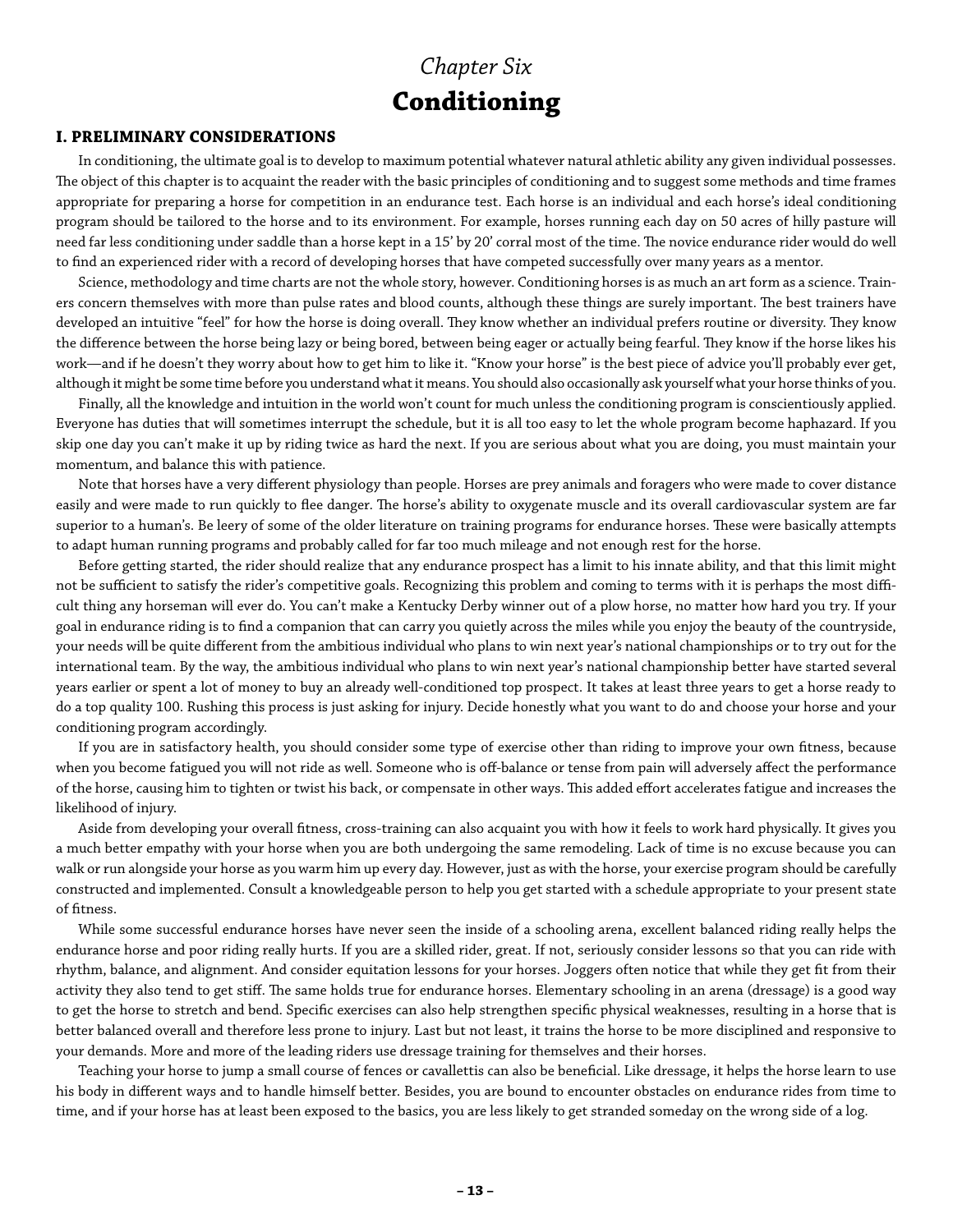### **II. WHERE TO BEGIN: 0 TO 90 DAYS**

It should be noted that it takes years to give the horse the tendon and ligament foundation to go fast over long distances. By contrast it is easy to condition the muscles and heart quickly. But without the structural foundation, the horse will break down. Before you begin any conditioning program, be sure your horse has been recently wormed and has his feet in good working order. Assuming he is already broken to ride, and assuming that he is healthy and neither too thin nor obese, you can start by riding two or three miles at about 5 mph. If you have already been riding the horse on a fairly regular basis for some time, then you can probably double the beginning mileage.

Many people prefer to work an endurance horse three days a week, allowing for several rest days, particularly if the horse is has lots of pasture to run in. For horses confined to small corrals or with limited turnout, some work five days a week may be appropriate but several of those days should be light. All of your work for the first two to three months will be slow, rarely faster than a trot. Depending on your personal preferences and what is available, you may want to ride trails, make some rounds in a field, or hack down a country road. Don't forget to do a certain amount of basic arena schooling. This need not take up your whole day's routine, but 20 or 30 minutes twice a week incorporated into the other work will be of great benefit. Concentrate on teaching transitions from one gait to another, prompt (but smooth and calm) reactions to the aids, lateral and longitudinal bending, etc.

Offer as much variety as you can in your program. Riding over hills is excellent exercise, requiring somewhat different muscular effort than flat terrain. The more places you can go to work, the better. At these early stages, however, take it easy. Young, unfit horses have neither the balance nor the strength to negotiate difficult terrain well. Be especially conservative as you tackle downhill grades; they are very destructive to juvenile joints.

On days that you add distance to your mileage, compensate by cutting back on the speed you usually travel. On days when you go a little faster than the previous day, cut back on the total mileage. If you go for a tough, hilly ride, don't make it the longest distance your horse has ever attempted. Just use common sense whenever you up the ante.

The most accurate single indicator of condition is the horse's pulse rate, and this is why endurance riders are so preoccupied with their stethoscopes and heart monitors. A necessary first step in learning to condition a horse is in learning to take his pulse. To use your stethoscope (which you can purchase at most drugstores or through your veterinarian), stand on the left side of the horse and put the round flat piece behind and slightly above the elbow. Some individuals are easy to hear; others are more difficult. If you cannot pick up the ticking sound with your horse at rest, exercise him and try again. Exercise will make the beat louder and faster. Most horses will have a resting count of 32 to 44 beats per minute (bpm). By contrast, the working trot for a horse over level terrain and excellent footing may be anywhere from 90 to 140 while horses at a full gallop may have a heart rate well over 200. (Note that you will only be able to observe these rates with an on-board heart monitor.) As you listen you will hear a "lub-dub" sound. This counts as one beat, i.e., lub-dub, lub-dub, lub-dub = three counts.

Many endurance riders use heart monitors both when they condition at home and when they compete. These monitors cost \$125 and up, but they can be very useful. They are a big step up in determining working rates, because by the time you stop your horse, dismount, and get out your stethoscope and watch, the rate will have already dropped significantly—in fact, it may have dropped in half. A heart monitor is also essential if you want to do interval training later on (see Phase II). Knowing what to expect of your horse's heart rate on the trail takes practice and experience. The working heart rate and the heart rate recovery as you change paces, go uphill and downhill, change footing and in general change the stress levels is one the best indicators of how your horse is doing.

One should do a "mini-control check" at the end of each workout, that is, trot the horse for soundness, check the metabolic factors particularly for dehydration, check for any signs of injury, and check the pulse. See Chapter Twelve for the factors examined in a control check. An experienced person can perform this check in a couple of minutes. There is no substitute for knowing your horse and comparing how he is doing to his norm.

How quickly the heart rate drops when you stop work reflects the capacity of the horse to perform at that level. In general, no matter what the horse has been doing he should be able to recover to the low 70s within ten minutes of the time he finishes his exercise. However, during a competition, you should expect to recover to the low 60s within ten minutes of coming into a control check. If it takes you much in excess of ten minutes to recover to the low 70s on a ride, then you are going faster than you should. If you do not recover during a ride within 30 minutes of the time you arrive in a check, you will be eliminated. Aside from overwork, a poor recovery can indicate pain from illness or injury. If your horse usually recovers to a certain heart rate within ten minutes of a particular workout, and then one day hangs at eight beats or more higher, you'd better try to determine why.

Don't be unduly alarmed if a poor recovery should pop up on the first spring day that the temperature soars. Winter coats and hot weather make poor bedfellows. Boggy footing is another reason your horse might not recover within the usual time frame. Use common sense to try to get to the bottom of uncharacteristic responses. If a poor recovery cannot be readily attributed to weather, footing or other such variables, it is very likely that you've pushed harder than you should.

When you begin conditioning your horse, you should have at least one place to ride where you know exactly how far you are going. You can measure a spot with a surveyor's wheel (you can rent one from a rent-all), a vehicle's odometer, or a pedometer. Experiment and see how long it takes your horse to cover the distance at different gaits. Does he walk at 3 mph.? Does he trot at 8 or 12 mph? How slowly can he canter? How fast is his hand gallop? You must develop a feel for times and distances so that you can pace yourself in competition. You should also check your horse's pulse reactions at various times. Become so familiar with how they work that you can accurately estimate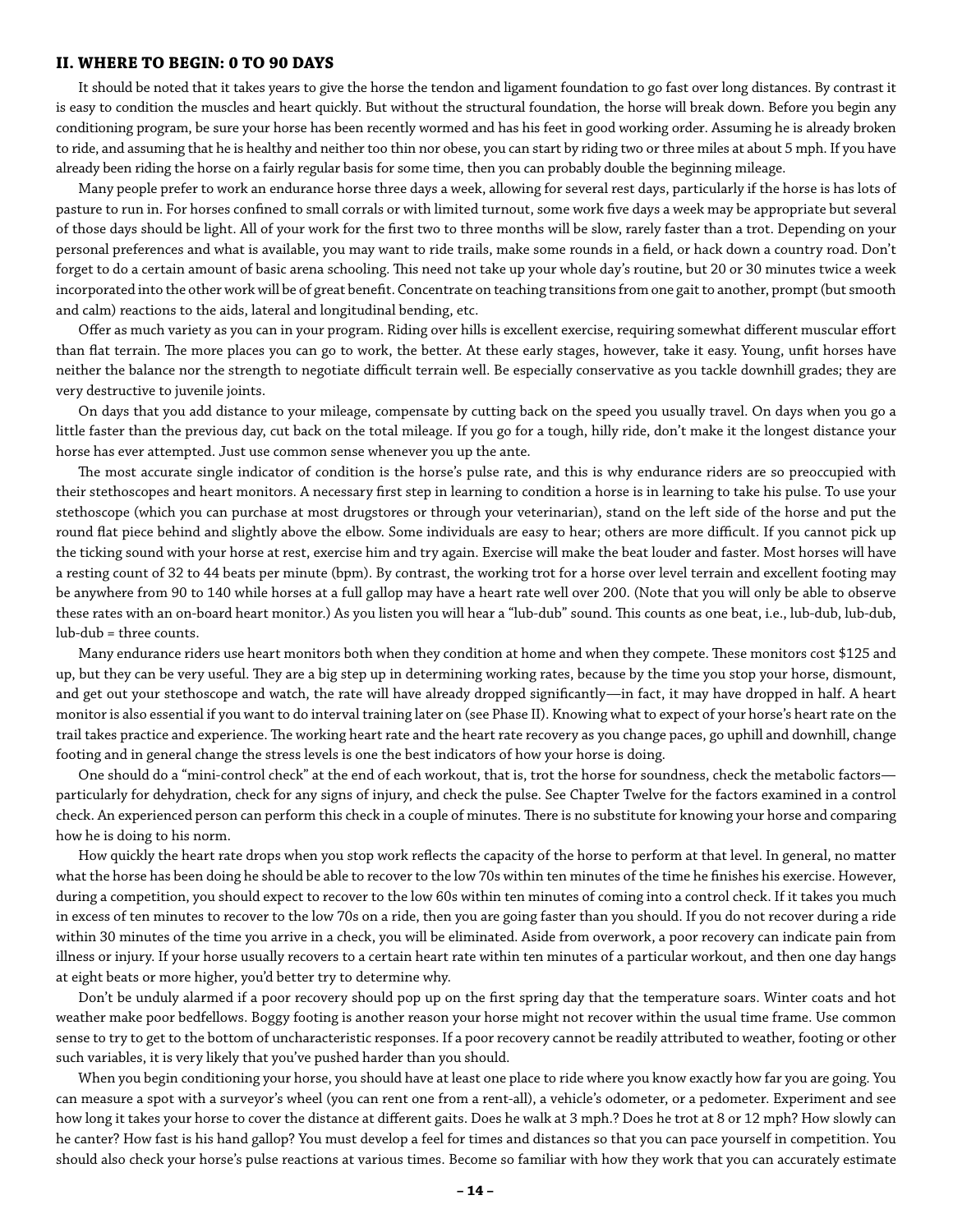what the rate will be. It's all part of knowing your horse.

The basic principle in conditioning is called progressive loading. It means systematically exposing the horse to small but steadily increasing levels of demand. Once complete adaptation to a particular level has been achieved, no further training effect can be expected of that level. Only increased demands will result in further progress. Your job each day is to determine how much more difficulty to add, and to recognize when adaptation has been achieved. Keep in mind that while you want to constantly challenge the horse's metabolic upper limits, if you go too far too fast, constructive stress becomes destructive strain. Breakdowns usually occur after a series of strains finally overpowers the body's ability to adapt.

It is a good idea for you to use the CRI during or at the end of your training sessions to be sure that you are not overlooking some problem that may be lurking. This simple-to-use test gives remarkable insight into the condition of the horse. (See Chapter Eleven, Section III)

The backbone of any conditioning program is Long Slow Distance (LSD) work. LSD is a working trot for horses with occasional walking breaks, involving use of a steady rate of energy expenditure over increasing distances. It is aerobic work, meaning that the body is able to perform at that level without going into oxygen debt. LSD teaches the body to use more oxygen, increasing both its ability to carry oxygen to the cells and also to extract it once it gets there. The fitter the horse becomes, the faster he can go without becoming fatigued.

In the beginning, the "S" in LSD will be about 5 mph. Gradually you will be able to increase this to around 10 mph, depending on your horse, the terrain, footing, and weather. Distances will also increase, starting with two or three miles and moving to 15 or so. Aside from speed and distance, you can increase the difficulty of LSD work by increasing the difficulty of the terrain.

Throughout the first three months of work, the primary objective is to lay down a solid foundation for developing not only the cardiovascular and muscular systems, but also the bony frame (including the tendons, ligaments and cartilage). All the horse's systems strengthen and thicken in response to progressively increasing demands, but they vary in the speed of their responses. Soft joints, tendons and cartilage are just beginning to respond when the muscles are already up to full power (bony structures take four to five times as long to condition as muscles), so you must make haste slowly. Pushing too hard early in the program is the easiest way to put a quick end to a promising prospect. Just be patient.

If your endurance prospect is a fully mature animal, his bones will be less subject to improvement by conditioning than those of the adolescent. However, to some extent, you can still strengthen the elasticity of the joint cartilage, tendons and ligaments through the principle of progressive loading. As with the young horse, figure on at least 90 days of LSD before you get into more demanding work.

Always be on the alert for signs of excessive stress. If a normally eager horse becomes dull, if he goes off his feed, or if his stride becomes a little shorter than usual, you should be on full alert. Most horses express how they feel very honestly. Your logical response to these signs is to give a few days off and then come back with more modest demands. Drop back to whatever level of work the horse can comfortably accommodate.

It is very tempting during these first months of rather boring work to convince yourself that it would be just as beneficial to do the recommended amount of mileage, but at a faster than recommended speed. You are strongly cautioned against this, inviting though it might be. Increase distance if you feel that your horse can do more but do not imagine that faster work will serve your long-term goals. It must be repeated that joints, tendons and ligaments are very unforgiving of abuse. Once serious damage has been done, a truly full recovery is unlikely.

#### **III. PHASE TWO: 90 DAYS TO NINE MONTHS**

Before getting into serious training, it is highly recommended that you seek the guidance of an experienced endurance rider who can mentor you.

After two or three months of long slow distance rides, you can begin to incorporate an occasional day, but no more than once a week, of more strenuous work into your program. The object is to increase the horse's anaerobic threshold, or the point at which his system must go into oxygen debt to perform (pulse of 150 or so). If you train at this level twice a week for half an hour, it will dramatically increase your horse's cardiovascular proficiency.

Hill work is a great way to do this if you have long uphill climbs available. You can work the horse up the hills and then walk down the hills to minimize stress on the legs. If you have no hills then look for areas of softer footing such as sand, although sand conditioning requires care due to the strain on the tendons and ligaments.

If you have neither hills nor sand, start off with very easy gallops and gradually increase the level of difficulty by adding to the length and number of repetitions. For example, on the first day you might want to do two miles of warm-up, then gallop one-third of a mile. Follow with two-thirds of a mile of easy canter to allow for partial pulse recovery. Repeat the gallop-canter sequence a couple more times for a total of four miles. Finish by trotting a mile or two to allow for gradual cooling off. By the end of the a couple of months you might have worked up to six gallop sets, utilizing the format of half-mile easy gallops and half-mile canters. Remember you are not training a race horse for the track, you are training an endurance, hopefully for a long career.

Another term frequently used in sports medicine is "fartlek." Roughly translated from Swedish it means "speed play." It involves a random assortment of stresses at the anaerobic level (sprints, hill work, galloping), intermixed with periods of aerobic recovery (target pulse = 80). Almost any kind of trail ride or venture across country can be adopted to fartlek conditioning. You can also use these opportunities to expose your horse to as many different types of footing as possible. Trot down a gravel road, canter up a hill, walk down the other side,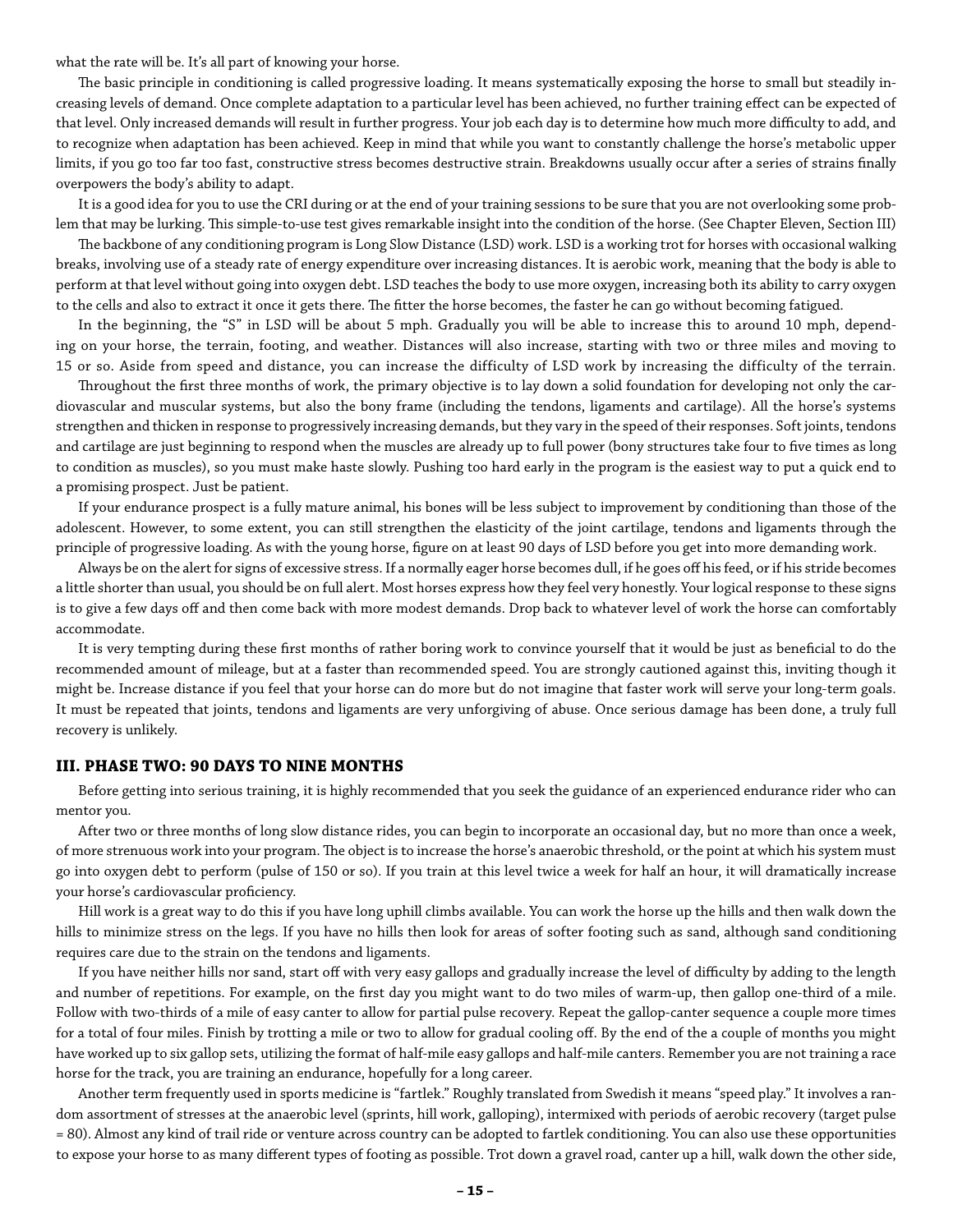gallop across a field, pick your way through a bog, trot down a narrow forest path, etc. Aside from the cardiovascular benefits of this work, you will learn a lot about your horse's personality. Different individuals have different preferences and talents. Some like to pick their way through the woods; others like to gallop down long stretches of dirt roads. Some can handle mud but not rocks; others are like mountain goats but hate to get their feet wet. It's part of the fascination of the sport to see what each horse enjoys or dislikes.

As you condition you will simultaneously be training your horse to take natural obstacles, like logs and creeks, in stride. You should also make sure he has been introduced to cattle and other farm animals, as well as to traffic, joggers, dirt bikes, and motorcycles. Riding with an older, quiet companion is the best way to introduce your youngster to the terrors he will encounter once he is away from the security of home.

Towards the end of the first six months of training you can begin to trot down some moderate hills. Go carefully, however, because this type of activity is still very stressful to joints. Practice only until you are comfortable that you and your horse can manage to maintain control. Later on, in competition, you can use this skill to gain ground. Some horses are naturally well balanced and are easily able to scamper down a hill like deer. Others, probably due to conformation, never get really good at it. However, lessons that teach your horse to properly how to carry himself can be quite helpful. Just don't ask the horse to do more than he is capable of doing downhill as this can lead to lameness.

As you experiment with times, distances, and training techniques, always bear in mind that it is of no use to have a cardiovascularly fit horse if he is not also a mechanically sound one. The longer and harder you ride, the more careful you must be about watching out for signs that anything out of the ordinary is going on. You should memorize the way your horse's legs feel when you run your hands down them. Is there a small filling there today that wasn't there yesterday? Does one leg feel a little warmer than the others? Do the hooves show signs of unusual stress? Does the stride seem a little choppy or uneven? Is the appetite failing off? Does he play with his companions in the pasture, or is he too tired to bother? Do the CRI numbers show a brewing problem? Even if you can't point your finger to anything specific, when your "horseman's intuition" tells you something is about to go sour, give your horse and yourself a few days off.

Experiment with all the tools of conditioning—hill work, sand work, easy gallop sets, fartleks, heart monitors, blood counts, etc. It's fun and fascinating, but it's also very easy to get so wrapped up in charts and monitors that you lose touch with your horse. Be aware of the methods, but be conservative in their use: one day a week of intense work is enough, even with a veteran athlete. Rest days are very important for the horse, even more so than for human athletes. No matter where you are in your conditioning program, rely heavily on LSD. Also, once a horse has achieved a certain level of conditioning and started competing, you will be approaching the point at which rest can be more beneficial than more work.

If your horse ever develops a lameness problem, consult a good equine veterinarian. If you question the diagnosis, get a second opinion. Give the horse whatever time off is recommended, and when you resume work, start back gradually. Don't get discouraged when you encounter some "down time." Everyone goes through a certain amount.

Remember to be flexible and imaginative in tailoring a program to your individual horse. Everyone is different. Some horses thrive on a heavy work schedule. Others can't handle it and don't need it. Some horses don't show much of an aptitude for endurance work at first, but eventually come around and develop into real stars. Remember that the "eye of the trainer" makes all the difference.

Extremes in weather pose special hazards to horses in a strenuous conditioning program, and as such deserve to be noted separately. The effects of a combination of high heat and humidity, especially early in the spring when the body has not yet had a chance to adapt, can be devastating. Even veteran riders are sometimes shocked by the extent to which these factors can influence performance. Any time that the combined temperature and humidity total 150 or more, you should consider conditions to be dangerous. If you notice that you horse's breathing is becoming very rapid (130 breaths per minute or more), he might be overheating. Take his temperature, and if it is 104°F or more, you'd better quit whatever you are doing. A temperature much above this is getting dangerous, and you should take steps to remedy the situation as fast as possible. Cold water, even ice water, applied to the veins of the legs and neck, is usually an effective course of action.

If you have a horse that is unfit, overweight, heavily muscled or thick-bodied, or if he is a "senior citizen," be especially careful when the heat season comes around. Make sure that your horse has an ample supply of water and salt at his disposal at all times, but especially in the hot weather. You will also want to supplement the free choice salt with extra electrolytes in the feed.

The other side of the coin is wet, cold weather, and this also requires some special precautions. Warm up and cool down more carefully under these conditions. When you get back to the barn, if your horse is still steaming, cover him up and walk him dry. Keep in mind that stress from the extremes of conditioning can make the endurance horse more prone to chills and colds. Give him the extra consideration he has earned when the weather is extreme.

After about six months of steady conditioning you should be ready to scout out a fairly undemanding 25 mile competition. The object of the mission will be to see how your horse handles the unfamiliar situation, as well as the distance. You'll want to see how he behaves in company, whether he will eat and drink away from home, etc. Relaxation, even boredom, is your goal. No matter what happens, don't speed up or lose your temper. Perhaps your horse is perfectly capable of covering this particular 25 miles in two hours, but that isn't the issue. You are teaching him that endurance riding is a nonthreatening situation, that he can trust you to keep him safe, and that it doesn't matter what is going on around him. The ideal scenario is to find someone who plans to go slowly and is on an old veteran endurance horse. Pace with them, and your horse will probably calm down as the day unfolds. Plan to start after the lead group goes out, ideally several minutes behind them.

If your horse goes ballistic at the beginning of the ride, you might have to let the herd get out of sight before you even mount up. Once you get started down the trail keep everything as low-key and as relaxed as possible. This is not to say that you should dawdle along,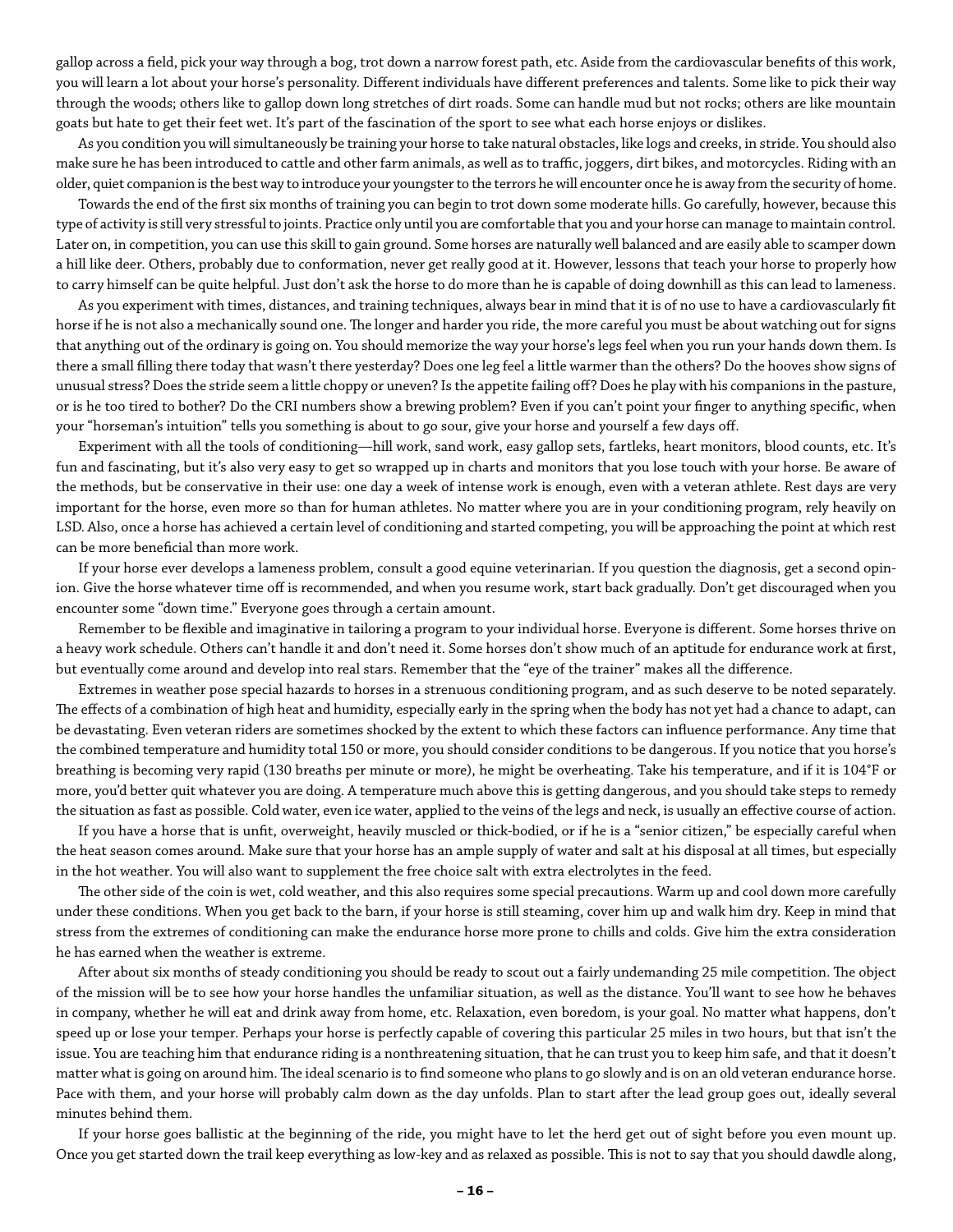however. On the contrary, be businesslike. Aim to keep your horse trotting at a steady rate. Gauge it so that when you arrive at the control check the horse's pulse will be right on target. If you have been practicing at home, you will know just how fast to go to do this. If your horse has not recovered to normal ranges within the rest period, you've been going too fast.

You can expect that things will be a little rough at first. Perhaps your horse will shy at everything in the woods. Perhaps he will whinny at night at camp and keep everybody awake. Perhaps he will view every creek crossing as a threat to his life. Just be patient. Remember that it's all new to him. Give him a chance to understand how you expect him to behave. On the other hand be alert to issues that can cause serious problems such as not drinking properly. It may take only a few rides, or it may take a lot, but until you feel like you have the situation under control you should not try to move up to the more taxing 50 milers.

### **IV. MOVING ON: NINE MONTHS AND UP**

If your horse is now 5 years old by the calendar, and you have given him nine to 12 months of steady conditioning and three or four novice rides, you should probably be able to handle an easy 50 miler, both physically and emotionally. However, at this point it would be wise not to have any fixed aspirations as to your placing. Be very aware of how your horse feels after he completes a ride; that will be your signal about how soon to do it again and whether you can be more demanding next time.

While some naturally athletic horses have done their first 100s as 6-year-olds, you should probably plan on doing your first 100 with your horse after at least two full years of conditioning. And that first 100 should be a slow, steady 100. Upon completing that first 100 in good shape you can pat yourself on the back for a job well done. You have now arrived as a real endurance rider and proved your competence as a horseman.

Once you let your horse go out of training at the end of the season, the first thing he will begin to lose is his speed. Studies have shown that this process begins to take place after about the first three weeks. Within about four to six weeks he begins to lose muscle tone, and between three and six months his endurance will have begun to decline.

To bring the horse back into a work program after he has already been fully conditioned at some previous time, you should schedule 30 to 45 days of LSD for gradually building back up, and another 30 to 45 for coming back into full performance mode.

# *Chapter Seven* **Trailering**

The basics of good trailering are not complicated, but only too frequently they are overlooked. One of the realities of endurance riding is that you must frequently haul your horse long distances to competitions, so you should have a good understanding of how to make travel as safe as possible for your horse and yourself. Beyond that, because of the extremely stressful nature of the sport, it is vital for optimum performance that the horse arrives in camp as fresh as possible for the start of the ride, and that he is not subjected to unnecessary trauma and discomfort on the trip home.

During the trip, one of the most important things to consider is ventilation. If the weather is cold, the doors and windows should be closed, and only the vents open to allow for air circulation. In hot weather it is absolutely imperative to have enough air flow to keep heat from building inside the vehicle. No matter how expensive or attractive your trailer is, unless it has a design that allows for ample movement of air, it is unsuitable for your horse. A hot trailer is inhumane and potentially even life threatening.

Thick rubber floor matting is also an important consideration. Most trailers do not have a system of shock absorbers, and thick matting can serve to alleviate concussion. In addition, heavy mats do not roll up and slide around on the floor like thin ones can, and therefore they provide much more secure footing. It may also be a good idea to bed the trailer down in straw or shavings if your horse is unwilling to urinate on a bare floor mat.

Take care that your trailer allows your horse enough room to be comfortable. He should be able to stand without having his face jammed into the front of the vehicle, and without having to have his tail crammed up against the back door. Since most rides take place during the fly season, either put a fly sheet on him or be sure he has room to use his tail to brush them away. Keeping the trailer sprayed will also help control this problem. When you hang up a hay net in the trailer, don't stuff it so full that it takes all his head room away.

During the trip it is very important to get your horse out of the trailer from time to time. Many people feel that it is best to unload every four hours or so. During these breaks the horse should be watered, walked, allowed to graze and relieve himself, and trotted a few times in hand. Horses frequently will not drink while in the trailer and, especially in hot weather, water loss can have serious consequences. Also, many horses will not urinate in the trailer, resulting in discomfort and unnecessary stress. Another reason for getting the horse out is the accumulation of detritus in his airways. A horse must lower his head below the level of his shoulders to cough and clear his throat, and he may not be able to do that in the trailer. Regular breaks are especially important for poor haulers, giving them a chance to relax tense muscles and stretch a little.

Since many of your breaks are likely to be at rest areas on the interstate, there are some points of etiquette that you should keep in mind so that you will avoid getting in trouble with the public in general and the highway patrol in particular. First, try to get off to yourself to unload. Sometimes people will want to come over to talk and look at the horse, and frequently children will be anxious to pet him. Be polite, but assume that they are unfamiliar with equine behavior, and remember that you are responsible if they should get stepped on, kicked, etc.

As you water your horse and walk him around, stay away from the picnic area or anywhere that the grass is kept mowed. Dump any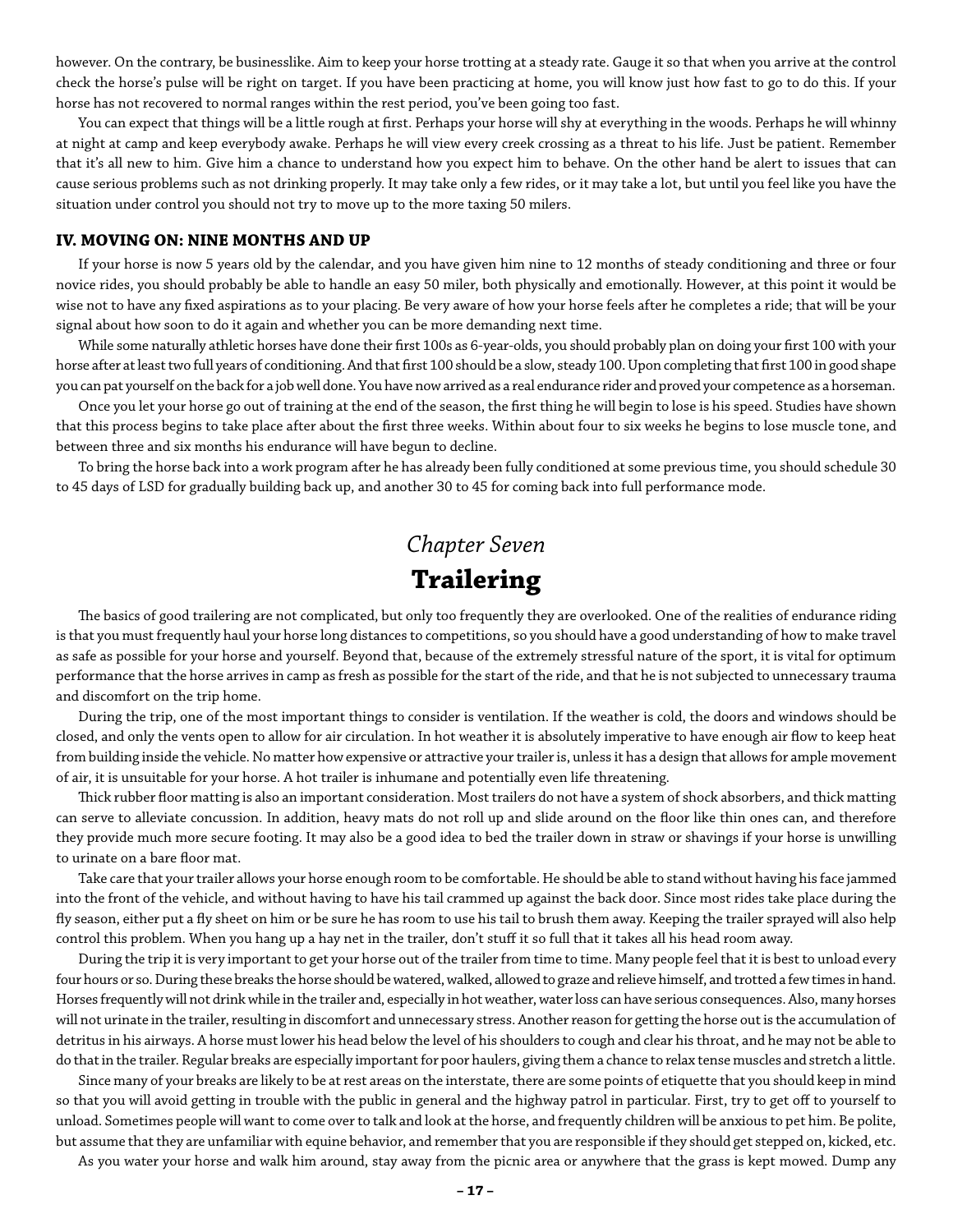leftover water down a drain or around shrubbery. Once you have reloaded, be sure you shovel up any manure and hay.

Many campgrounds allow you to stay overnight with a horse and this is truly a privilege you should not jeopardize. By all means be considerate. The manager will show you where you can park and you must follow his directions to the letter. Don't assume that the other campers like your horse as much as you do. Be especially thorough in cleaning up manure and spreading out any piles of leftover hay. Give the area a good dousing with fly spray before you leave.

Since unloading and reloading during trips is often done in frightening surroundings, it is imperative that the horse be well schooled in this before being taken away from home. He should step right up into the trailer when asked, with no fuss, every time. The effort spent on this will be well worth it and should not be neglected.

Leg wraps or shipping boots are good ways of protecting your horse during trips. If using wraps, however, be sure to put cotton quilting underneath them; otherwise they might be so tight that they cause circulation impairment. Also, be sure to cover the coronary band, as horses frequently step on themselves in this area.

To tie or not to tie the head—this depends. Some horses trailer so well they don't need it; others require restraint, especially when there are two horses traveling together. However, if you should have an accident, the horse is more likely to be hurt if he is tied. Always use a "panic snap" on the rope and a safety breakaway or leather halter. Get in the habit of always releasing the horse's head before opening the trailer doors. A horse that starts to back out only to hit the end of the rope can panic and be seriously hurt. Conversely, always latch the door before tying the horse when you load.

If your horse is a poor hauler, constantly having trouble keeping his balance, you should experiment to see if you can improve the situation. Many horses can't seem to keep their footing in a two-horse trailer with a partition. If you travel alone you might try taking the partition out or fastening the end of it over to the side. This gives the horse an opportunity to spread his legs out so that he can brace himself, especially on turns. Even if you are trailering with two horses, as long as they are compatible, you might be better off without the partition. Given a free choice, horses will usually stand kitty-cornered, perhaps because it allows them a little more room. They also enjoy being able to see out, just as you do. Many horses travel better in a stock trailer than in the confines of a two-horse trailer or van. Do whatever it takes to make your horse a happy traveler, even if it means getting a new trailer or remodeling the old one.

Another important consideration in safe trailering is good driving habits. Because of the physics involved in a towed vehicle, a trailer sways more than the truck pulling it and consequently puts more lateral force on the occupants, like "cracking the whip." Moreover, since the horse can't anticipate stops, starts, or turns, he is likely to get off-balance. Perhaps the worst jolt you can give him is not slowing down for dips going into driveways or gas stations. If you've never ridden in a moving trailer, try it sometime. It can really open your eyes.

If your horse has to constantly fight to keep his feet and brace himself against repeated jostling, he'll arrive at the ride already used up. Taking an hour or so longer on the road may therefore make a lot of difference in his performance. Likewise, when you go home, you can turn an already tired horse into an exhausted and sick one unless you are careful. The key to good trailer driving is to anticipate, start and stop smoothly, slow down gradually before sharp curves, and enter driveways with caution. Watch well up ahead and practice defensive driving.

Regardless of how well you drive, there is always the possibility that you could have an accident. It is therefore a good idea to be prepared. Be sure to carry the tools you might need to break open a damaged door. Carry a long, stout rope that can be tied to the horse to pull him free. Take along an emergency vet kit, including some injectable tranquilizer. Be sure you know how to use it. Finally, always carry a fire extinguisher.

 Most people who have traveled extensively with horses have had some misfortune directly related to failure to see about routine maintenance of their trailer. This need not happen to you. Perhaps the most common problem is rotting boards in the floor. Be sure you check this from time to time, especially around the back door and the edges where moisture accumulates. When you have flooring replaced, ask the repair person to leave a space between the boards so water and urine can drain through. Use wood that resists rotting, i.e., oak; avoid pine or other soft woods.

Make sure the brakes and lights work every time you get ready to go somewhere. Trailer lights are notoriously unreliable. The trailer hitch should be bolted to the truck frame, not merely attached to the bumper. After a good deal of wear the inside of the hitch can wallow out over the ball to the point where the trailer can jump off. Have this checked regularly by someone who specializes in trailers. Safety chains must be heavy duty to be any real help.

Because trailers often sit for long periods of nonuse, you may have what looks like a good tire in reality be a dry, rotted one. Make sure your tires are in good shape, and always carry a spare. Since flats often occur on the side of the trailer where the horse is riding you might want to make a practice of carrying a single horse on the right side. This means that if you do have a flat, you will be more likely to be changing it on the side of the vehicle that is away from passing traffic.

Whole wheels sometimes can and do shear off trucks or trailers. At stops, you should check the heat of the tires and also the heat of the hubs. If the hub is too hot to touch, your brakes may not be working properly. Get help at a garage as soon as possible.

What kind of vehicle you use to pull your trailer will depend largely on your pocketbook, however, there are some bare minimums you should keep in mind. Be sure your vehicle is heavy enough to pull the weight of your horse and trailer. Full-sized trucks or motor homes equipped with a towing package are usually the best bet. Extra large cooling systems and heavy duty shocks are necessary features. You should also be sure that your brakes will be adequate to stop the weight you're pulling. Compact trucks and cars are not very satisfactory, even for pulling a light trailer.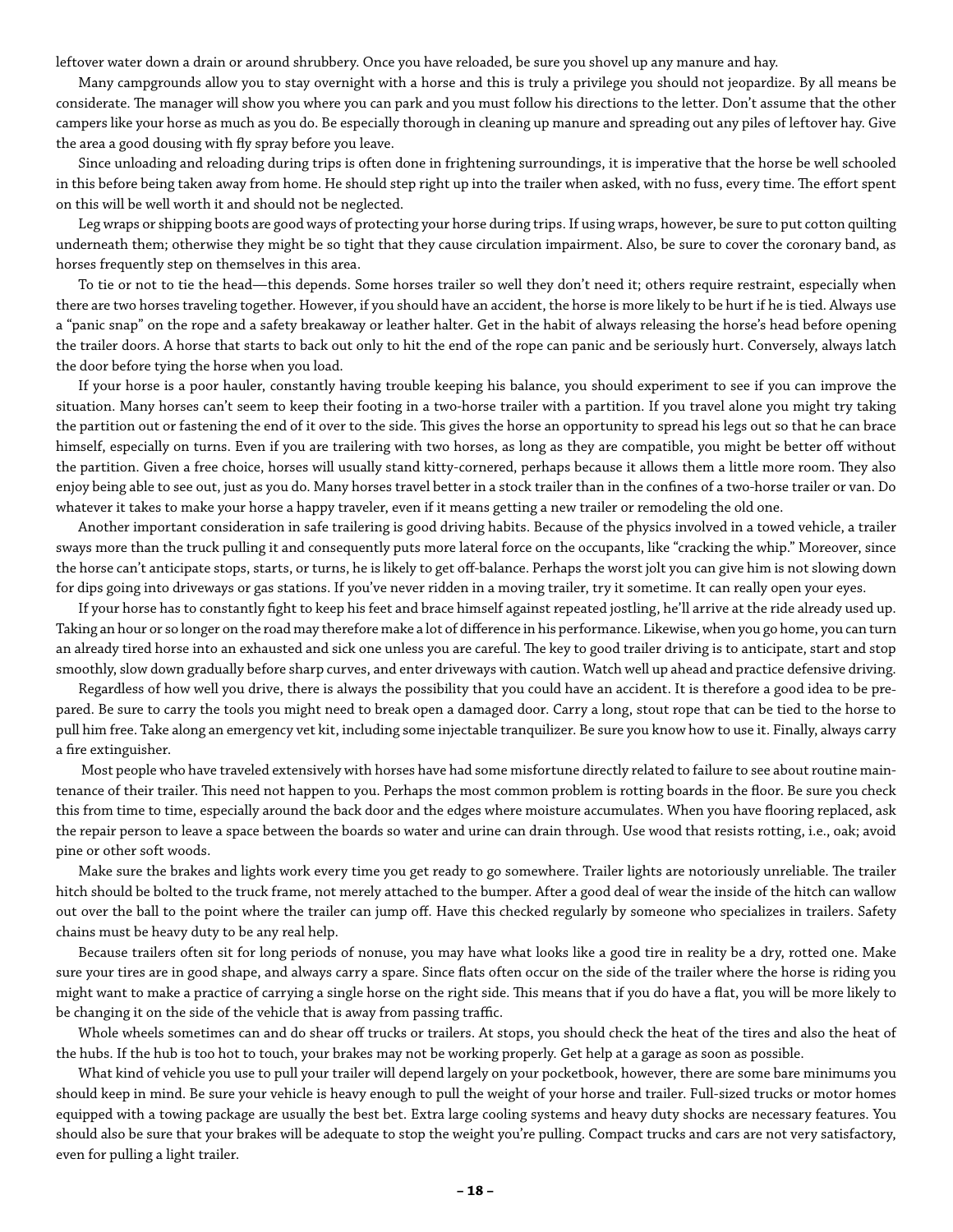You should also pay attention to where the exhaust from your truck goes. Does it spew right into your trailer? Do you think you could run 50 miles after inhaling carbon monoxide for eight hours? You may have to reroute your exhaust pipe if you feel that this is a problem for you.

All too often trailering to the ride is something people undertake without the planning or consideration that goes into many other aspects of endurance competition. But problems here can jeopardize not only the enjoyment of the weekend but the horse's very life. A little attention to detail here can not only prevent an unpleasant experience for your horse, but will give you an uneventful and happy trip.

# *Chapter Eight*  **Camping With Your Horse**

#### **I. CAMPING SUPPLIES**

Camping with a horse is a little more involved than camping by yourself, but with planning and practice you can devise ways of doing it safely and comfortably.

Facilities at ride camps vary widely. Some camps are set up at commercial stables or state recreation areas with all the amenities, while others are held in open fields with no amenities at all. Unless you know in advance what will be available, it is safest to assume that you will have to provide everything, including drinking water for your horse. Always bring an ample supply of hay, grain and electrolytes with you; it's better to have some left over than to run short.

Be sure to bring along horse blankets, fly sheets, and insect repellents. Some camps are infested with flies, and without protection your horse will be miserable. On other occasions, the weather can take a sudden turn for the worse, and without a blanket your horse will be shivering while his blanket is home in the barn.

For many people the camping part of endurance riding is very enjoyable, while for others it is just a necessary inconvenience. The former are likely to put a lot of time and money into outfitting and erecting their ride camp, and devising complicated tent arrangements, complete with "patios" and lounge chairs, picnic tables, barbecue grills, etc. The latter are more likely to sleep in the back seat of their pickup trucks and bring a bologna sandwich. No matter what your preferences, however, you will find that you will require an alarming amount of equipment and supplies to camp with your horse. It's also very likely that you will find yourself forgetting at least one vital item per trip. One practical way of avoiding this aggravation is to make out a checklist of things you will need and then refer to it as you pack up. Rookie campers may want to use Appendix One in this manual as a guide.

#### **II. TYPES OF CAMPS**

There are many ways to keep your horse at a ride. The most obvious and easiest is to simply tie him with a lead rope to the horse trailer but this has distinct disadvantages, as a horse tied to a trailer cannot move around much and he cannot lie down. The metal swing-outs with stretchy tie ropes are a vast improvement and give the horse more room to move about.

Another method to be considered is a high picket line, sometimes called a high line. This involves the use of a stout rope tied six feet or more off the ground. A steel ring is placed on the rope, and the horse is tied to the ring. This allows the horse to walk the length of the line, which is much more comfortable for him. Feed and water buckets can be hung at each end of the line for safe and easy access. You can tie several horses to one picket line by putting "stoppers" in the rope (short pegs that won't allow the rings to pass) to keep them separated. If you use a picket line, be sure to tie the horse short enough that he doesn't get his legs tangled. Any horse that is tied, whether to a trailer or a picket line, should have some form of emergency release; a "panic snap" or safety halter is very important.

Corrals can be made of metal or PVC plastic pipe. These can be transported on the side of the trailer and erected in a few minutes at the campsite. However, they do not allow much room for movement, and unless they're staked down a horse can lift them off the ground. Some riders prefer an electric fence corral. Such a corral is made by using electrically charged tape, strung on plastic or fiberglass poles. The tape is made of nylon with fine wires woven in to carry the electricity; a battery-operated fence charger electrifies the tape. This kind of paddock can be any size or shape desired, can be put up or taken down easily, and allows the horse maximum freedom to move about with the least chance of getting tangled in something. The big drawback is that a panicked horse can run through the electric fence so the paddock may not be secure for animals with this tendency.

There is no foolproof way to contain a horse, especially in a strange environment. Sleep in your clothes and have your boots and a flashlight near the bed!

### **III. LOCATING A CAMP SITE**

When picking out your camping spot during hot weather, try to anticipate where the sun will be in the afternoon, and look for a shady place. If you're using a paddock, it's ideal if part of the paddock is out in pasture and part in the woods for shade. It's a good idea to find out before you park where the water supply is; it's not fun carrying water buckets a quarter of a mile back to your camp!

Another consideration, especially if you have a big, heavy rig, is getting out again if there is a rainstorm. Many camps turn into a sea of mud after a storm, and if you park at the bottom of a hill you'll need a tractor to tow you out. Parking where you have a clear downhill run back to the road can save you a lot of trouble.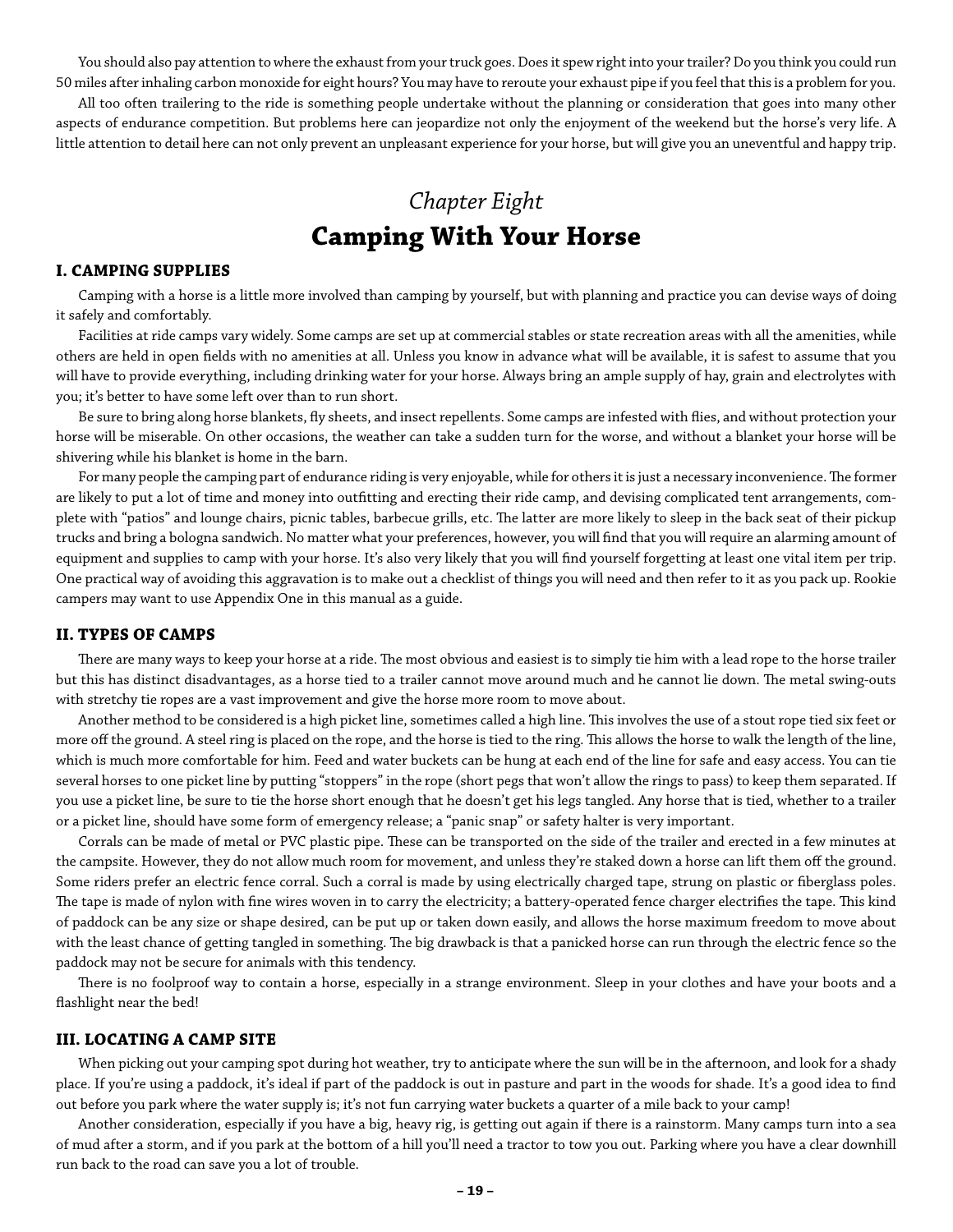Ride management often ropes off the most desirable areas to keep people from parking there. They are not being inhospitable; they just need to have central areas with enough open space for ride briefings, control checks, awards presentations, and the like. They need to reserve space for their workers, too, and they like to keep them together. You must respect these flagged-off areas even if you have to go a little farther to a less desirable spot.

Before parking, locate the finish line and avoid parking close to it. The additional traffic and noise there can be bothersome, and is likely to be upsetting to your horse. It is also unwise to set up camp close to the trail, since sometimes in a fast finish horses will unexpectedly slam on the brakes when they recognize they are going past their living quarters. More than one ride has been lost because a horse got "home" before he got to the finish line!

If you have a big rig with a generator, remember that one of the attractions of endurance rides is the peacefulness of camping out in the wilderness. Don't spoil that for everyone around you by running a loud generator at all hours. Few people mind a generator running during the day, but by the time people are going to bed at night generators should be shut off. If you just can't live without your AC power, park away from the rest of the camp where you won't bother anybody.

There are many variations on camping styles, and all veteran riders have their own little tricks. Look around and ask questions; people are eager to help.

### *Chapter Nine* **Rider Survival**

Rider survival incorporates several aspects: care of the horse in camp, so that neither he nor the rider becomes injured, tack for the horse and assistance in saddling, wearing apparel for the rider, food and drink for both horse and rider on the trail, and negotiation of the trail itself.

### **I. CAMPING WITH A HORSE**

Permanent, stout corral panels are generally preferable to an electric fence, as a frightened horse can run right through an electric fence and quickly end all the rider's plans for a lovely ride the next day. It is also preferable to use a breakaway halter or to remove the halter while the horse is confined in a corral, as it is possible for the horse to hook his halter on some part of the corral or trailer and become restricted and terrified. Many riders put a small tag with a phone number to be called on the halter so if the horse does get loose and is found by somebody else, the owner can be readily contacted. Trailer tying and the use of an electric fence are other options, but neither is as good as using a stout corral.

### **II. TACK AND SADDLING UP**

Be certain that the tack you use has been tested and found to fit well and be comfortable at home before using it on a horse for 50 or more miles. Using either an exterior trailer light or an electric lantern to assist in early morning saddling is a great help. The use of a flamebased lantern is not recommended in case the horse should manage to knock it off the trailer and onto the ground.

A small saddlebag of some sort is important, as you will want to carry at least water, a hoof boot, snacks, rider card, and electrolytes, if you use them. A first aid kit and a whistle are also good ideas. And a large black plastic garbage bag can make an "endurance rider's designer raincoat" if necessary, with two arm slits and a head slit.

### **III. WEARING APPAREL AND SMALL TOOLS**

The rider's wearing apparel should be comfortable and be constructed to prevent rubbing any part of the rider's body, but especially the legs. A pair of soft knit breeches or tights is a good choice, along with soft comfortable socks and your preferred footwear. Layering of tops is a good technique and you can shed layers if the day becomes warm. On a chilly early morning you might wear a light shirt or tank top topped with another shirt and a windbreaker. In winter, a good choice is a polypropylene long-sleeved top, followed by a vest, and topped with a windbreaker. The windbreaker can be removed and tied around your waist; the vest can be tied to the saddle, if necessary. If the weather is really threatening, a pair of wind pants is also useful. The windbreaker and wind pants should be water-resistant for riding in rain or snow.

Many riders like to ride in running shoes so it is easier for them to dismount and run or walk with the horse. If the soles of the shoes are heavily lugged, as most running shoes are, a caged stirrup is recommended. Lugged soles have a tendency to hang up in the stirrup, and a caged stirrup can prevent a horrible accident should your foot try passing through the stirrup. There are several types of short riding boots that have less lug on the soles and higher heels and consequently shouldn't need caged stirrups. Inserting shock-absorbent inner soles into these shoes can help avoid foot pain.

A good choice of stirrups would be ones with at least 4" wide treads and padded heavily with dense foam rubber. This sort of stirrup helps prevent nerve damage in your feet caused by too much pressure over too narrow an area. The wide tread distributes the pressure on the foot over a greater area, thus reducing the tendency of painful nerve damage.

Either half-chaps on the rider or fleece covers on the stirrup leathers will help prevent painful rubbing on the inside of the knee and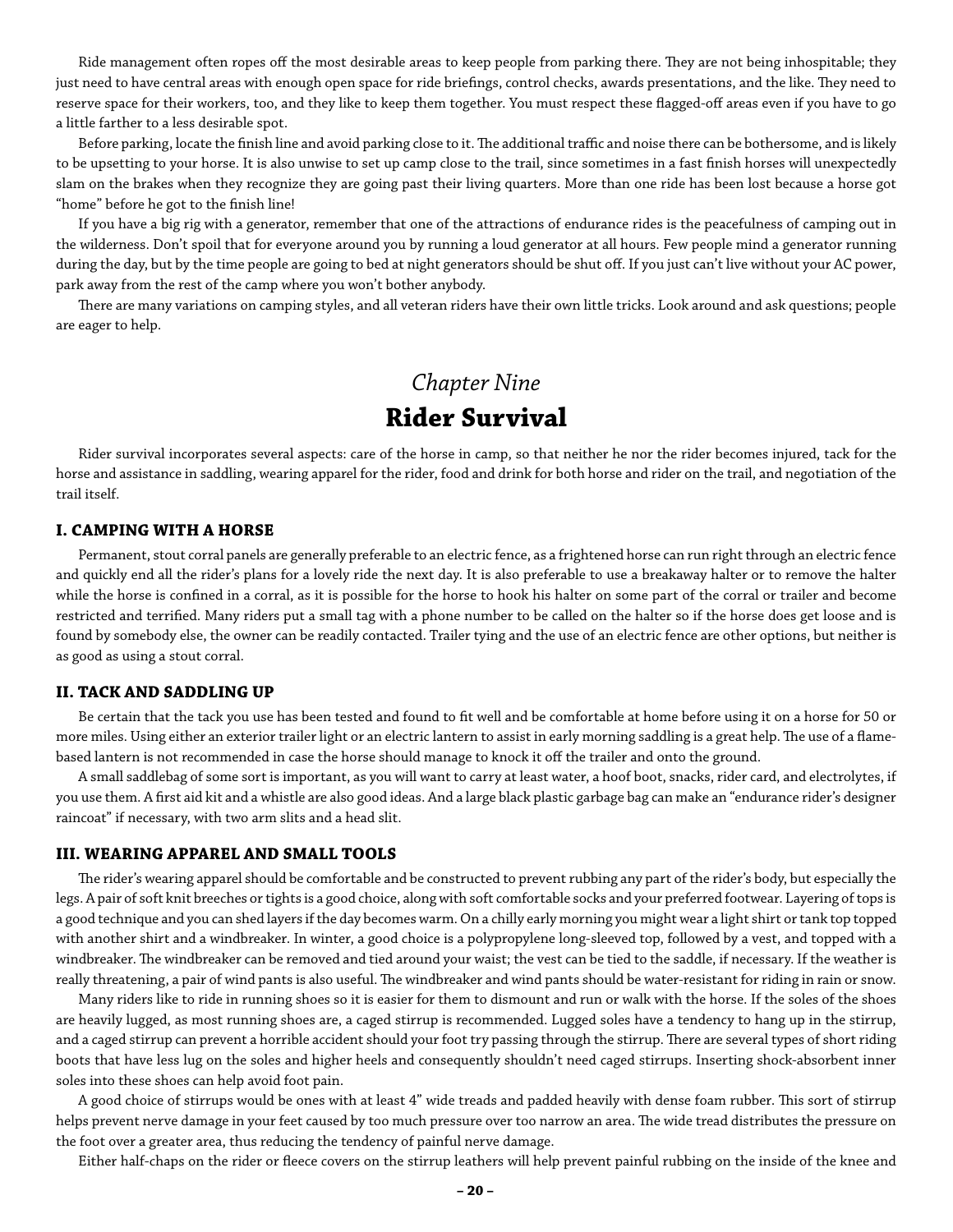calf of the rider. Gloves are optional, but are very comfortable during cold weather riding, or even in the dry air of the desert.

An equestrian-approved helmet, while not AERC-mandatory for adult riders (except at some competitions), is a very highly recommended piece of wearing apparel. Many riders have testified that the use of a helmet has saved them from serious injury during a fall or accident. And accidents can happen under the most unexpected of circumstances.

A scarf is handy for many purposes: keeping your head or neck cool on hot days and warm on cold days. It can be used to wash your face or sponge the horse. It is wise to carry a small knife, should you need to cut a rope or rein in an emergency, or punch a new hole in your stirrup leather, and a horseman's tool with blade, awl and hoof pick is ideal. Horses can pick up rocks that become jammed between the frog and the bar of the shoe or gravel that becomes packed between the shoe and the sole of the foot. A hoof pick could mean the difference between a lame horse and a sound one.

Other items to carry on a ride would include any necessary medications, perhaps aspirin or ibuprofen and some antihistamine, if you are allergic to insect stings.

### **IV. WATCH WHERE YOU ARE GOING!**

It has been said that the rider watches the trail and the horse watches his feet. It's your job to be sure you're on the right trail and the horse should be watching where he is putting his feet. Keep an eye open for holes, large rocks, boggy spots, or ditches. Sometimes a horse just doesn't recognize a hole or bog quickly enough to avoid a wreck. Watch your proximity to other horses on the trail and avoid getting too close to any other horse. Stay outside the range of another horse's kick. On a single-track trail, on steep terrain, or on tight switchbacks, give the horse ahead of you plenty of room, as he may decide it's easier to turn around and head back the way he came. Don't be close enough for him to come down on top of you should he do this.

### *Chapter Ten*  **Pacing in Competition**

### **I. HAVE REALISTIC EXPECTATIONS**

Having realistic expectations simply involves not asking your horse for more than he is able to give safely, either in competition or in training. Some horses are so naturally talented that they can run up front and even finish in first place with only a little conditioning. The problem is that such a horse has not had time for his bones, ligaments, joints, and cartilage to come up to maximum strength. Breakdowns are very common in those individuals whose natural cardiovascular superiority lulls their riders into the false impression of preparedness. Studies suggest that it takes the bony frame four to five times as long to come to full fitness as the muscular system (which takes about 90 days). And it takes a couple of years to fully condition ligaments and tendons. So, if you want your horse to have the best possible chance of maintaining long-term soundness, you will have to give him the required time to develop (see Chapter Six).

Assuming that you have conditioned thoroughly and well at home, you will probably have a very good idea of your horse's capacity to perform in competition, especially if you are an experienced rider. It does not make sense to imagine that your horse can maintain a 10 mph average on a 50 mile ride if he is unable to do 25 miles at that speed at home. Adrenaline and herd instinct may carry him along with the fastest-moving group early in the ride, but it is unlikely that these factors will account for much after the first control check. Also you must take into account the terrain, topography and weather conditions, which may be quite different from your normal training area. Footing in particular makes a tremendous difference to horses. Soft footing such as sand or mud is very tiring to the horse. The horse has a natural suspension system that works well on firm dirt footing. In sand or mud the horse instead has to muscle its way through the ride.

### **II. RIDE YOUR OWN RIDE**

"Ride your own ride" has been preached by more people—and gone straight in and out of more ears—than any other advice in endurance riding. Time and time again, even the most experienced riders fail to heed this advice, even though they might have frequently given it to others. Every horse is an individual, and each has his own optimum pace. In addition, every horse has some kinds of trail over which he does best, and other kinds of trail where he is not as competitive. If your horse is strong in the hills but does not have a lot of speed, then make your time in the hills. If your horse can maintain a relatively fast pace over flat terrain, then flat terrain is the place to move out. If you have a surefooted, flexible horse that can fly through a narrow, twisting woods trail, make sure you're first in line going into the woods.

By knowing your own horse's capabilities, his strengths and weaknesses, and by pacing to take maximum advantage of the strength while minimizing the penalties of his weaknesses, you can finish much better than by just following the leader. If you want to ride with others because its more fun than riding alone, choose companions who are going at a pace within your horse's capabilities.

#### **III. KEEP ENERGY EXPENDITURE CONSTANT**

Keep energy expenditure constant during the ride. This is one of the most important keys to success, and one another one that is often violated. To understand why this is so important, you need to know something of how a horse's muscles work. Simply stated, there are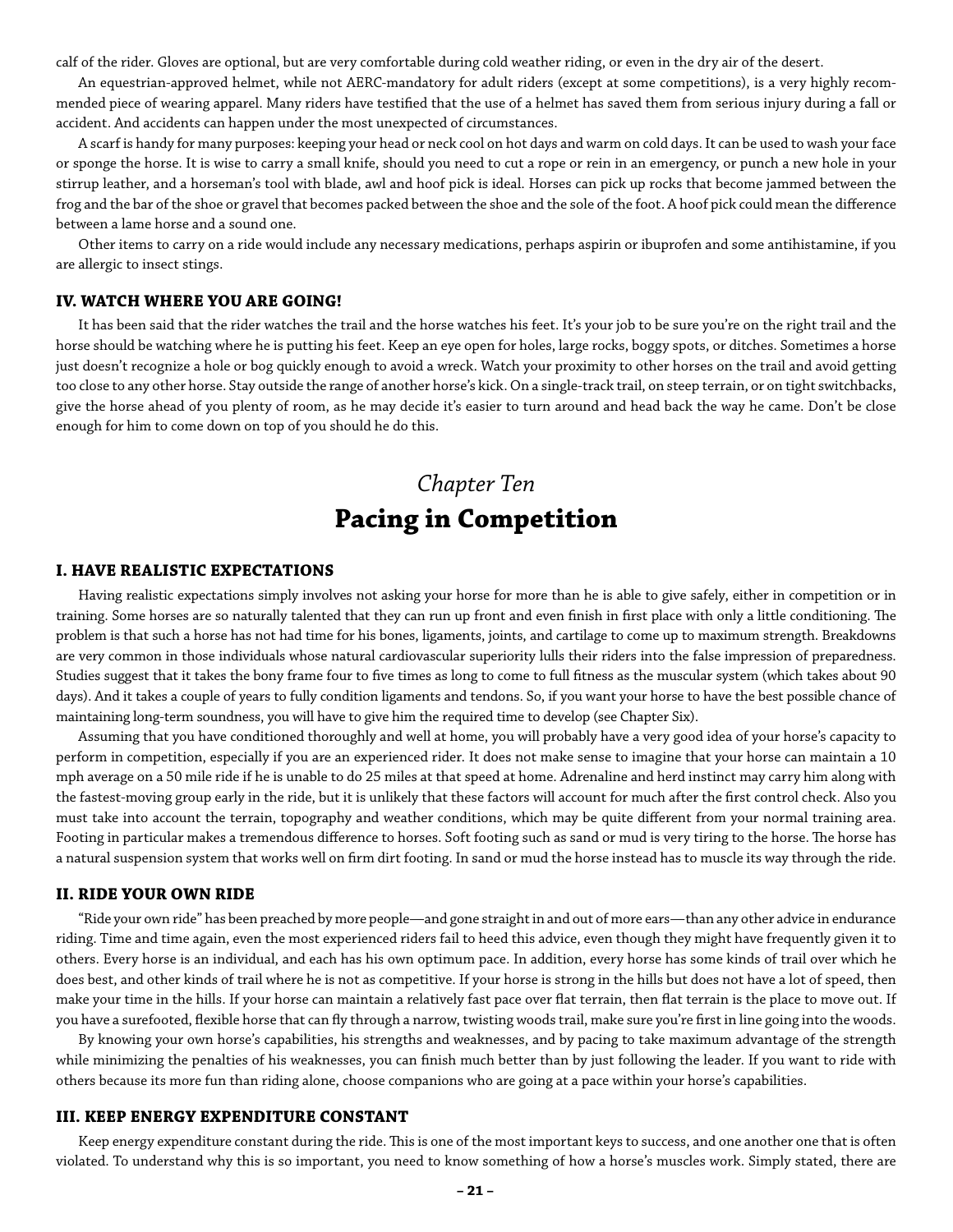two types of energy production, aerobic and anaerobic. In aerobic metabolism, enough oxygen is delivered continuously to the muscles for the complete burning of carbohydrates (glycogen), free fatty acids and triglycerides. The maximum pulse rate at which a fit horse can work aerobically is in the range of 120 to 150 beats per minute depending on the horse. Aerobic work can continue for long periods with little or no need to rest. Anaerobic metabolism comes into the picture when the fit horse works hard enough to produce a pulse rate over the 120 to 150 range or so (in the unfit horse, the crossover into anaerobic metabolism will come at a lower pulse; see Chapter Six). Work of this nature depends on stored muscle enzymes to burn glycogen fuel. Because oxygen is not fully utilized, waste products like lactic acid accumulate rapidly and the body tires quickly. Anaerobic metabolism, as you can easily deduce, is a wasteful way to use the "fuel" your horse has in his tank. Your job is to set your cruise control at the optimum aerobic level and keep it there.

The maximum speed at which your horse can run aerobically varies with the elevation, grade, footing conditions and weather. You must go more slowly uphill, even on a gentle grade; the steeper the grade, the more slowly you must ride to maintain constant energy expenditure. Even though horses commonly prefer to rush up a steep hill, you as the rider must insist on a slower pace. You might even need to get off and lead up very steep grades to keep your horse within the aerobic boundary.

Don't be lulled into not adjusting your speed for a long gentle climb. If you run yourself, you know how failing to slow down a little for a slight grade can take its toll. It is a common mistake for endurance riders not to compensate for a long gradual incline, so be sure to look ahead and pay attention.

Trail conditions also affect the energy requirements. A rocky, winding trail takes more energy than a straight, smooth trail. Soft footing takes much more energy than firm footing, with deep sand and mud the most tiring of all. Going too fast in deep footing also risks serious injury, particularly late in the ride when the horse is already quite fatigued.

Watch the trail ahead, evaluate its effect on your horse, and adjust your speed accordingly. If you have a heart monitor you will be able to more accurately evaluate your horse's stress level. However, to use a monitor wisely takes practice and knowledge of your horse—you can't ride only by the numbers from a book.

### **IV. LISTEN TO YOUR HORSE**

This brings us to the last rule; namely, listen to your horse. A good horseman doesn't necessarily need any special equipment to know how things are going, because the horse communicates in many ways. As horses tire, their strides will generally shorten and they will cover less ground at the same gait. They often stumble more, and recover with less agility (one reason tired horses are more prone to injury). There could be attitude changes, although some horses are so competitive that they will run aggressively until they drop, while others will act tired when there is plenty left in the tank. Common attitude changes include less willingness to respond to the rider's aids and reduced desire to keep up with the other horses (resulting in the need to constantly urge the horse on).

There are other more subtle signs of fatigue that you must learn to interpret, and this is where intimate knowledge of the personality and habits of the individual horse are important. See Appendix Four, Preventing Treatment, for many of the signs you should be alert for. Remember EDPP: if your horse is eating, drinking, peeing and pooping normally, it's probably okay. If not, be alert and adjust your pace. Or for example, if your horse normally drinks water before the first control check and then one day fails to do so, you should be on your guard. If your horse is normally eager and then for no apparent reason suddenly loses interest in the contest, he is probably in pain or discomfort of some sort. If a normally pleasant horse turns crabby and ill-tempered, there must be an explanation somewhere. It's up to you to be able to interpret your horse's "language."

By listening to your horse you will probably be able to avoid letting a borderline problem become serious. Usually you can regroup, slow your pace, and complete the ride safely. However, if you have reached the point at which your horse has lost interest in his surroundings or has stopped eating or drinking, he is already dangerously fatigued and could be in need of veterinary attention (see Chapter Twelve).

Your job as a horseman is to select an endurance candidate whose talents suit him for the job at hand, train him conscientiously and well, and ride sensibly according to the rules outlined above. There is never any guarantee in long distance competition, and "bad luck" strikes even the most caring and competent riders. However, if you let common sense and compassion be your guides when technical knowledge or experience fail you, you should have little trouble finishing your endurance day with a smile and a healthy horse.

# *Chapter Eleven*

# **Crewing**

Although some riders take great pride in their ability to perform "solo," most prefer to have the help of a crew. The crew can consist of one or more people, usually family members or friends. The crew assists the rider in many ways over the course of the event. The crew may take over the care of the horse at the holds, leaving the rider free to see to his own personal needs. However it is highly recommended that the rider always accompany the horse through the control check so the rider can discuss with the control judge how the horse is doing. The crew's job can be quite casual if the rider's goal is a nonchalant scenic tour of the countryside. On the other hand, for a very competitive rider, the crew can easily make all the difference in the outcome.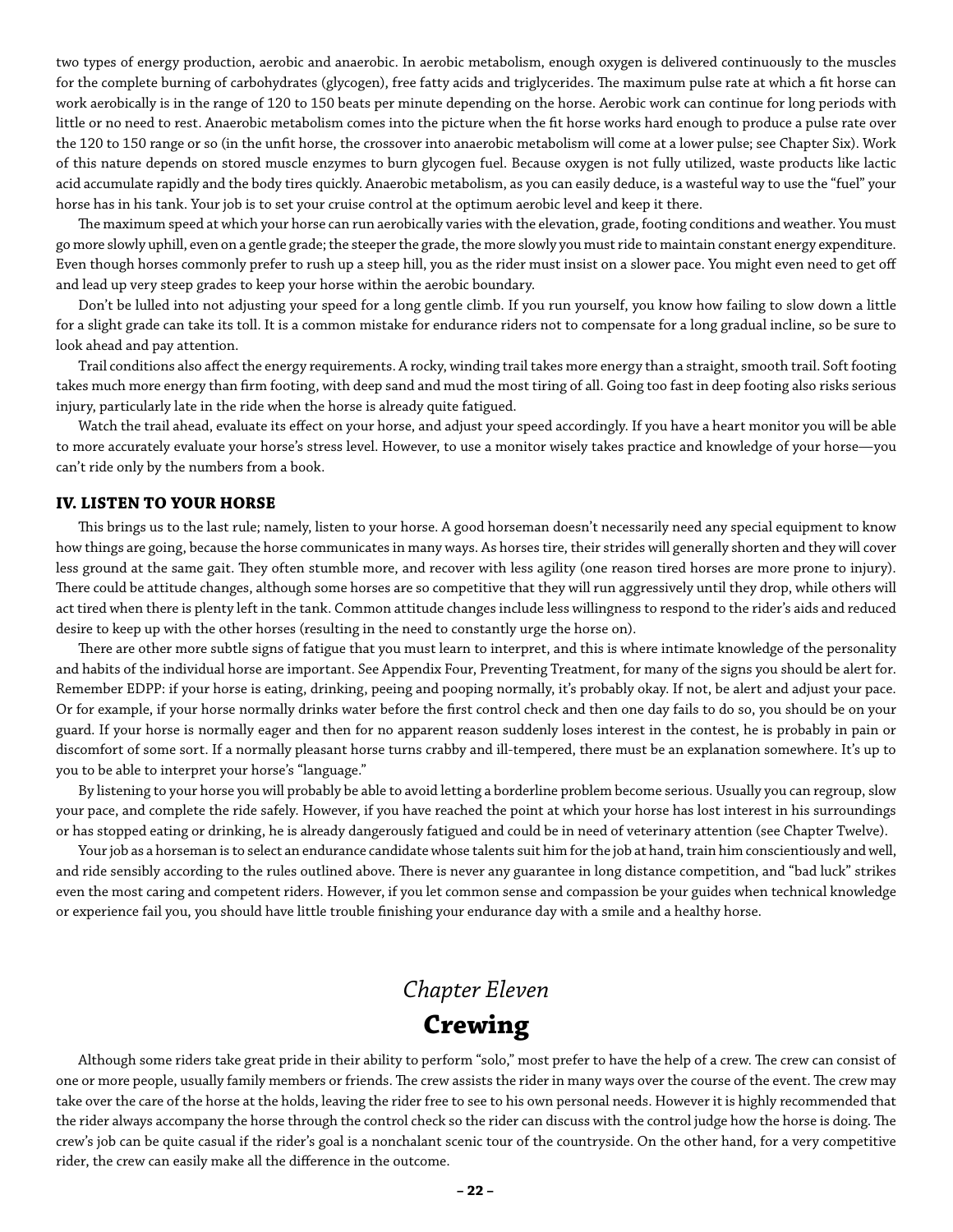For the novice crew, the easiest way to learn the trade is to find out who the most successful riders are, watch what their crews do, and ask a lot of questions. Word gets around quickly about who has the best crews. Offer to help one of these a few times. Most would love to have an extra hand.

The difficulty of the crewing job can be vastly complicated if the ride is a 100 miler where all the checks are scattered over a mountain range and up virtually impassable, rutted out dry creek beds that pass, more or less, for roads. It's even more challenging if there is no water, if none of the "roads" have names, if there are no gas stations for the next 100 miles, and if the ride management forgot to do the control check maps. Like endurance riders, crews must cultivate an unorthodox sense of humor to survive. With any luck the novice crew will have as a first mission a 50 miler where all the checks are in camp.

### **I. PRE-RIDE CARE**

The crew's day begins with the pre-ride feeding for the horse. Different riders have different philosophies on how to feed a horse before a ride. Moreover, the feeding plan may be different for different length rides, different horses, etc., so make sure you understand from the rider what the feeding plan is. Naturally the horse should have all the water and hay through the night that he wants. Most riders want the horses electrolyted the day before the ride and the morning before the start. This may be administered in the feed or with a dosing syringe. Again check with the rider so you know the plan and can follow it as the morning of the ride the rider may be distracted.

What you will need during the day will depend to some extent on the weather. If it is cold and wet, the horse will need blankets and a rainproof cover. The rider will probably want a full change of clothes (especially dry socks), an extra jacket, and towels. If the weather is hot and dry, you will need water by the barrel. You will need a stethoscope, a thermometer, sponges, buckets, electrolytes (and some means of administering them), hay, a halter and lead rope, clean saddle pads, spare tack (in case anything breaks), and lots of drinks and food for the rider. It's also good to have hoof boots and an extra set of horseshoes. It's a good idea to have the tools required to put them on in case there is not a ride farrier available and you cannot find somebody who can shoe a horse among the support personnel or other crews. Incidentals such as aspirin or ibuprofen, petroleum jelly (for tack rubs or skin burns), duct tape (for all kinds of instant repairs), and tissues will also come in handy. If the ride is a 100 miler, glow sticks, a few flashlights and extra batteries might be necessary. If you are going to have to do a lot of driving during the day to get to the control checks or to meet your rider at points in between, make sure you've got a full tank and that your vehicle is in good working order. The ultimate humiliation for a crew is to run out of gas somewhere in the middle of the wilderness. (Some would argue that the ultimate humiliation is for the crew to still be asleep when the rider comes into the first checkpoint after a early morning start.)

Most control checks are run as a gate into a hold. This means that your required hold time does not begin until after your horse has recovered to a pre-specified pulse count, or passed the "gate." Usually this count is somewhere between 68 and 60 bpm. After the horse has had his pulse checked and his time marked on a card, he will proceed to the control judges who will do a Cardiac Recovery Index (CRI) as they continue to evaluate his metabolic and mechanical fitness more fully. The rider and crew are then free to do whatever they like until the hold period is over. The duration of the hold time varies greatly, depending on how many miles have been covered up to that point, the length of the ride, and the weather conditions. Most commonly, the hold time runs between 15 minutes and one hour.

As soon as the ride starts, you should begin getting everything ready for the first control check. You should position all your equipment as closely as possible to the control judging area, but out of the way of the traffic flow. Sometimes it's a bit tricky to get a good spot, and the early bird has the best chance. Don't wait until it's almost time for the horses to be arriving before getting set up. If the day is going to be hot, a shady spot is imperative. Get oriented to which direction the sun is going, and decide where it's going to be when the horses come in. Get everything you think you could possibly need and organize it in one place. You don't want to waste your control check running back and forth to get forgotten items. Set up at least three buckets of water, two for drinking and one for sponging. Have more water handy if the weather is hot, because you're going to be using a lot. Set out a fat flake of hay and slurp if your horse likes it. Line up your electrolytes, a halter and lead, and the drinks and food you think your rider is most likely to want. Put the stethoscope around your neck or you will probably misplace it, and get a fix on how the control check is laid out. Where are the in timers, the pulse takers, the control judges, and the out timers? Sometimes it takes a while to comprehend the overall picture, as things are not always clearly demarcated.

 If other horses begin to come in and you don't expect your rider for a while, watch what they are doing. You can learn from others, both from what works and what does not work.

### **II. CARE OF THE HORSE DURING THE CONTROL CHECK**

As soon as your horse comes in, be sure the rider card is marked with his "arrival time." Take a pulse. If it's down, go directly to the P&R, and then to the control judge. Loosen cinch or remove tack according to control check requirements. If the day is hot, lots of water, even iced water, is the best way to get a pulse down quickly. Iced water should only be use on the neck along the jugular vein and should not be put on the large muscles of the horse. However, if the day is chilly, be on guard about using any water, especially cold water from a mountain creek or hose. Also, some horses are very prone to cramping if they get much water on the muscles of the croup and back. If you know your horse is like this, it's best to blanket these areas and only wet the neck and legs. If the horse takes as much as ten minutes or more to get down and there are not any unusual factors such as really hot weather or deep going, it's a good bet that he's going too fast for his present ability. Your rider needs to know how long the recovery time is and adjust his goals accordingly. A recovery time of around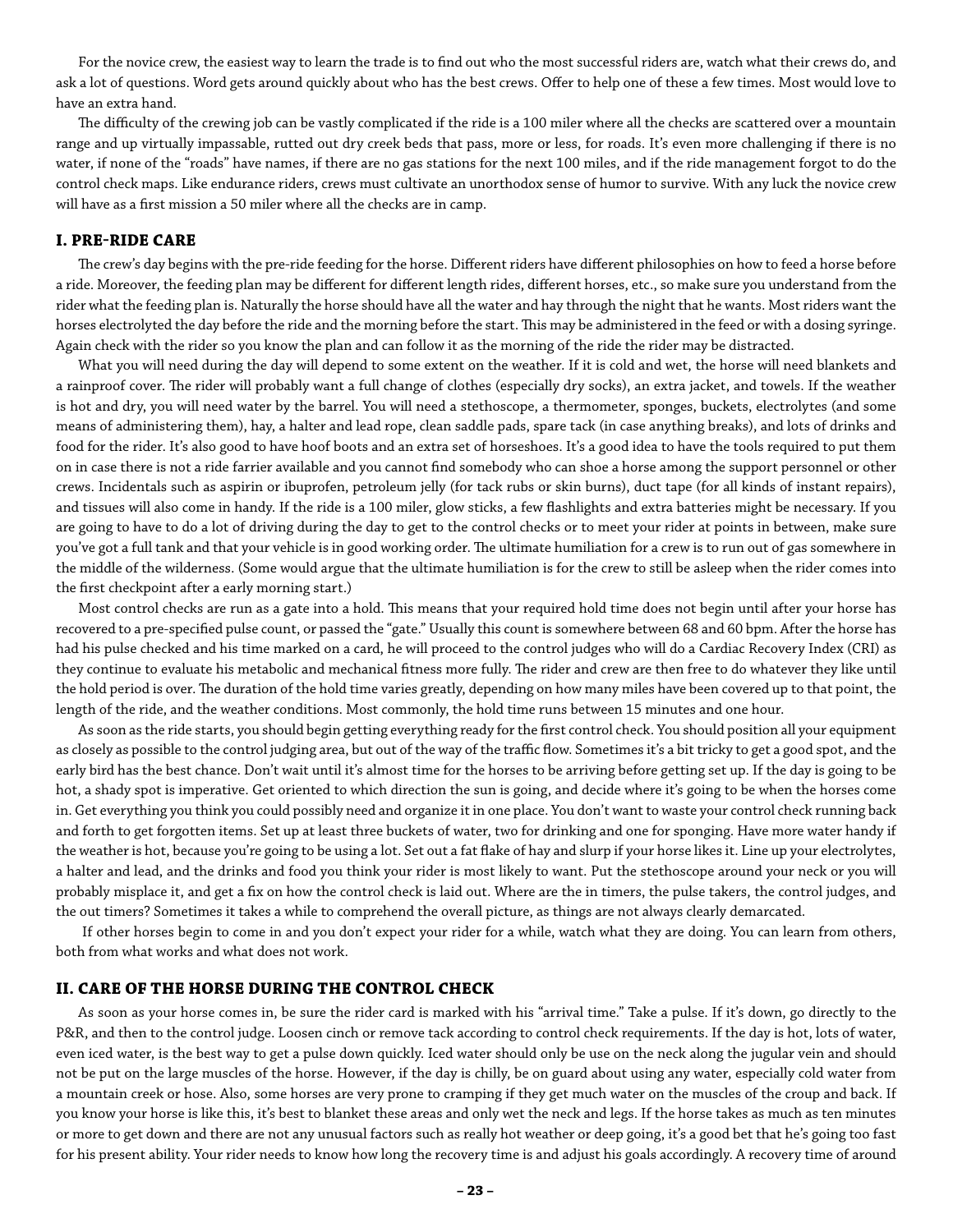five minutes or less is an indication that the horse is being ridden sensibly. Note that hot, humid conditions can lengthen recovery times.

### *Any equine that takes more than 15 minutes to recover may well be headed for trouble, and by AERC rules any equine that takes over 30 minutes to recover is disqualified as "not fit to continue."*

It is not a good idea to let the horse eat anything or to give electrolytes until after he gets checked by the control judge, as this often causes the pulse to hang. Sometimes it's best to walk him around slowly rather than letting him stand, especially if the pulse is still quite high.

Control judges normally aren't concerned about the respiration count; it's the quality of the breathing rather than the rate that is important. A panting horse is preferable to one taking long, gasping breaths. Panting could indicate, however, that the horse is overheating, so a temperature may be taken. Temperatures below 103° are usually considered safe enough for the horse to pass the control judging. A few rides still require a specific respiration count to be met before getting a "gate time." If you have a horse that pants you are always well advised to call the ride management ahead of time and find out how they intend to handle it (see Chapter Twelve).

Although some rides who have enough helpers in the P&R area will give "courtesy checks," the usual practice at endurance rides is to have your "in time" written on your rider card as soon as you call. If the pulse timer counts you over the required maximum, then you may get a penalty of some sort. For example, you may not be allowed to ask for a check for another five or ten minutes. So be sure you are down before you call. If you are sure and you know the timer has miscounted, don't hesitate to ask for a recheck. Most people will accommodate you on this. If they won't do so, you must accept their decision and try again later.

When you call for time, be as close as possible to whoever is going to check you. If you are right on 64 and have to walk more than a few steps, you may be up to 68 when you get there. Walk slowly and quietly to where you must go, and try to stay away from any commotion. Don't let the horse drop his head to eat, as this could also put him over. Attention to these details can get you a minute or more advantage over someone who isn't so careful, and sometimes this can ultimately be very significant.

After passing the pulse taker, the next step is to present the horse to the control judge. Pay careful attention to his remarks and, if he asks you any questions, be completely honest in your answers. If at all possible the rider should always be present when you present the horse to the control judge. Some riders prefer to do the actual trotting of the horse themselves while others prefer that the crew do this. If you will be trotting the horse, you should have practiced beforehand so you can show the horse well. Make sure the lead line is loose so the horse can move freely with the head unconstrained. If for some reason the rider is not with you, always pass on any comments to your rider. When you get your rider card back, look it over. Usually there are spaces for all the various metabolic and mechanical factors to be graded. If you notice any low marks, you might want to ask the control judge how concerned he is about these conditions. What constitutes a "C" to one control judge might be a "B" or a "D" to another, so it's best to ask if you have any doubts.

Interpreting metabolic conditions is not as easy as counting a pulse or knowing when a horse is lame, but the rider and crew should make it their business to learn as much as they can about it. Sooner or later you will find yourself in a situation where you will need to make your own judgments. In particular you should know if your horse is behaving uncharacteristically. What could normally be a cause for concern in most horses might not be significant with yours, and vice versa (see Chapter Twelve).

The Cardiac Recovery Index, or CRI, has proven to be a very useful tool for determining when a horse is becoming overstressed. Its unique value is that it detects problems at their onset, before other indicators register that a danger zone has been crossed.

The CRI is performed as follows. The horse's pulse is taken and the time is noted (for example, pulse 64; time = 1:03:07). The horse is then trotted in hand approximately 125 feet (about 45 steps) away from a point and then turned around and trotted back. After 60 seconds have passed from the initial pulse taking, the pulse is rechecked. It should be no higher than the first reading (for example, pulse 64). An accurate pulse count is imperative or the test will not be valid. If the pulse has increased the second time it is checked, there is cause for concern. While a four beat per minute increase (64 to 68) is not alarming, as the increase grows so should concern. A 64 to 72 reading, for example, would be fair warning that the horse is in enough distress that continuing the ride would be risky. Generally speaking, if the control judge gets a poor CRI reading, he will ask the rider to come back again for a recheck. At that time the CRI would be repeated, and unless it had normalized, the horse would probably be pulled from the ride. The control judge would most likely evaluate the horse as a whole before making his decision, but poor metabolic readings or lameness inevitably seem to accompany a poor CRI.

Assuming that your horse has passed the judging and everything is within normal ranges, you should take the rider card to have it marked for the out time. Be sure that your watch is synchronized with the official ride time, and that when you get your card back the correct time is entered. Even at the best of rides mistakes are sometimes made, so it pays to check. Make a point of putting the card in the same place all the time. It's very easy to lose it in the rush of getting everything done. Many riders will carry the card in a small pouch that attaches to the saddle or breast plate. Putting the card in a plastic baggie is a great way to keep it dry from rain or water splashed on the horse during crewing.

If you haven't already done so, you can take the tack off now and give your horse electrolytes (see Chapter Four). As the horse sweats, he loses water and electrolytes (sodium, potassium, calcium, magnesium, and chloride). Losses and imbalances commonly result in cramping, and occasionally in colic and tying up. In the most extreme cases, death can result. Supplementation is designed to offset these problems just as drinking fluids such as Gatorade is designed to help human athletes. While there is some disagreement as to the dosage because of the impossibility of determining accurately the horse's needs during the ride, recent studies definitely show that the horse is losing water and body salts in large amounts. Naturally the dosage depends on the horse's constantly changing metabolic state. Theoretically there is a danger of over-concentration of the salts in the horse's stomach. In such a situation, osmosis would draw precious fluids out of already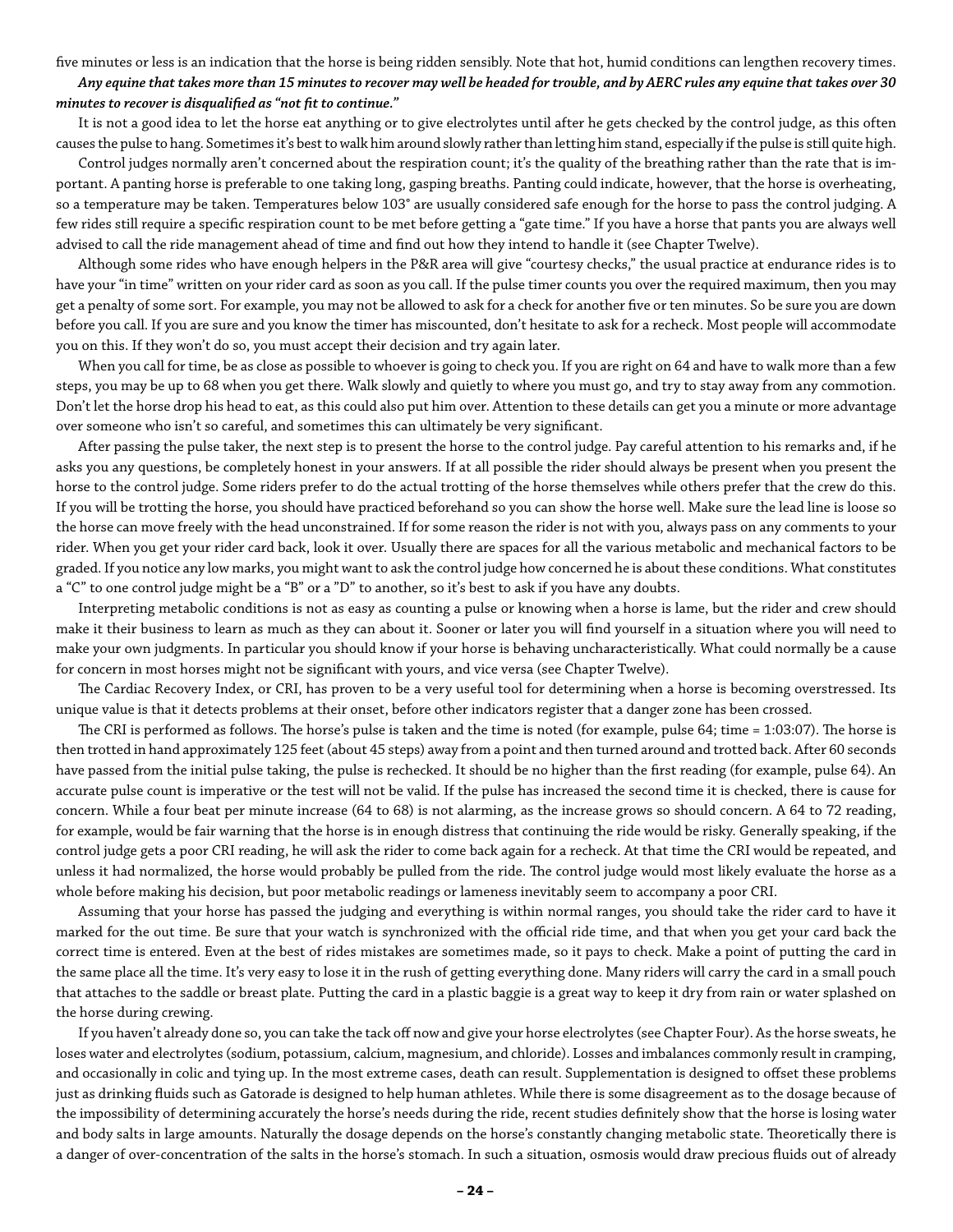dehydrated tissues and into the gut, making matters worse.

If the horse is significantly dehydrated and has quit drinking, dosing with electrolytes could certainly be unwise; but when this state has been reached, it is time to withdraw from the ride in any case. Most treatment veterinarians feel that under any other circumstances electrolytes do help. Further, many believe that it is dangerous to compete without them, especially in hot and/or humid weather or on rides with difficult footing such as sand or mud. Even though there is no laboratory on the trail to measure the horse's exact needs, we know that he is losing water and salts. If the process goes on too long, imbalances could reach dangerous proportions. As long as the horse is still drinking, it is very unlikely to overdose by giving a at least a couple of tablespoons at each check (see Chapter Twelve). Again consult with the rider on how to administer to a particular horse with the electrolyte being used. If uncertain seek advice from the control judge or treatment veterinarian. Note that more and more riders are going to more frequent, smaller doses and administering electrolytes on trail as well as at the checkpoints, so the crew must know what the rider's plan is.

The most common method of administering electrolytes is by dissolving the powdered form with water. The mixture is put in a soda bottle, syringe or other convenient container and the horse is dosed with it. Molasses, applesauce, or other sweet-tasting substances can be used instead of water to make it more palatable. In fact recent studies indicate that the electrolytes are absorbed more efficiently and are less irritating to the horse if mixed with a source of sugar. For some horses it works best to mix powdered electrolytes with a small handful of feed. Usually it is more acceptable when dampened with water. Occasionally a horse will resist all efforts to give him electrolytes, and if he is forced to take them, will promptly sulk and refuse to eat or drink anything else for the remainder of the control check. With this kind of horse it's best to wait until it is almost time to go back out on the trail before electrolyting.

You can buy commercially prepared paste electrolytes that are more convenient to use, but they are more expensive. If using commercially prepared electrolytes, make sure you are using electrolytes designed for endurance horses and following the manufacturer's guidelines or the recommendations of a veterinarian experienced with endurance horses. The reason for concern is that there are preparations intended for sick horses that may be intended to correct a state of acidosis, whereas dehydrated endurance horses are in a state of alkalosis.

A good procedure for the remainder of the rest period is to adjourn to the nearest patch of green grass and let the horse graze if available and if the horse is used to grass. If there is a creek or pond nearby, the grass along the banks is ideal. Such grass is especially high in moisture content, besides being a rich source of potassium. Particularly on 100 milers, when the horse goes virtually all day and part of the night with little to eat, grass is the best and safest way to keep the intestine working. If no grass is available, dampened hay is a good second choice (see Chapter Four). Most riders will provide free choice of a good hay of the same type that the horse normally gets.

You should check the pulse at least once after the initial control check to make sure that it is continuing to come down and at the end of the check period. Ideally, it should return to the 40s before time to go back out, but it's not unusual for some horses to hang in the high 50s or so, especially towards the end of the ride. Anything over the 60s is a good indication that the horse has done about all he can and should probably be retired from the competition. If in doubt consult with the control judge or treatment veterinarian. If your horse had a pulse of 64 during the control check and you later find that the pulse has gone back up, it's very likely that you have real trouble brewing. In such a situation you should ask for veterinary help immediately.

The color and flow of a horse's urine is an important indicator of his condition. Some horses won't urinate until they get off to themselves a little, and usually they prefer to be in tall grass or underbrush of some sort. The power of suggestion can also work wonders, so if your horse hasn't gone yet and you're concerned about it, be on guard for another horse that is urinating and then lead yours to that same spot or you can even set an example for your horse. Watch especially for unusual color. Dark amber may be OK, but tea or coffee color is not. Port wine color is caused by the presence of myoglobin and is a result of tissue breakdown associated with cramping and tying up. Under no circumstances should you leave camp if your horse is in this condition. Ask a treatment veterinarian for advice (see Chapter Twelve).

Be aware that just because your horse is bringing up the rear in an endurance ride, it doesn't necessarily follow that he is under less stress that the others. There is so much variation in ability and conditioning that it can be harder for one individual to do 5 mph than for another to do 15 mph. Actually horses running off the pace are just as likely to get into trouble as the leaders.

When it's about five minutes before time to go, tack up and get to the area where the trail leaves the control check area. Your rider can go as soon as he is released by the out timer. Once he is off, you can clean up the mess you probably made and start getting ready for the next check. If you plan to meet your rider at a road crossing somewhere between checks, get together the things you'll need and allow plenty of time to find the spot. Take a lot of extra water if you have containers, in case you encounter other competitors who might need some. In these cases, it adds to the fun of crewing if you team with others crews to help each other out. Sometimes crews combine forces to cover several points where the riders cross roads. For example, one crew can meet riders at point A; another can meet them at point B.

One of the attractions of endurance riding is that participants and crews generally can be relied upon to help each other out, even when it's inconvenient or downright dangerous. Loaning tack, shoeing the competitor's horse, braving the wilderness to retrieve a lost competitor during a storm in the middle of a night, sacrificing a placing to help a junior rider finish—it's all part of the endurance riders' brotherhood. Hopefully, in our rapidly evolving sport, this is one feature that will not change.

### **III. PASSING FINISHING CRITERIA**

As soon as the horse crosses the finish line, the crew should get the tack off and do the usual routine for getting the pulse down. It's wise to proceed as soon as possible to get your completion exam. Keep in mind that after any ride, but especially after a 100 miler, you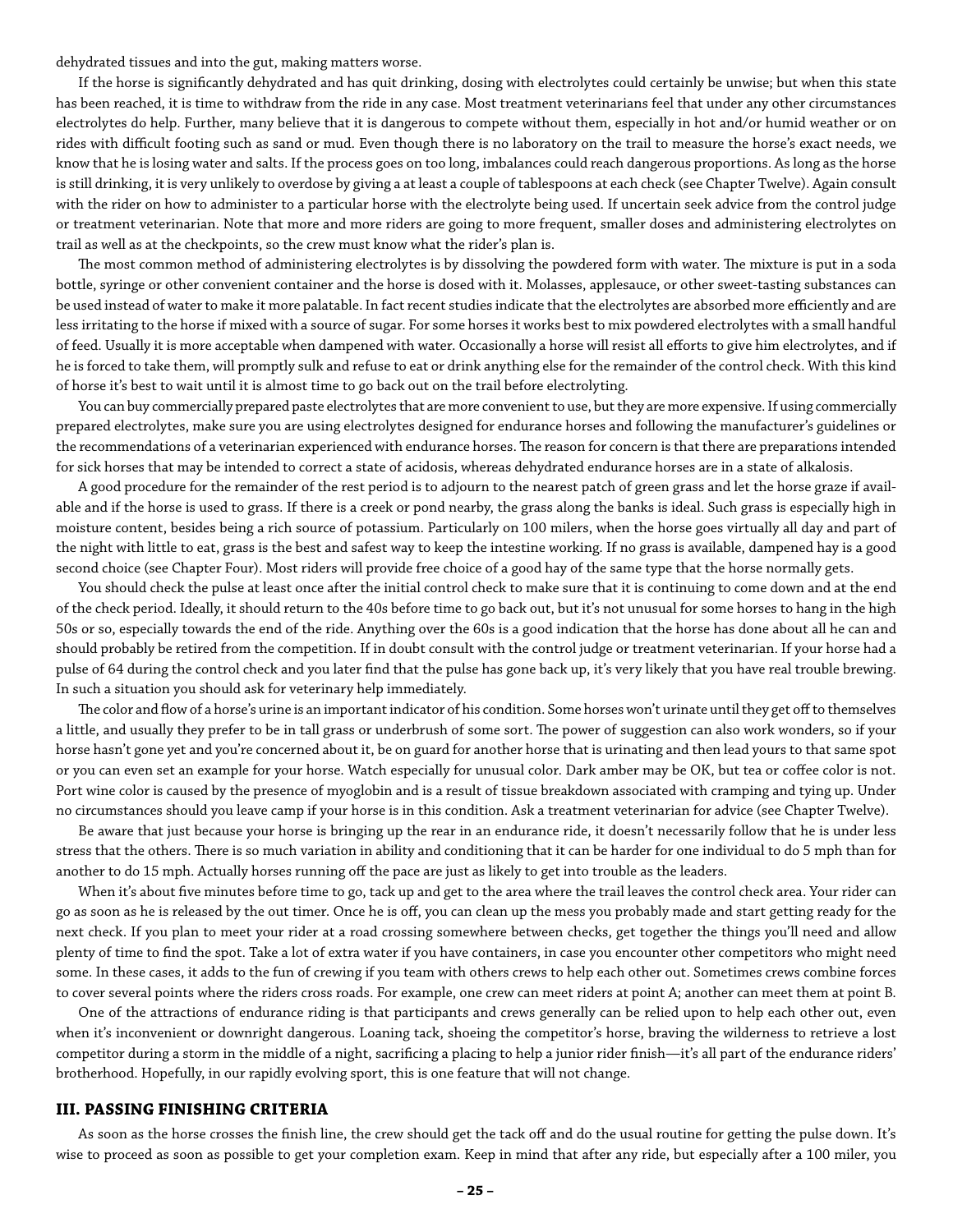are dealing with a tired animal. Fatigued, dehydrated muscles are prone to cramping and chilling. As soon as the pulse is down, it's wise to proceed immediately to get your completion exam, as the longer the horse stands around, the more likely he is to become stiff and sore. This final control check will be like any other. The horse will do a CRI, must be metabolically and mechanically sound, and "fit to continue."

#### **IV. BEST CONDITION**

If you have finished top ten, you will also be eligible for the Best Condition award, and you will have to present your horse again one hour after finishing. You may also be required to present the horse for a CRI at exactly 10 or 15 minutes after crossing the finish line, even if the horse is not down to the completion parameters, as the control judges may use this reading to help determine the fitness of the horse. Pay attention at the rider meeting to the instructions for Best Condition judging or ask the head control judge.

How you deal with your horse during this period can be quite individualized. For example, if your horse has a tendency to cramp, you will want to walk him, massage him, put warm covers on his back and croup, and do whatever else you can to keep him loose. If your horse's pulse hangs until he urinates, and he won't go until he's left alone, you will want to put him in a secluded spot and go away. If your horse overheats easily and the day is hot, you are going to be looking for a lot of water. In short, you must cater to your horse's particular needs, and try to make him as comfortable and happy as possible. Frequently the horse that wins Best Condition looks amazingly fresh and strong. If you are back at camp waiting for your rider who is still on the trail during the Best Condition judging it is worthwhile to watch the Best Condition presentations to see how riders present their horses and to talk to the riders and crew as these are usually your most experienced and best competitors.

If you don't have any special problems or concerns, the best thing to do is to let the horse wander and graze, just as you did during the checks. Take a few minutes to wash off the trail grime and brush out his mane and tail. Keep water at his disposal and give him a final dose of electrolytes (unless this upsets him, in which case you should postpone it). Provide dampened hay if there is no grass—dry feed can cause a dehydrated horse to choke. From time to time have him trot to warm him back up a little. Since Best Condition judging involves trotting your horse in a straight line and circling in both directions, be sure you have schooled him at home in preparation for these tests. Many experienced riders like to train their horses so that the rider is always running on the inside of the circle as this can present the horse most favorably.

### **V. POST-RIDE CONSIDERATIONS**

After the final control check, if the pulse has returned to 60 or less, it's time to give the horse some hay and secure him for the night. Many riders like to use ice boots, leg soaks in cold water, or poultice sweats after a ride. Again you need to know what your rider's practice is. You should also recheck the pulse at least one more time to make sure all is well. Before going to bed, give the horse his grain. Many people like to make a sloppy bran mash or beet pulp mixed with carrots, apples, and other treats, and the horses seem to love it. Even regular grain mixes can have water added and this also seems to meet with a favorable reaction. Naturally, plenty of water should be constantly available. A dry blanket will help keep the horse comfortable if the weather is chilly or wet.

If the horse's pulse begins to rise again after his post-ride exam, it will be necessary to monitor his condition very carefully. Occasionally horses finish reasonably well only to develop problems later. The first warning sign is a rising pulse, and a control judge or treatment veterinarian should be consulted. Early detection and treatment can keep a minor problem from becoming serious.

The morning after the ride, you should trot the horse out. Give him at least 10 or 15 minutes of exercise before loading him up for the trip home. Look for any unusual filling or swelling, and in general try to get a fix on how he feels. Notice, for example, whether he ate his breakfast and how his stool looks. You expect an endurance horse to be tired after a ride, but if he looks exhausted you know he's been asked to do too much.

### **VI. TRAILERING HOME**

If you have a long trip home, its best to stop every four or five hours and give the horse an opportunity to get out of the trailer and walk around a little. Offer water and give him a few minutes to graze at these stops. If the weather is hot, be sure that the trailer is well ventilated. If you stop at a restaurant to eat, open all the windows and half-doors to maximize air flow. By all means park in the shade. If the weather is cold, be sure the horse has a blanket.

As you can see, there is much more to crewing than carrying a bucket of water. The crew is an integral part of the team, and once you've mastered the trade you will have a job for as long as you like—possibly longer. And what is your return for this undying devotion? You'll get the satisfaction of knowing that the horse may like you better than he likes his rider.

# *Chapter Twelve* **Control Judge Considerations**

Because of the potential for extreme stress that distance riding entails, it is vital that competitions be monitored by control judges experienced in this particular athletic pursuit. Their word is final in all matters pertaining to the safety and welfare of the horse. The con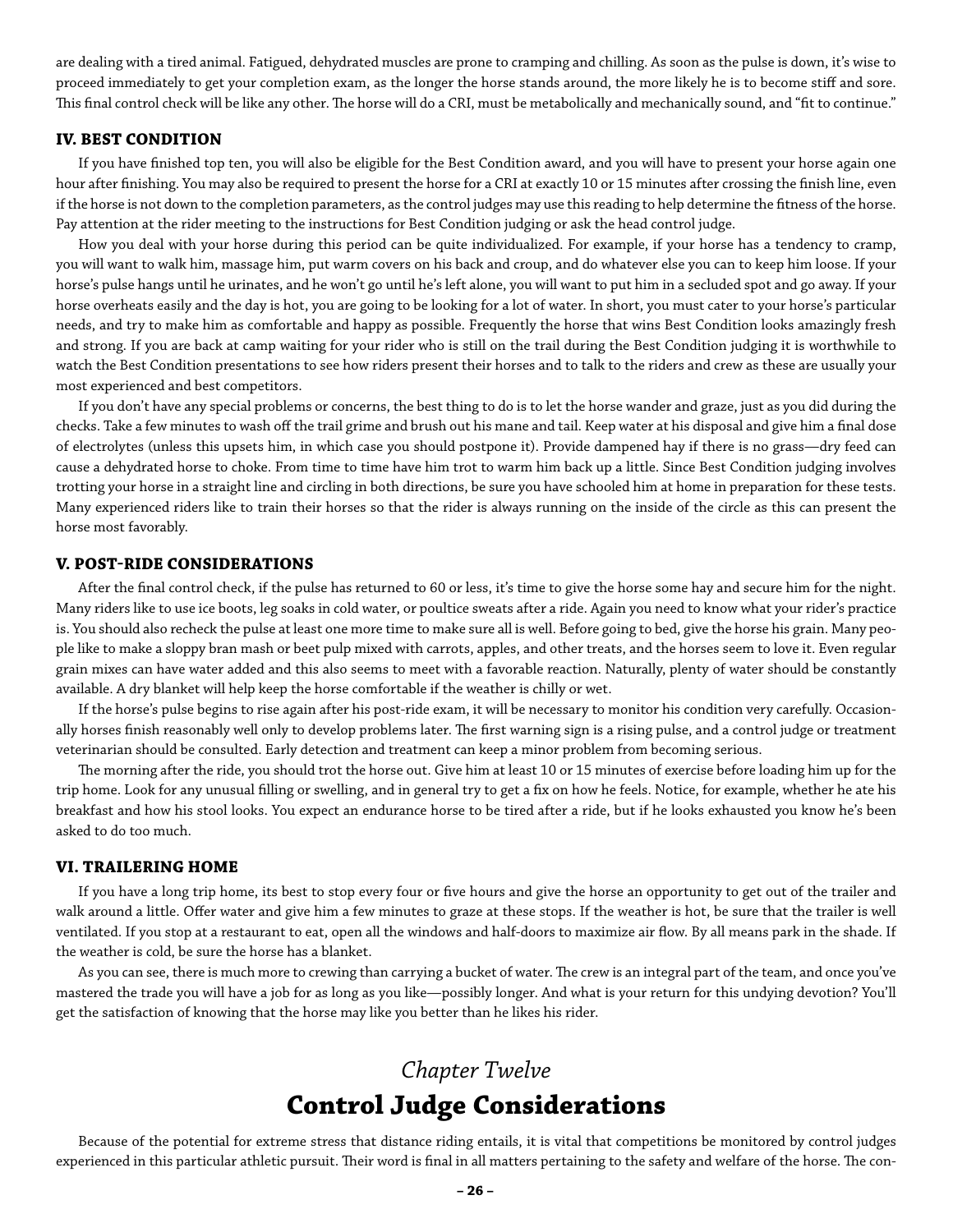trol judge's primary responsibility is to keep risks within reasonable boundaries. They also serve as counselors and coaches for the riders, helping them to get the best performance from their horses on any given day, and at the same time educating them on how to improve future efforts safely.

#### **I. PRE-RIDE EXAM**

The rider's first experience with the control judge will be at the pre-ride control check. This control check is usually performed on the Friday afternoon prior to a Saturday competition. The control judge's responsibility at this point is very simply to judge which horses are in satisfactory condition to start and which ones are not. The pre-ride exam is also the time when the control judge familiarizes himself with each horse, noting on the rider card any peculiarities in gait or preexisting conditions that he feels might become more significant as the ride progresses. From the rider's point of view, the pre-ride exam provides the first impression of the control judge's expertise. Ideally it is a time for the establishment of mutual respect and good will.

Because it is so important for the rider to understand the significance of all the various tests that the control judge can perform to determine the horse's condition, this chapter will attempt to explain it all in some detail. Once you understand how things work, it will be possible for you to make sound evaluations of your own when there is no control judge around to help you.

At the beginning of the exam, a temperature may be taken. Normal temperatures range from 99°F to 101.5°F, with most horses from 99.5°F to 100.5°F. Any horse with a significantly elevated temperature will be closely evaluated to determine if that temperature is due to possible illness, or if it is more likely due to recent exercise or some other innocent factor.

The control judge will next listen to the heart and lungs with a stethoscope. Most horses have a heart rate of 32 to 44 beats per minute. Anything over 44 bpm would probably be viewed with concern unless the elevated rate could readily be attributed to excitement and "nerves." Many horses have some slight irregularities in their heartbeat, and these usually are not significant. Typically, the control judge would simply make a note of it on the rider's card, and monitor it for adverse changes during the ride. If the control judge detects any congestion in the lungs when he listens to the horse's breathing, he would doubtlessly inform the rider and disqualify the horse.

Proper hydration is one of the most critical factors in the horse's success in endurance. The hydration of the horse is checked by looking at the mucous membranes, capillary refill time, jugular vein refill time and skin elasticity and listening to the gut sounds. Sometimes horses arrive at camp already significantly dehydrated, and this can give the control judge cause for concern. In these cases the rider would probably be given an opportunity to encourage the horse to drink over the next several hours and then have him checked again. During the course of an endurance ride, even a fit, healthy and fully hydrated horse is bound to undergo a great deal of fluid loss. Starting with one that is already in a deficit would not be safe, particularly if the dehydration were accompanied by other signs of metabolic impairment.

For your part, in order to avoid having the horse arrive in camp in this condition, be sure he always has fresh water at home. Many riders like to give a dose of electrolytes before leaving home to encourage the horse to drink the water you should offer at least every four hours. Finally, don't make the mistake of overriding your horse the week before a competition. Always give him two or three days of very light exercise or rest before a ride so that he will arrive at camp rested and at his best—not exhausted from eleventh-hour conditioning efforts.

Proper evaluation of the hydration factors requires considerable experience as individual horses do show variation. Changes from the baseline for a horse are significant. Riders should know their own horses' baselines.

The skin pinch is one method of determining hydration. It is performed by pinching the horse's skin with the thumb and forefinger over the point of the shoulder (not over the neck). In a fully hydrated young horse, the skin will pop back immediately. As the horse becomes progressively more dehydrated, the skin will stay puckered up for progressively longer periods.

A capillary refill test is performed by applying thumb pressure to the gums, removing the thumb, and then observing the time it takes for the blanched area to return to the same color as the surrounding membrane. This test indicates the ability of the heart to replenish its capillary system, and is a very important tool in assessing metabolic condition. Recovery normally takes less than two seconds at the pre-ride exam.

The mucous membranes that are observable are those of the inner eyelids and gums. Pink, moist gums indicate proper blood perfusion of the tissue. Variations in normal include paler membranes, or membranes with a yellowish or grayish cast. Frequently the gums and membranes around the eyes do not coincide in color, with the gums being paler. Changes from the base line are usually significant.

The jugular vein refill time is taken by briefly depressing the jugular vein and observing the time it takes to refill (typically about a second). Gut sounds are heard in the flank and abdominal areas. These sounds are perceived as slight, gurgling or rumbling. They will be recorded

in the control judge book as normal, hyperactive, slight, diminished, or nonexistent.

During the pre-ride exam the horse will be observed for tack-related sores and palpated for excessive tenderness. Legs should be checked for overt problems, such as filling in the joints or tendons, interference marks, or other swellings suggesting that the horse might suffer harm from competing. Any minor problems will be noted on the rider card and observed through the ride for signs of degeneration. Progressive deterioration could be cause for elimination from the ride.

In evaluating soundness, the control judge will want to see the horse trot in a straight line and perhaps in a circle to both the left and right. Grossly lame horses are not permitted to start a ride, but horses with slight irregularities of movement may be allowed to go. In the latter case, the control judge would try to determine whether competition would be likely to make matters worse and would not allow the horse to start if in the judgment of the control judge this would endanger the horse. Horses with tendon, ligament or joint problems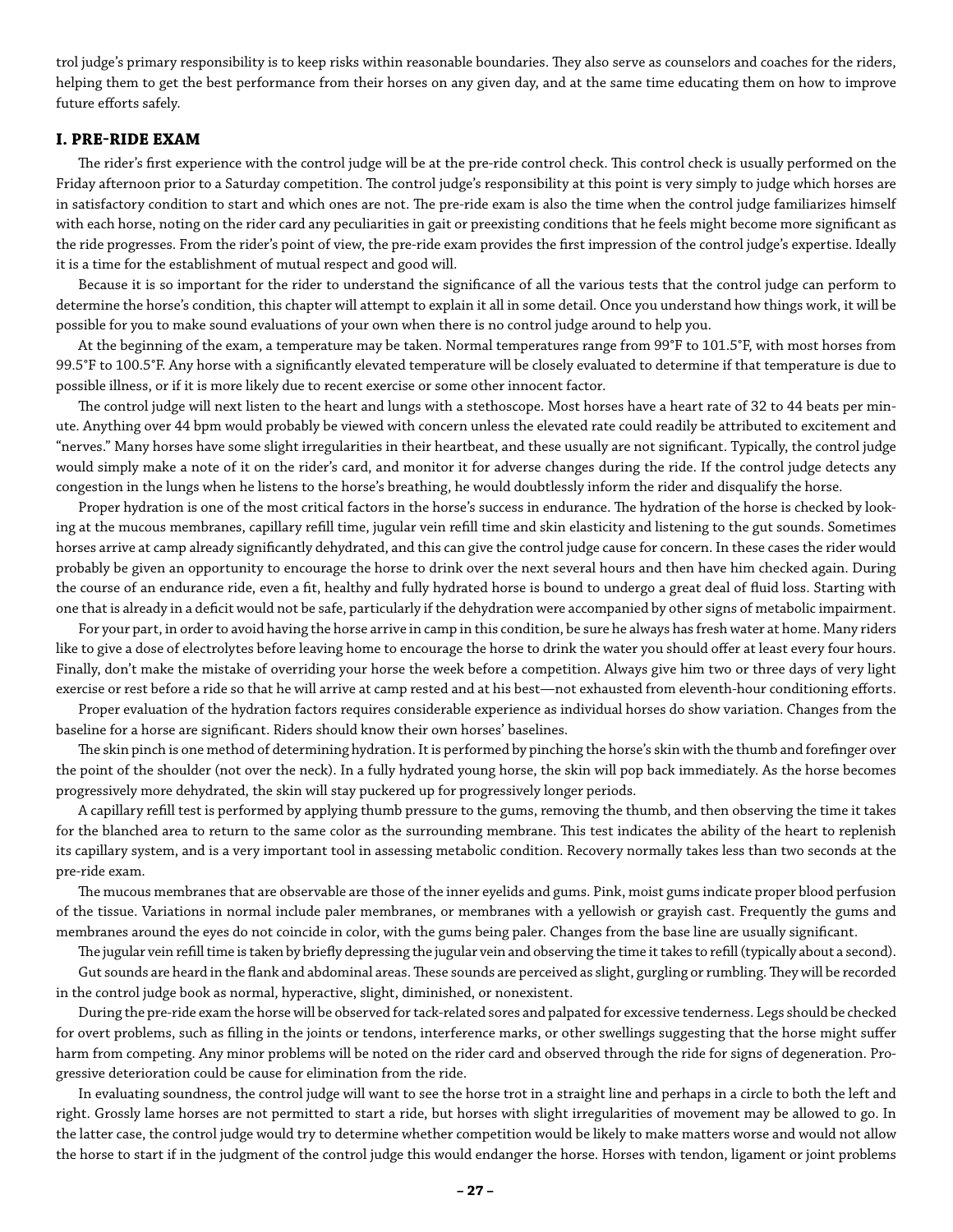would be poor risks; horses slightly "off" because of muscle soreness or a cut would probably perform adequately. See discussion in the Best Condition section below on soundness and degrees of lameness. Generally horses that are Grade III or worse would not be allowed to start as this indicates the horse is in pain or starting could endanger the horse.

In examining horses before the ride, obviously lame or sick ones are readily eliminated. In borderline cases, the control judge is likely to let the horse start but keep a close watch on him during the ride. Most distance horses show some degree of wear and tear, and they are able to safely compete in spite of their accumulated liabilities. Endurance control judges are aware of this and tend to make allowances.

### **II. RIDER BRIEFING**

The control judge's next responsibility before an endurance competition is to conduct a pre-ride briefing. During this briefing he explains how the control checks will work and what recovery criteria the horse must meet before being allowed to continue. Usually rides require a pulse recovery somewhere between 60 and 68. The control judge will specify the length of hold time for the various checks, which is usually worked out with the management. If the control judge has any special concerns (bad weather, for example) he will advise the riders accordingly. Finishing criteria will also be explained at the pre-ride briefing, and any questions answered.

### **III. CONTROL DURING THE RIDE**

#### **A. Metabolic Factors**

During the ride the control judge will rely heavily on pulse recovery to assess fitness to continue, using the CRI (Cardiac Recovery Index) as a valuable tool (Chapter Eleven). As a rule, a fit horse that is being ridden comfortably within its ability to perform will recover very quickly, often within a few minutes, to a heart rate of 64 or below. All horses not being overridden should recover to 64 or less within ten minutes except in extreme conditions of heat and humidity. After a 30 minute rest, if the horse has not recovered to whatever pulse that particular ride requires, he will be eliminated. A more subtle indication of a horse's condition is the quality of the heartbeat. The pulse should be regular and strong, not wandering, faint or erratic.

Respiration rates vary widely depending to some extent on weather conditions. Some horses are "panters," and will show elevated breathing rates even at rest when the weather is hot and humid. Panting is not necessarily an indicator of trouble, but temperature should usually be taken on such horses to make sure they are not overheating, and the lungs should be auscultated (listened to with a stethoscope). As long as the temperature is below 103°F, and as long as pulse and other signs of recovery are prompt and progressive, elevated respiration rates are generally not considered a problem.

All horses at work develop elevated temperatures; 101°F to 103°F is common and expected. However, once the temperature exceeds 105°F there is cause for concern, especially if it fails to drop after the horse has had a chance to rest. Water can be effectively used to help the horse cool. In extreme cases ice water might be employed with good effect. Ice water, however, should be applied only to the large vessels of the neck and legs, as it is likely to cause cramping if used over the croup or back. Most rides require the horse to be no higher than 103°F before he goes back out on the trail.

Some fit and otherwise competent endurance horses do not regulate heat very well; you will find out very quickly whether yours is one of these. Poor heat tolerance can manifest itself in many unpleasant ways, from cramping to colic or worse. It is a condition inherent in the individual and will probably become more pronounced as he ages. Horses that compete in hot climates, particularly if high humidity is also likely, are especially subject to risk.

The control judge will check all the horse's hydration factors at each stop during the ride. You will find that when one of these metabolic indicators is poor, then the others will likely also be poor. Of all the hydration factors, capillary refill is probably the most significant. Capillary refill time prior to the ride is typically one to two seconds. During the ride, refill time of two seconds or less is ideal. An abnormal time is an indication of a dehydration problem and a cause for concern. Mucous membranes in the fresh horse will usually be pink and moist, although slightly yellow or grayish gums are also sometimes noted. Variations from normal would be a paler, whitish color indicating inadequate perfusion; a bluish, cyanotic color suggesting inadequate oxygenation of the blood; or a dark brick red color suggestive of severe congestion of the membranes, with inadequate movement and oxygenation of the blood within these tissues. The brick-red membranes associated with an extremely prolonged capillary refill is cause for great concern, because at this point the body's circulatory system is greatly compromised.

The skin pinch test on the shoulder as an indicator of hydration is usually not considered as important as either the capillary refill time or mucous membrane color. Generally speaking, however, the skin can be expected to rebound quickly, even at the end of the ride, if taken properly at the point of the shoulder.

During a ride, especially during a 100 miler when horses go for long periods with little to eat, gut sounds usually diminish. However, reduced or absent gut sounds, if accompanied by other obvious signs of fatigue or distress, may indicate gut paralysis caused by clinically significant fluid loss and/or electrolyte imbalance and/or decreased blood flow to the gut due to shunting blood to the fatigued muscles.

You must remember that the heat produced by endurance exertion elicits huge amounts of sweat and subsequent fluid and electrolyte loss. When percent of humidity and degrees of temperature together total over 150, enormous and even critical amounts of fluids and electrolytes are lost. Hemoconcentration (decrease in the volume of plasma in relation to the number of red blood cells) reduces perfusion (oxygen and fuel delivery/waste and heat removal) and is the largest contributor to general exhaustion syndrome. Calcium depletion leads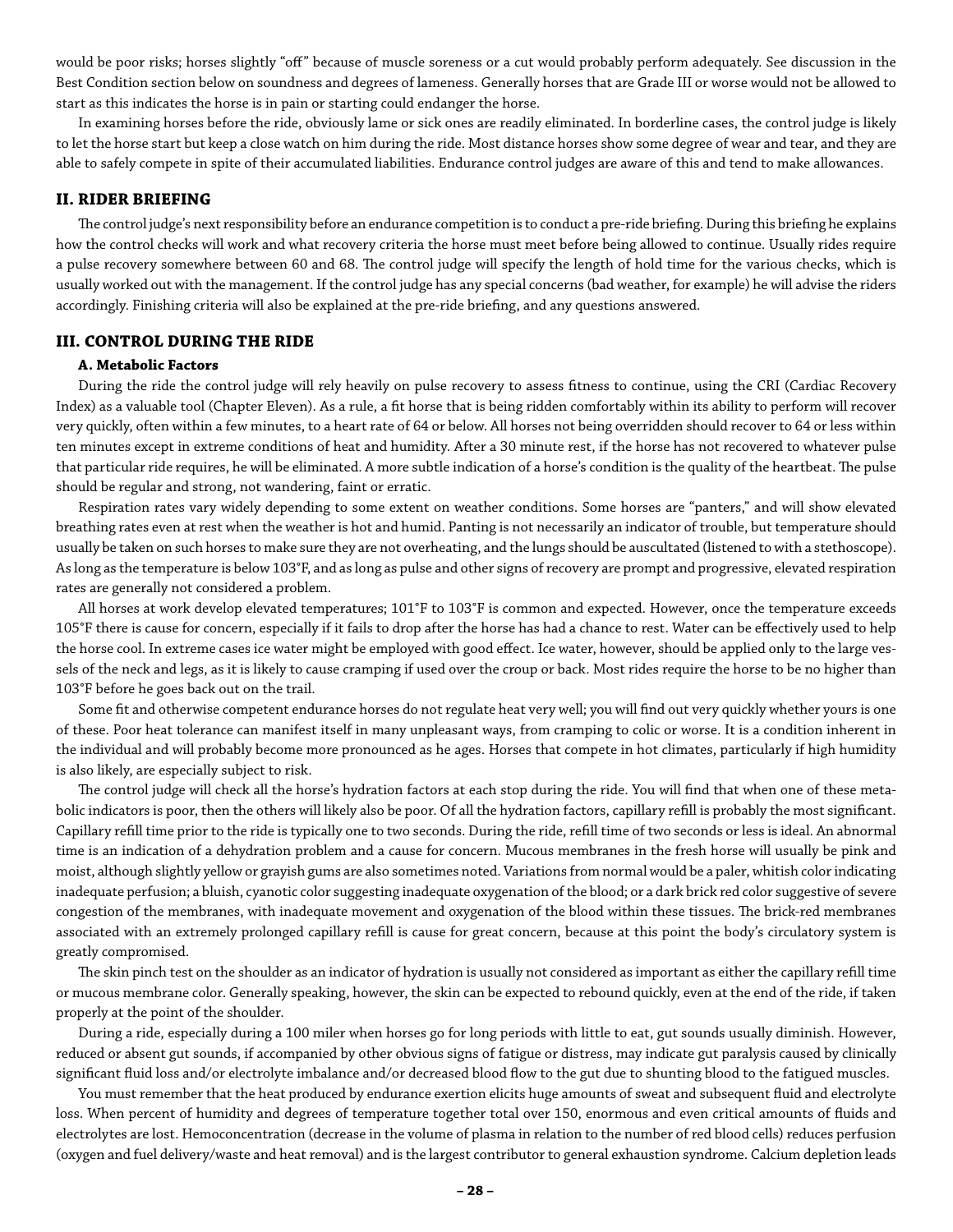to muscle hyperexcitability as evidenced by "thumps" (synchronous diaphragmatic flutter) and muscle cramps. Potassium depletion leads to weakness and eventually to prostration.

Cramping and accompanying muscle pain generally take two forms. The first is a form still often referred to as "azoturia" and is usually the more serious. It commonly takes place early and suddenly after the onset of exercise. Its cause is multifaceted and still poorly understood. It can be related to feed program, hormone balance, mineral and electrolyte balance, or inability to remove lactic acid buildup rapidly enough from the muscles. In extreme cases, the horse will be very reluctant to move and, if forced, will show great distress. The urine may appear port wine in color because of the release of myoglobin from damaged muscle cells. If this severe form occurs on the trail, you should send for help and wait where you are for assistance to arrive. Deep massage of affected muscles is helpful while you are waiting. If your horse urinates at a control check and you notice that the urine is dark in color, you should notify a control judge immediately.

The less severe and non-life-threatening form of muscle pain exhibits itself as muscle spasms or cramps and is most often noticed in the hind legs. This form usually occurs late in the ride and is commonly triggered by loss of fluid and electrolytes from heavy exertionally-induced sweating. Massage, careful replacement of fluids and electrolytes, and rest will usually take care of the problem. Again, if you notice this in your horse, consult with the one of the control judges.

A very useful tool for determining whether or not to let borderline cases out of a control check is the Cardiac Recovery Index, otherwise known as the CRI. A full and detailed explanation of the CRI is given in Chapter Eleven. Aside from the various tests that can be used to evaluate the condition of the horse, the control judge will also use his powers of observation, just as you should. Some degree of dullness in expression and manner, some loss of spring to the gait, and some inattention to the rider's aids, for example, are signs of general fatigue that can be expected. However, when these signs progress to the extreme, disaster can result. Obvious indications of crisis include dark red congested gums, cold extremities, delayed capillary refill, gasping respiration, pulse persistently above 70, disoriented behavior, unwillingness to move, obliviousness to pain from insect bites or the rider's aids, and loss of interest in food or water.

#### **B. Mechanical Factors**

Just as is the case at the pre-ride exam, an obviously lame horse is readily disqualified at the control check, while a marginally lame one will require a judgment call. There are occasions when a horse that only takes one or two questionable steps will be eliminated because the control judge feels that continuing the ride could cause irreparable damage to the horse (by damaging a tendon or ligament, etc.). On the other hand, a horse that shows a consistent slight limp might be allowed to continue if the lameness is clearly due to a superficial injury, loss of a shoe, or some other temporary and relatively insignificant factor. Any lameness that increases in severity during the ride is cause for disqualification. See discussion in Best Condition section below on soundness and degrees of lameness. If the horse is in pain at the trot out or if the control judge believes continuing will endanger the horse, then the horse will be pulled from the competition. Generally this corresponds to a Grade III or worse lameness but ultimately is the control judge's judgment. For horses on the borderline such as Grade II horses, the control judge will frequently discuss the situation with the rider. Astute riders frequently choose to withdraw their horses in this situation.

### **IV. POST-RIDE CONTROL CHECK**

All horses must pass a post-finish line control check in order to earn a completion. According to AERC rules, all horses should recover to a pulse of no greater than 68 within one hour of finishing the ride. (A ride may announce stricter rules before the start.) In all AERC sanctioned limited distance rides, the horses must recover to a pulse no greater than 60 within a half-hour of crossing the finish line. In limited distance rides the horse has not completed the ride until the pulse reaches 60.

The horse must not require veterinary treatment. Additionally, all AERC horses must be judged "fit to continue." This means that they must have satisfactory recovery in all metabolic parameters, and they must not have "an irregularity of gait consistently observable at a walk and/or a trot" if that "irregularity is thought to cause pain or threaten the athletic future of the horse."

#### **V. BEST CONDITION EXAM**

The highly coveted Best Condition award is decided according to a formula which takes into account the riding time, weight carried during the ride, and condition as determined by the equine score. Only the first ten horses to complete and ties are eligible for this award. The control judge may elect not to give a Best Condition award if he feels there are no horses that deserve it. The weight and time is included to account for the amount of work the horse was required to do. Clearly, a horse that finished a ride in four hours worked harder than one that finished in six. Likewise, one that carried 200 pounds worked harder than one that carried 120 pounds. The weight/time/equine score formula tries to balance all the factors, but the emphasis is heavily on the equine scoring section.

There is a total of 800 points available; that is, a horse who finished first, carrying the heaviest rider, and who received a perfect equine score, would get 800 points. One hundred points of this is in the weight category. A horse carrying the most weight automatically gets 100 points. All others have 1/2 point deducted for each pound less than what the heaviest rider in the top ten weighed. For example, if the heaviest rider weighed 230 pounds, that horse would get 100 points in the weight category. If the next heaviest rider weighed 170 pounds, that horse would get 70 points (because he would get 230 - 170 = 60; 60/2 = 30; 100 - 30 = 70). All weights include the weight of the tack carried by the horse.

There are 200 points in the time category. The horse that finishes first gets maximum points. All others get a deduction of one point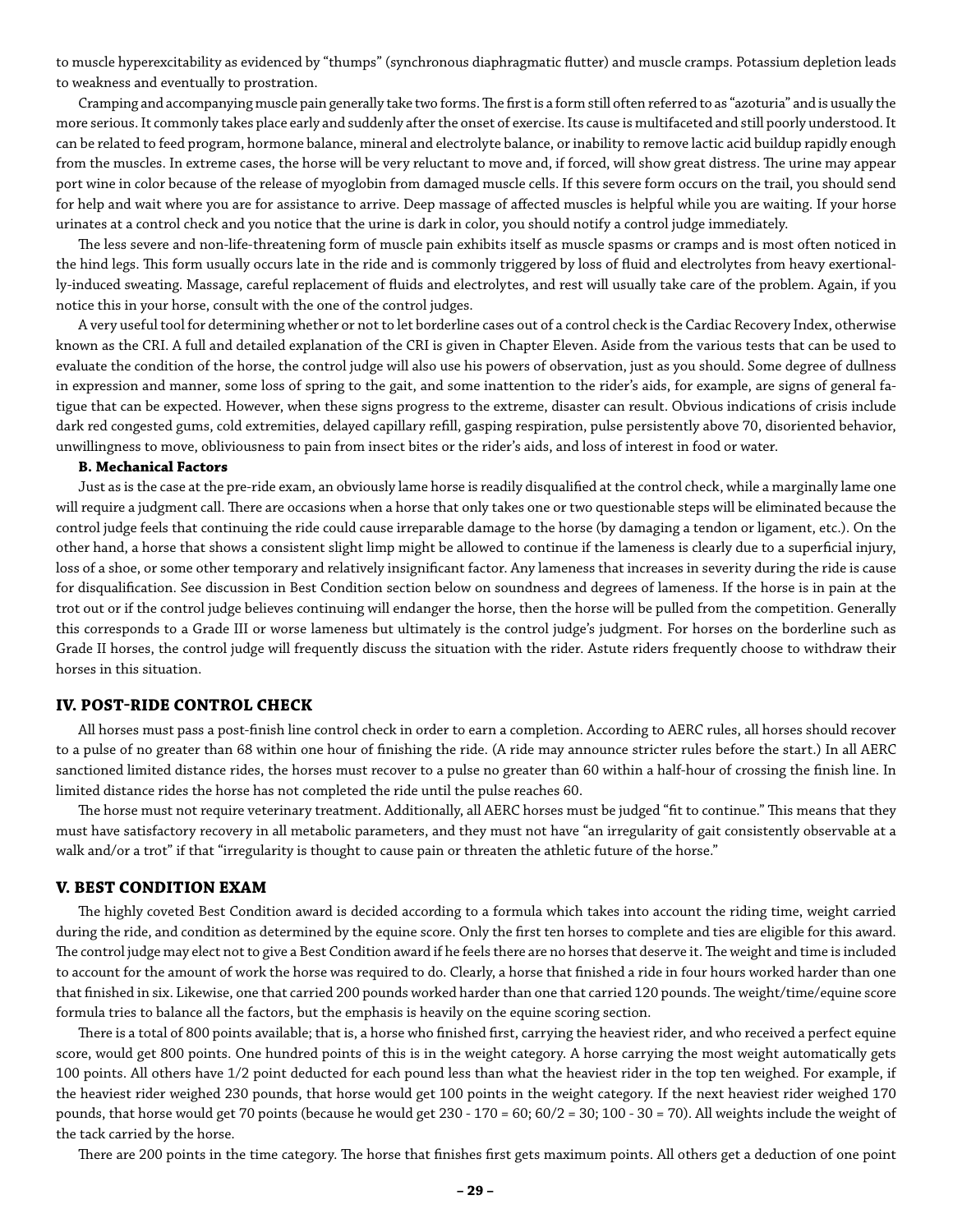for each minute they finish behind the first horse. For example, if the winner finished in four hours he would get 200 points. If the second place horse finished in 4:30, he would get 170 points (200 - 30 = 170).

The remaining 500 points are in the equine score. The Best Condition form for this section is broken down into two major divisions; namely, standing evaluation and moving evaluation.

The standing evaluation is subdivided into:

| 1. Recovery                          | 1 to 10 points |
|--------------------------------------|----------------|
| 2. Hydration                         | 1 to 10 points |
| 3. Lesions Producing Pain/Discomfort | 1 to 10 points |

The movement evaluation is subdivided into:

| 4. Soundness           | 1 to 10 points |
|------------------------|----------------|
| 5. Quality of Movement | 1 to 10 points |

Each of these scores is multiplied by 10, so there is a 100 point maximum in each subdivision. Totals from these two divisions are added to weight and time scores to arrive at the final grand total.

Although the weight and time factors are entirely objective, this is not the case for the equine evaluation. The degree of subjectivity of this award obviously varies, not only according to the ability of the attending control judge to recognize the horse's true metabolic and mechanical condition, but also according to that control judge's opinions about which factors are more important and which ones are less so. Having put those cards squarely on the table, let us turn to the Best Condition form and review some of the ways horses logically earn or lose points.

**A. Recovery.** As you have already learned, the ability of a horse to recover promptly and progressively to a low heart rate is an excellent indicator of both his immediate condition and of his fitness to continue. Thus a horse that could recover to a rate of 56 at the one hour post-ride BC exam would get a better score than one that recovered to 60. Further, the AERC Veterinary Committee recommends that the Cardiac Recovery Index (taken either 10 or 15 minutes after crossing the finish line) be used as an adjunct in scoring pulse recovery. This measurement is not usually used to eliminate the horse from the rest of the BC exam; however, if the recovery pulse were borderline to start with (for example, if the recovery pulse was 68 in a ride requiring a recovery to 68), and then the CRI was also poor (68 to 72, for example), many control judges would not feel the horse should be considered. Respiration rate per se is of little value in the scoring. However, evidence of pulmonary congestion or difficulty in breathing is scored heavily against the horse. Body temperature, like respiration, is of limited value in scoring recovery unless it remains over 103°F at the post-ride control check.

B. Hydration. The parameters used to evaluate hydration include mucous membranes, capillary refill, gut sounds, skin rebound and jugular refill. Evaluation of these factors has already been discussed. A fully hydrated horse should receive maximum points and a severely dehydrated one should receive few points, if any. Once again, the control judge has the discretion to excuse any horse from Best Condition judging that he finds to be overstressed.

**C. Lesions Producing Pain.** In determining the horse in best condition at the time of examination, the exhibition of pain is of marked consequence. It is not totally a question of whether the pain is long- or short-term, but how much pain the lesion is creating at the time of exam. In the case of BC, the horse is being compared with the other eligible horses, as well as against the standard of a sound and metabolically normal horse. Swellings and/or heat in joints, tendons, ligaments, and backs are considered in this category. Also important are cuts and burns from tack rubs, interference marks and collisions with trail debris. Clearly, damage to bones, ligaments and tendons is extremely significant, although horses with this type of problem would likely be lame and therefore not eligible for consideration in the first place. A back raw from tack rubs or sore from muscle strain, though not life-threatening, can cause a horse great pain and discomfort and therefore is normally scored strongly against him for purposes of BC. Interference marks can be slight or can be extremely painful. In some cases interference can be so severe as to be crippling. Scratches from close encounters with sticks and stones are not especially significant; on the other hand, deep cuts or contusions so severe that they cause pain and swelling can't be ignored.

Different control judges are obviously going to attach different clinical significance to some of these items, based on their experiences and philosophies, and thus are going to score differently in this category.

**D. Soundness.** A lame horse is automatically disqualified from Best Condition consideration, so it may seem odd that this category exists at all. An explanation is in order. For the sake of convenience, equine control judges classify lameness into grades: Grade I is the mildest form; Grade V is the most extreme.

Grade I is defined as lameness difficult to observe, and is not consistently apparent regardless of whether the horse is circling, going up or down a hill, trotting on a hard surface, etc. Grade II is defined as lameness difficult to observe at a walk or trot on a straight line, but consistently apparent under certain circumstances (such as circling, etc.). Grade III is defined as a consistently observable lameness at a trot under all circumstances. Grade IV is defined as an obvious lameness with marked nodding. Grade V is defined as minimal weight-bearing on one leg, or inability to move.

Grades III to V are automatically excused from BC judging; Grades I and II usually are not. The "soundness" score should reflect the significance of the gait impairment as well as the degree of impairment at that moment. A horse that merely has a peculiar way of going may appear slightly "off," so it is very important for the control judge to have made notes, whether mental or otherwise, about how each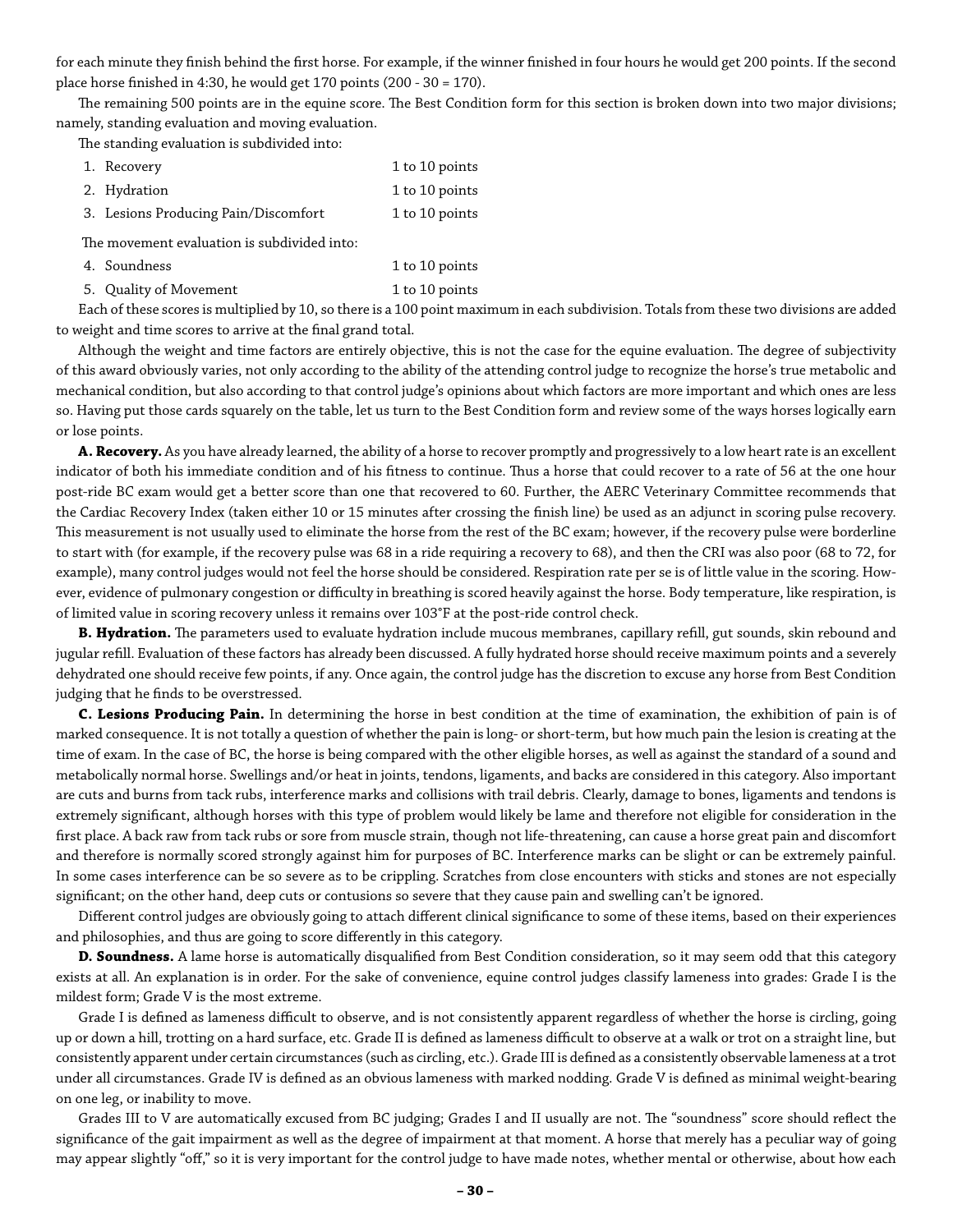horse moved at the pre-ride exam.

**E. Quality of Movement.** This category judges the amount of impulsion or "spring" left in the horse's gait, as well as his willingness to trot in hand. A horse that drags back or needs outside urging to trot will be penalized. It's up to the rider to school the horse to trot out promptly in hand so that he doesn't lose points unnecessarily in this category. The horse should trot freely both in a straight line and in a circle. In judging impulsion, the control judge must be able to differentiate between a tired horse and one that is just a poor mover. Once again, he will have to compare the post-ride trot with the pre-ride trot to arrive at a valid deduction.

### **VI. CONCLUSION**

The object of this chapter has been twofold. First, it has attempted to enumerate the control judge's duties from the pre-ride exam through the Best Condition evaluation. Secondly, it has sought to explain, as specifically as possible, the various metabolic and mechanical factors and their relative importance. As the ultimate guarantor of the horse's safety, it is important that the rider understands these evaluations and takes on the responsibility for learning how to make them himself. Remember, the horse you save may be your own. And remember the control judge is there to help you in addition to judging the ride. If you have any questions at any time about the welfare, metabolic condition, or soundness of your horse, discuss your concerns with one of the ride control judges. Most are eager to help and have much wisdom to impart.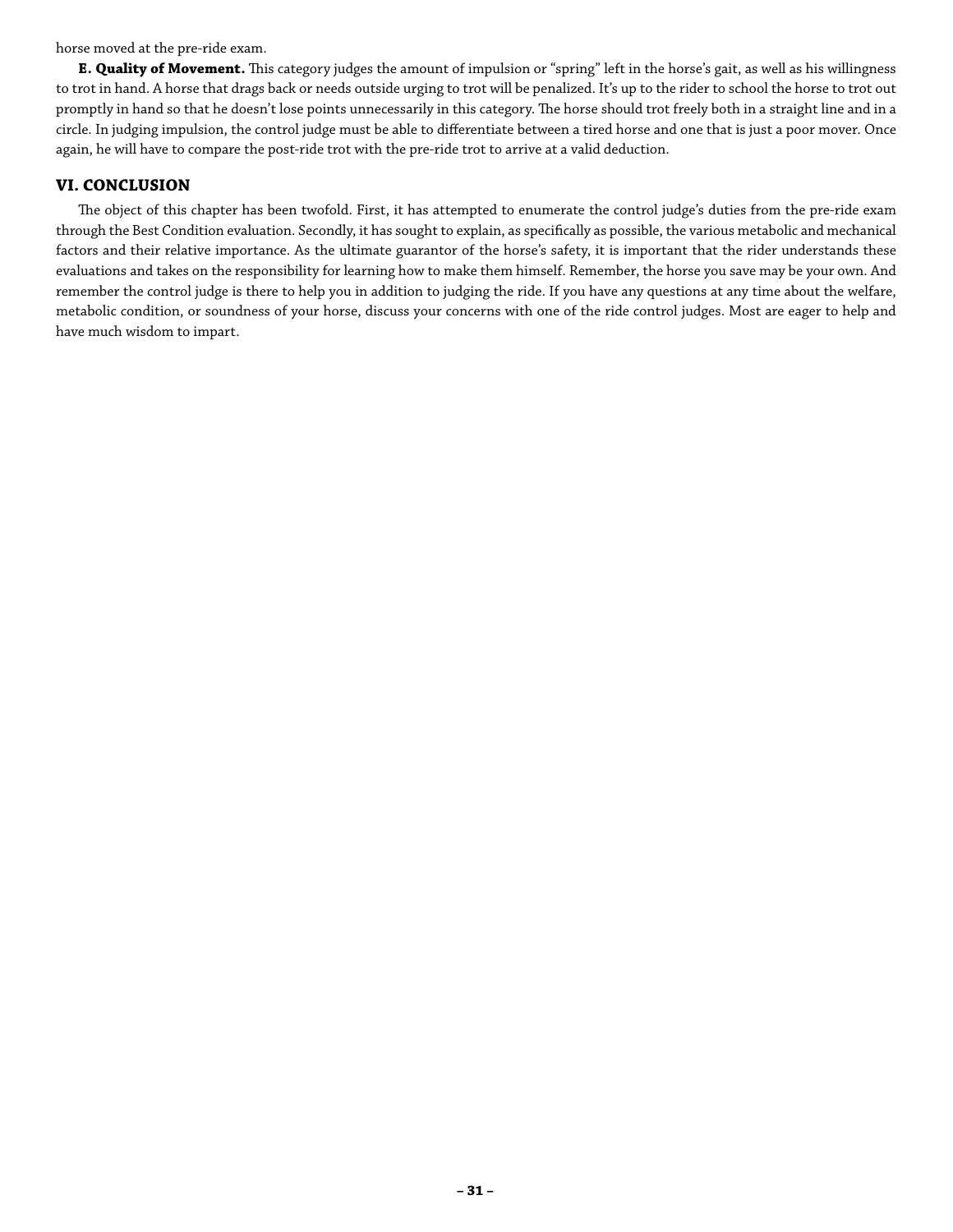# *Appendix One* **Checklist of Supplies**

### **PEOPLE CAMPING SUPPLIES**

Tent – Pickup Shell – Camper Folding Chairs Cots or Air Mattresses Alarm Clock Sleeping Bags **Drinking Water** Lantern and Flashlights Food Personal Hygiene Gear: Ice Chest, Ice Soap Cooking Gear Towels Extra Fuel/Batteries Toothpaste/Toothbrush First Aid Kit Tissue Windbreaker, Jacket Shaving Gear Sweats, Hat, Gloves Folding Table

Toilet Paper Changes of Clothing & Shoes

### **HORSE CAMPING SUPPLIES**

Coggins Test **Hay & Haynet** Health Certificate (if required) Grain & Feed Tub Picket Line, Paddock, Fence Salt Block Rope **Vitamins & Electrolytes** Shovel, Rake, Broom Blankets & Coolers Horse Drinking Water **Leg & Tail Wraps** Bulk Water Containers **Head Bumpers** Buckets Grooming Gear Insect Repellent Rubber Bands (for braiding)

### **HORSE VET SUPPLIES**

Liniment, DMSO\* Oral Painkiller\* Vetwrap, Track Bandages Nitrofuazone Ointment Oral "Bute"\*

Sterile Bandages Nitrofurazones Powder Aerosol

\*Used only after final control check, if necessary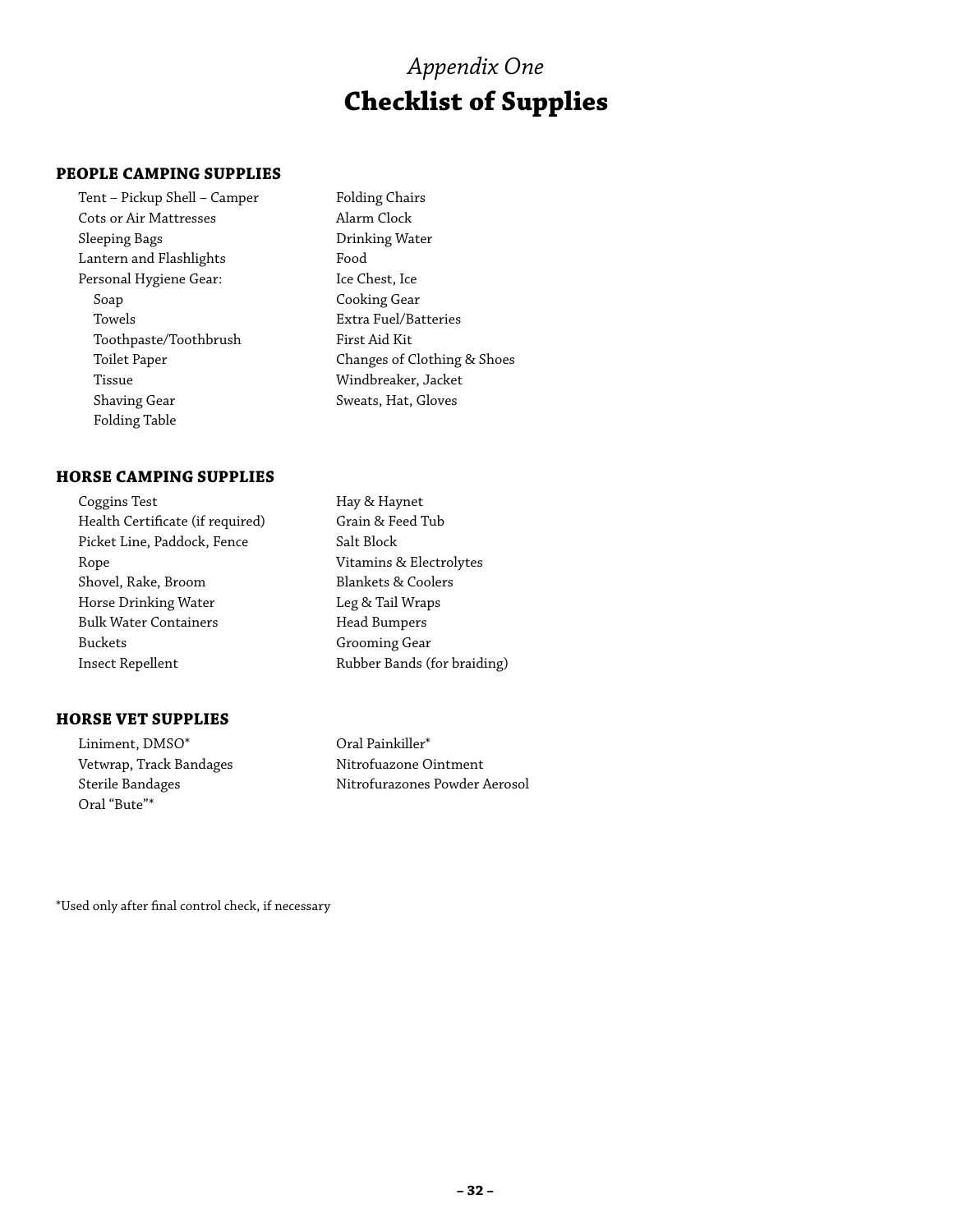### **CREW SUPPLIES**

| <b>Bulk Water Containers</b> | Ice Chest, Food & Drinks |
|------------------------------|--------------------------|
| Extra Buckets                | Duct Tape & Nylon String |
| Sponges                      | Spare Tack               |
| Towels                       | Knife                    |
| Horse Blankets, Coolers      | Hoof Boots               |
| Stethoscope, Thermometer     | Spare Horseshoes         |
| Digital Wristwatch           | Shoeing Equipment        |
| Electrolytes                 | Flashlights & Batteries  |
| Hay, Feed, Shallow Tub       | Folding Chairs           |
|                              |                          |

### **TACK**

| Bridle or Halter/Bridle & Reins | Breast Collar & Crupper |
|---------------------------------|-------------------------|
| Saddle & Pad                    | Girth                   |
| Sponge (attached to saddle)     | Hoof Boots              |
| or Scoop (for water)            |                         |
|                                 |                         |

| Pommel Bag or Cantle Bag (for supplies) Containing: |                           |
|-----------------------------------------------------|---------------------------|
| Windbreaker (optional)                              | Duct Tape                 |
| Electrolytes                                        | Hoof Pick                 |
| Insect Repellent                                    | Water Bottles (for rider) |
| Spare Flashlight                                    | Stethoscope               |

### **RIDER SUPPLIES**

Protective Helmet Layered Clothing, appropriate to weather conditions Digital Wristwatch "Fanny Pack" (worn around waist) Containing: Raincoat or Poncho Mylar Blanket Chapstick Plastic 30 Gallon Trash Bag Small Knife Waterproof Matches Whistle Glowbar Miniature Flashlight Nylon String Safety Pins High-Energy Food (chocolate bar or "power bar")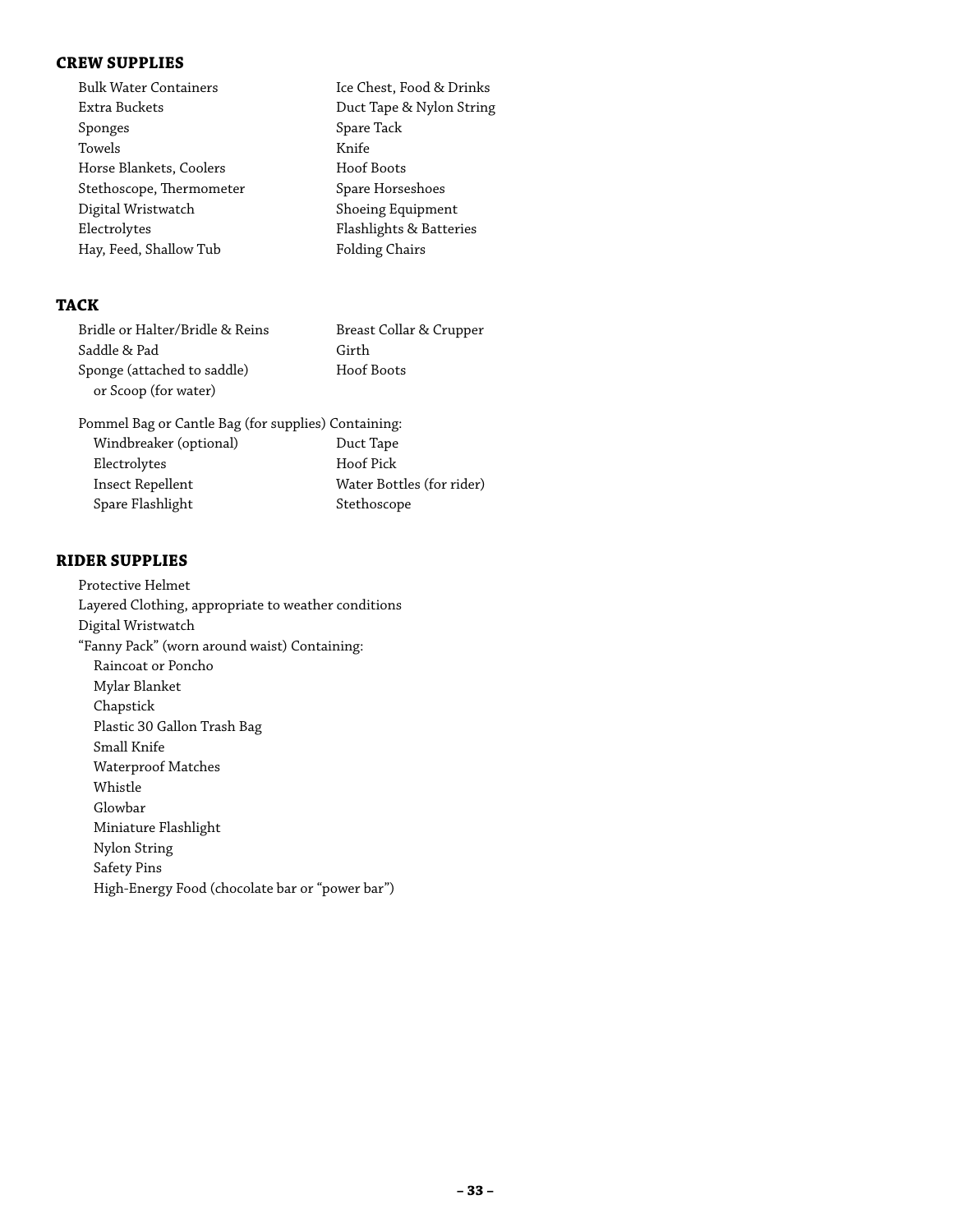### *Appendix Two*

### **Glossary**

- **Aerobic:** A horse's muscular system getting energy from a chemical reaction using oxygen, delivered by the blood. Can continue as long as enough fuel and oxygen are available.
- **Anaerobic:** A horse's muscular system getting energy from a chemical reaction not using oxygen. Used for short bursts of high speed; quickly builds up toxins and exhausts the muscles.
- **Anaerobic Threshold:** The speed at which a horse's muscular system changes from aerobic to anaerobic reactions; the highest speed he can maintain for a long distance.

**Anal Tone:** The muscle tone of the anus; loss of anal tone is a sign of fatigue.

**Arrival Time:** The time a horse and rider physically arrive at a control check.

**Azotouria:** see Tying Up.

**BC:** Best Condition.

- **Best Condition:** An award based on the horse's physical condition as determined by the control judges, riding time, and weight carried.
- **Borium:** A hard material applied to horseshoes, for greater wear and traction.
- **Cantle Bag:** A storage pack attached to the cantle of the saddle.
- **Capillary Refill:** The time, in seconds, it takes the horse's gum to return to a pink color after it has been blanched with thumb pressure.
- **Cardiac Recovery Index:** A metabolic evaluation where the horse's pulse is taken, the horse is trotted out 125 feet and back, and the pulse is taken again exactly one minute from the beginning of the trot. Failure of the pulse to recover to or below the original value is an indication of potential problems.
- **CRI:** Cardiac Recovery Index, explained above.
- **Control Check:** A checkpoint along the trail where the horses are examined by ride control judges to determine their fitness to continue. See Chapter Nine.
- **Control Judge:** Control judges are persons that have graduated with a Degree in Veterinary Medicine from an institution of recognized standing. A control judge will provide judgment as to an equine's ability to remain in competition. Control judges are not to provide a diagnosis and will refer equines identified as requiring diagnostics to a veterinarian legally licensed to practice. A control judge who is also a veterinarian legally licensed to practice may perform concurrent duties outside the role of control judge such as providing a diagnosis and/or medical treatment.
- **Crupper:** A device attached to the saddle and running under the horse's tail to keep the saddle from sliding forward.
- **Dehydration:** Loss of bodily fluids through sweating, without adequate replacement by drinking. An endurance horse on a hot day can lose over 50 pounds of water. Necessary electrolytes are lost, too. Excessive dehydration can be life-threatening.
- **Electrolytes:** Ions of salts, necessary for bodily functions and lost in the sweat. Excessive loss can cause cramping, "thumps," and even become life-threatening. Commonly these are Calcium, Sodium, Potassium, Magnesium, and Chloride.
- **Elevator:** A ride which allows riders starting one distance to change to a longer distance ride upon completion of the shorter.
- **Endurance Ride:** A ride of 50 or more miles in length, held over a specified course under strict control by control judges, with no minimum time limit.
- **Fanny Pack:** A storage pack carried around the rider's waist.
- **Fartlek:** Speed play, a type of conditioning utilizing randomly mixed speeds and distances.
- **Fit to Continue:** The criteria horses must meet to continue in an AERC ride and to meet within one hour of finishing a ride in order to receive a completion. This means that the horse must have satisfactory recovery in all metabolic parameters, and the horse must not have "an irregularity of gait consistently observable at a walk and/or a trot" if that "irregularity is thought to cause pain or threaten the athletic future of the horse."
- **Fixed Hold:** A type of control check where the horse remains a fixed amount of time between his arrival time and his out time.

**Founder:** See Laminitis.

- Gate: A type of control check where the hold time does not start until the horse recovers to the set pulse criteria.
- **Grade I Lameness:** Difficult to observe. Not consistently apparent regardless of whether the horse is circling, going up or down a hill, trotting on a hard surface, etc.
- **Grade II Lameness:** Difficult to observe at a walk or trot on a straight line, but consistently apparent under certain circumstances (such as circling, etc.).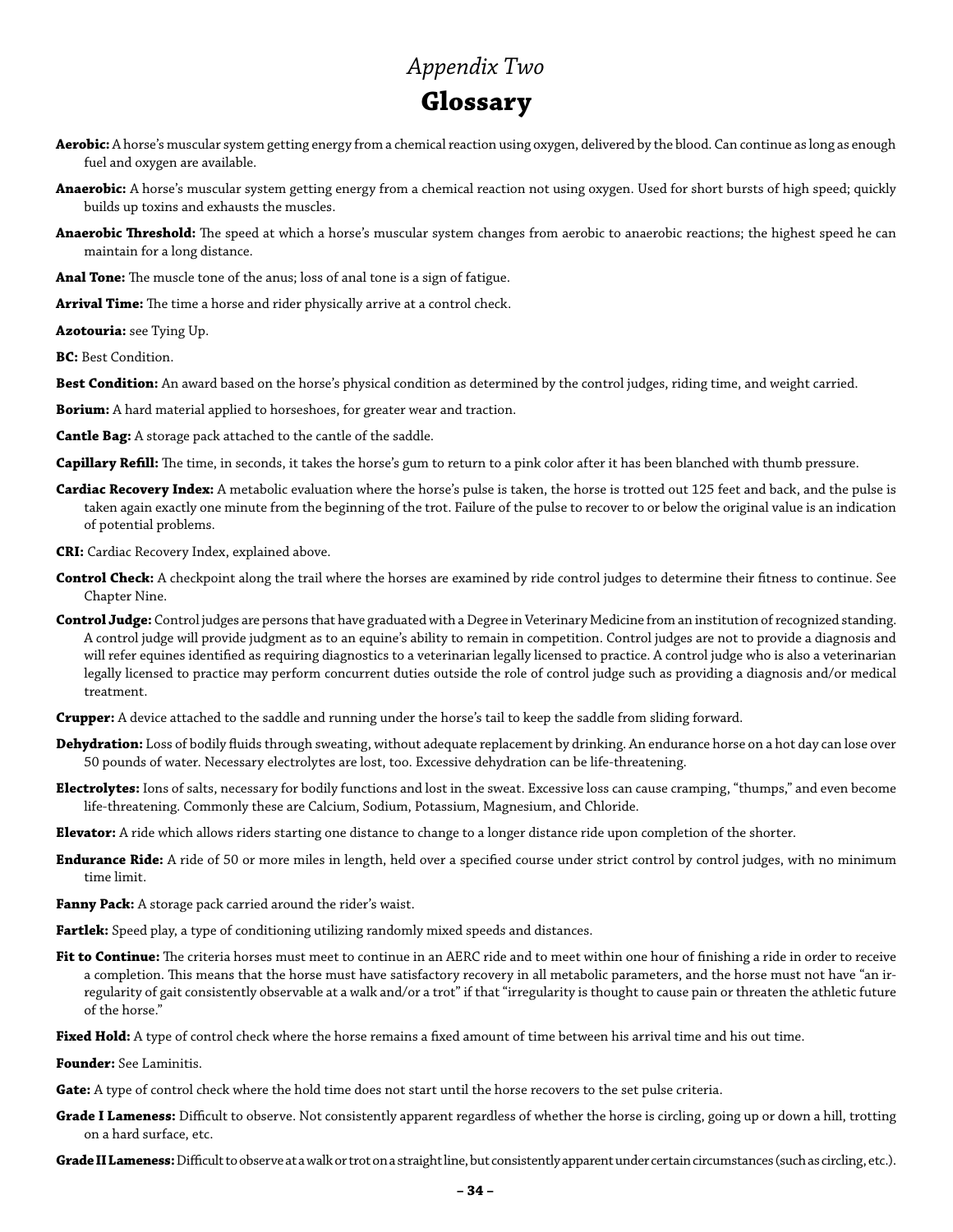**Grade III Lameness:** Consistently observable lameness at a trot under all circumstances.

- **Grade IV Lameness:** Obvious lameness with marked nodding.
- **Grade V Lameness:** Minimal weight-bearing on one leg, or inability to move.
- Gut Sounds: The sounds of the intestinal system (random gurgling noises). Often diminishing with fatigue, their total absence can indicate a serious metabolic problem with the horse.
- **Hold Time:** The time a horse and rider must remain in a control check.
- **Hoof Boots:** A clamp-on, nail-less alternative to iron horseshoes. Most models of hoof boots are used in place of or over iron horseshoes for cushioning, traction and protection. Most riders also carry a hoof boot as an emergency "spare tire" for when a horse loses a shoe.
- **Interval Training:** Repeated short bursts of high speed interspersed with recovery periods; an advanced conditioning method for horses that already have a solid LSD foundation.
- **IV:** Fluid given intravenously to a sick or dehydrated horse; may contain electrolytes and/or medications.
- **Laminitis:** Inflammation of the laminae of the hoof. Extremely painful condition requiring immediate veterinary treatment, as it is life-threatening. Early signs are heat in the hooves and a "tucked up" stance where the horse holds his hind hooves close in under himself and the forefeet out in front.
- Limited Distance (LD) Ride: A ride of 25 to 35 miles length, held in conjunction with an endurance ride. These rides are frequently used as a training ride for novice riders and young horses. In an LD ride the horse and rider's time of completion is when the pulse comes down to criteria after crossing the finish line, not the time when the horse and rider cross the finish line.
- **LSD:** Long Slow Distance, the fundamental conditioning tool.
- **Novice Ride:** See Limited Distance Ride.
- **Mucous Membranes:** The inside of the mouth, eyelids, etc. Their color and moisture are signs of dehydration and fatigue.
- **Out Time:** The time a horse and rider are authorized to leave a control check.
- Panting: Rapid, shallow respiration that a horse uses to help cool himself. Not a sign of any problem if the horse's other parameters are good.

**Crew:** People who assist the rider and help care for the horse.

- **Post-Finish Control Check:** The control judge's exam after the finish line; the final exam before a horse qualifies as completing the ride.
- **Pre-Ride Control Check:** The control exam before the start of the ride, where the fitness of the horse to compete is determined.
- **Pulled:** Not permitted to continue riding due to lameness, metabolic factors, rider option, overtime, etc.
- **P&R:** Pulse and Respiration. Although the term P&R is generally used to describe recovery at gates, only the pulse is required to reach a fixed criteria for the hold time to begin. As some horses pant, respiration is evaluated by the control judge during the control exam.
- P&R Crew: Ride officials who check and record the horse's pulse and respiration rates at a control check.
- **P&R Time:** Time at which P&R is taken and the horse reaches criteria.
- **Road Founder:** Founder (laminitis) caused by concussion, usually from too much high speed on hard surfaces during a ride. May take several days to show up after a ride, and in severe cases is life-threatening.
- **Riding Time:** The time from the start of the ride until the horse and rider cross the finish line, excluding all hold times.
- **Skin Tenting:** A test for dehydration; pinch a fold of skin between your fingers and note the number of seconds it takes to flatten back out. The longer the time, the greater the dehydration of the horse. Over three to four seconds indicates potentially serious dehydration. To be accurate on endurance horses, this test should be applied at the point of the shoulder, not up on the neck.
- **Stop & Go:** A gate-type control check with no hold time; as soon as the P&R criteria is met and control judge's examination is successfully completed, the rider can leave.
- **Thumps:** A rhythmic contraction of the diaphragm muscles, in time with the horse's heartbeat. Caused by electrolyte imbalance.

**Timer:** Ride officials who record "in" and "out" times of riders.

- **Trot-By:** A control check where the riders trot past control judges to rule out lameness.
- **Trot-Out:** A process where the horse is trotted in hand for inspection by the control judges to check for lameness and impulsion.
- **Tying Up:** A life-threatening condition (azotouria), usually occurring in the first few miles of a ride, where a horse's muscles cramp so badly he can barely move. An emergency requiring immediate veterinary care, and not moving the horse. Not to be confused with cramping, which occurs after many miles of stress.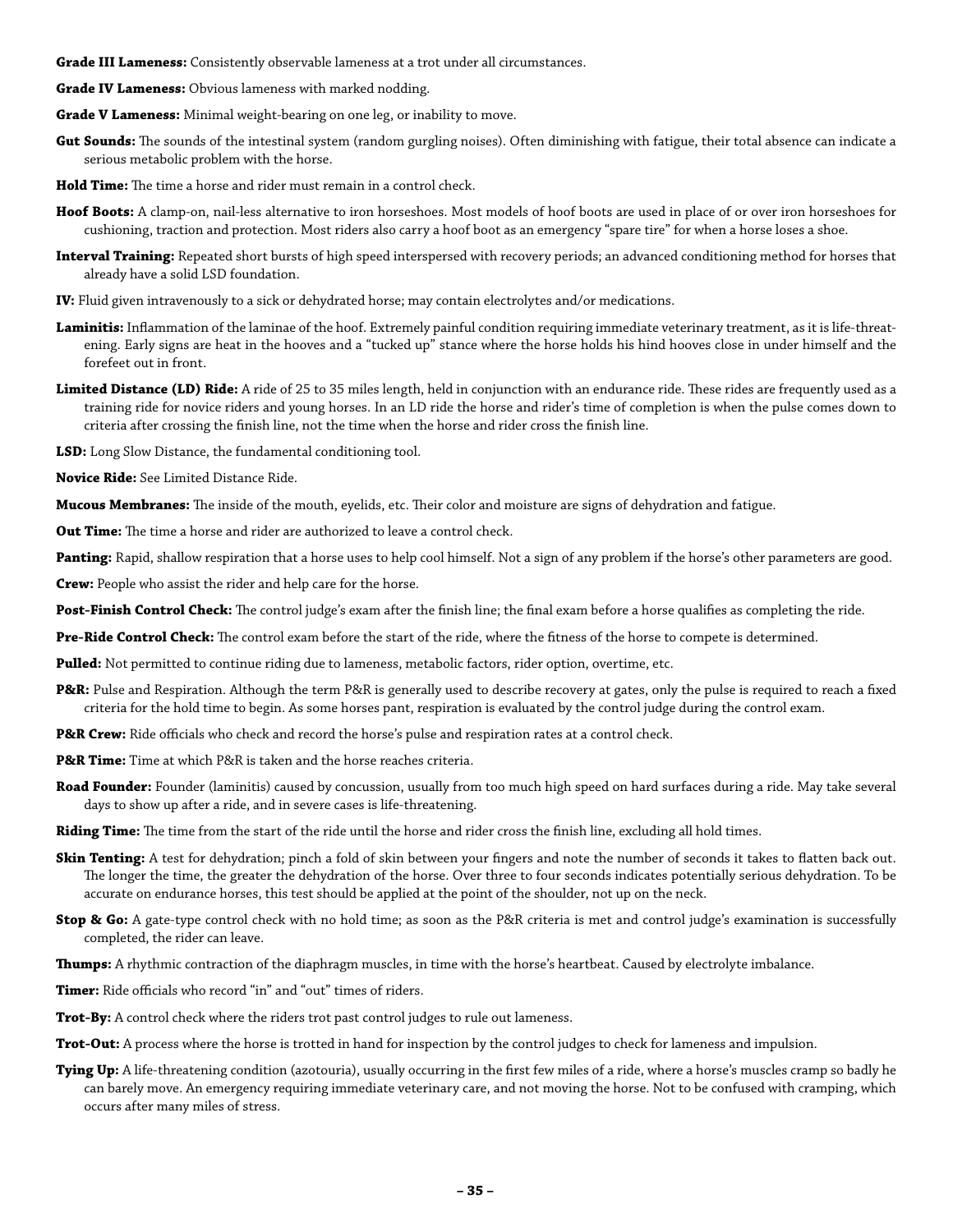### *Appendix Three*

### **Preventing Treatment: Proper Horsemanship Before, During and After the Ride**

This checklist is a tool for the rider in the proper care of the horse before, during and after the ride. Riders should seek more information about each idea.

### **PRE-RIDE**

- 1. Know your horse. As part of training and conditioning learn to do your own "control check exams": End workouts with a quick exam including trot out, check for dehydration, pulse, etc. The best riders learn ADR—Ain't Doin' Right—a very important parameter although difficult to define. Monitor the horse's weight. It should be neither too heavy nor too lean. Keep a log book.
- 2. Maintain a regular deworming program. Endurance riding can exacerbate underlying parasite damage.
- 3. Bring a healthy horse to ride. Check rectal temperature, do a mini-exam before leaving home and after arriving. Longe in circle to check for lameness.
- 4. Bring the horse into the ride well hydrated. Electrolyte to encourage drinking upon arrival, feed slurries, or even bring water from home for finicky drinkers. For horses accustomed to green grass, hand grazing on grass is excellent.
- 5. Minimize trailer stress. Provide water regularly. Use fly masks to protect eyes. Horses trailered more than three hours need 12 hours to recover; more than five hours requires a full day. Loosen up muscles after trailering through easy exercise.
- 6. Minimize feed changes. Make changes long before the ride when possible. Make sure horse has plenty of forage.
- 7. Watch EDPP-MF: eating, drinking, peeing, pooping and moving freely. Know what is normal and observe your horse.
- 8. Plan your ride carefully; plan a ride time based on past ride times, weather, trail conditions and state of conditioning your horse. Ride to your plan, not to what other horses are doing.
- 9. Electrolyte starting well before the ride (as long as the horse drinks properly)—at least the day before and the morning of a ride.
- 10. Maintain proper hoof care. Shoe appropriately for ride to minimize chances of injury and extra stress.
- 11. Secure horses at the ride site. Make sure your horses are trained to respect your stabling arrangement.
- 12. Select rides and ride strategy carefully. Base how you ride on control judge recommendations, the number of and distance between holds, etc.

### **THE RIDE** *(Remember the control judges are there to help you!)*

- 1. Watch EDPP-MF. All normal, fine. If not, slow down or stop. Consult the control judge.
- 2. Try nothing new on ride day. Keep to what is tried and true unless you hit really unusual circumstances.
- 3. Hydrate, feed, and rest early (ideally by about 15 miles). Critical electrolyte and water losses in horses occur in the first 10 to 20 miles. Monitor progressive pulse recovery during check. The pulse should continue to drop during the hold period and be eight to 20 beats lower than the criteria by departure. If not slow down or check with a control judge. Watch weight loss if scales are available.
- 4. Know your horse and watch for ADR (Ain't Doing Right). If ADR on trail do a mini-exam and CRI. Consult with control judge at check.
- 5. Watch out for over-excitement. This can cause early tie-ups, dehydration, etc. Warm your horse up thoroughly and/or wait a couple minutes after the start and use the first couple of miles as a warm-up.
- 6. Be willing to let early leaders go. Separate into a small group going at your pace.
- 7. Adjust pace for temperature and footing. Humidity, even if cool, necessitates slowing down as does heat. Muddy, sandy footing, single track, twisty, side hill, and even slippery grass require far more work as the horse cannot use his natural suspension system.
- 8. Give horse every opportunity to drink. Wait at water stops, loosen the girth if necessary. Train your horse to drink.
- 9. Electrolyte regularly and often. Adjust for conditions and your horse's needs, as much as once per hour if hot, humid or difficult footing while less is necessary in non-humid climates or a slower pace. Electrolyting is an art you need to learn.
- 10. Feed appropriately. Ensure the horse is getting enough energy (food) for pace of ride.
- 11. Use a heart monitor. If readings are higher than expected, slow down. Let your horse rest and graze.
- 12. Learn your horse's needs and adjust. If in doubt, at a control check, discuss with your concerns with the control judge.
- 13. Slow down coming to a control check. Start out slow from check or warm up before leaving the check. Abrupt changes are hard.
- 14. Cover your horses on cool or wet/windy days to prevent cramping or tying up at holds. Consider a rump rug.
- 15. Use body work. TTEAM work and massage at holds can really help.
- 16. Use the control judge as your partner and friend. Discuss any concerns with them. The only stupid question is the one not asked.

### **POST-RIDE** *(Steps to avoid treatment and do not include leg care, massage, etc.)*

- 1. Watch EDPP-MF. All normal, fine; if not, check with control judge. Watch EDPP-MF for several days after the ride.
- 2. Rehydrate. Provide free access to water, offer slurries, etc.